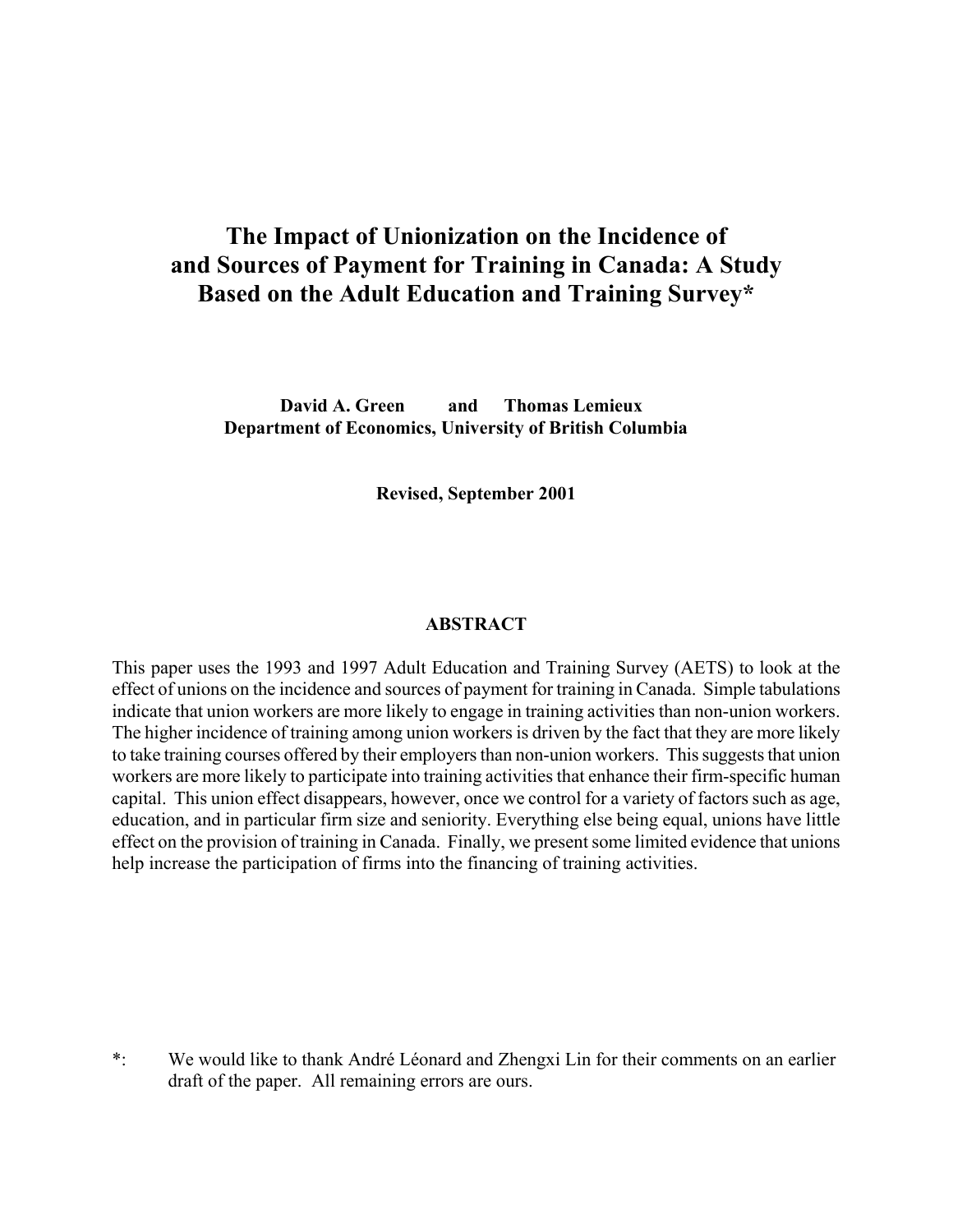#### **1. Introduction**

Human capital generation plays a central role in the economic paradigm currently being proposed for Canada by many sources. According to that paradigm, the best path for Canada in terms of future economic growth is to shift more and more toward being an economy centred upon advanced skills. If one accepts that paradigm, the key question becomes how to move the economy in that direction. Moreover, since the skills that will be needed tomorrow are not necessarily the same ones that are most in demand today, we would like to find a mechanism for change that is itself flexible. Mechanisms that are reliant on either educational institutions or governments to lead the way are unlikely to meet the desired flexibility standard. Thus, the best way to proceed is likely to encourage and support mechanisms operating in the market place itself. In many instances, this is interpreted as providing incentives, support and information to firms. However, the investments being proposed are in workers and, so, getting them involved seems crucial. Further, investment mechanisms that focus solely on the firm may well have problems in terms of equity. Firms are likely to support and implement mechanisms that demand that workers assume the majority of the risk. For these reasons, finding ways to get workers involved in ongoing investment is crucial. A natural institution to which to turn when considering issues relating to workers, and particularly to issues related to equity towards workers, is unions. Unions might potentially act both as a conduit for future training policy and as a source of information on how workers would like this process to develop. A first step in understanding what role unions might play in the future is to understand what role they play currently in training in the Canadian economy. Unfortunately, there is little direct evidence on this for Canada. In this paper, we use the Adult Education and Training Survey (AETS) to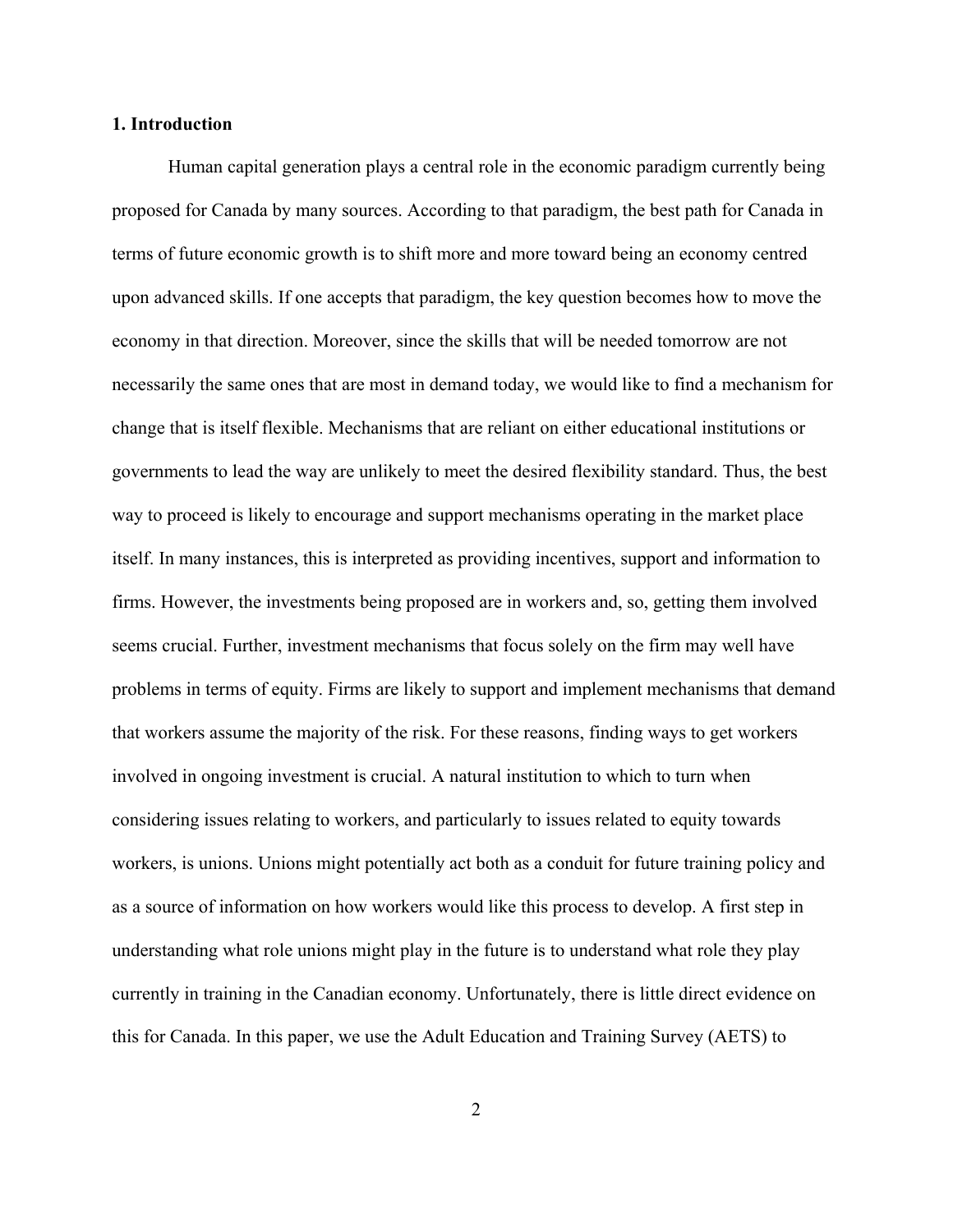answer basic questions about the relationship of unionization to training levels and the sources of payment for training.

Any attempt to study training impacts must start with the standard distinction between general and firm specific human capital. In common parlance in economics, specific human capital refers to acquired skills useful only within the current firm while general human capital refers to skills useful both inside and outside the current firm. There are good reasons to believe that unions will have different impacts on both the levels and funding for the two different types of human capital. For example, unions have been shown to be associated with more stable (i.e., longer tenure) jobs. This could lead to more firm specific investment because firms and workers both believe the relationship will last longer and therefore be willing to invest more into it in the union sector. On the other hand, to the extent that workers invest in general human capital to improve their outside option value should the current job end, greater job stability in the union sector could lead to lower investment in this type of training. In recent years, notions of what constitutes general and specific human capital and who pays for the investment in each have been refined considerably. It is still the case, though, that union impacts are often theoretically ambiguous, implying the need for an empirical investigation. In this paper, we will first set out different theories of human capital investment and discuss the role of unions within them. We then turn to the AETS to examine the implications of the various theories. We do this first using simple tabulations and then using econometric techniques to control for the impacts of other worker characteristics the effects of which might otherwise be assigned to unionization. We find that results differ slightly for males and females. For both males and females, unions appear to have only small effects on the amount of either firm specific or general human capital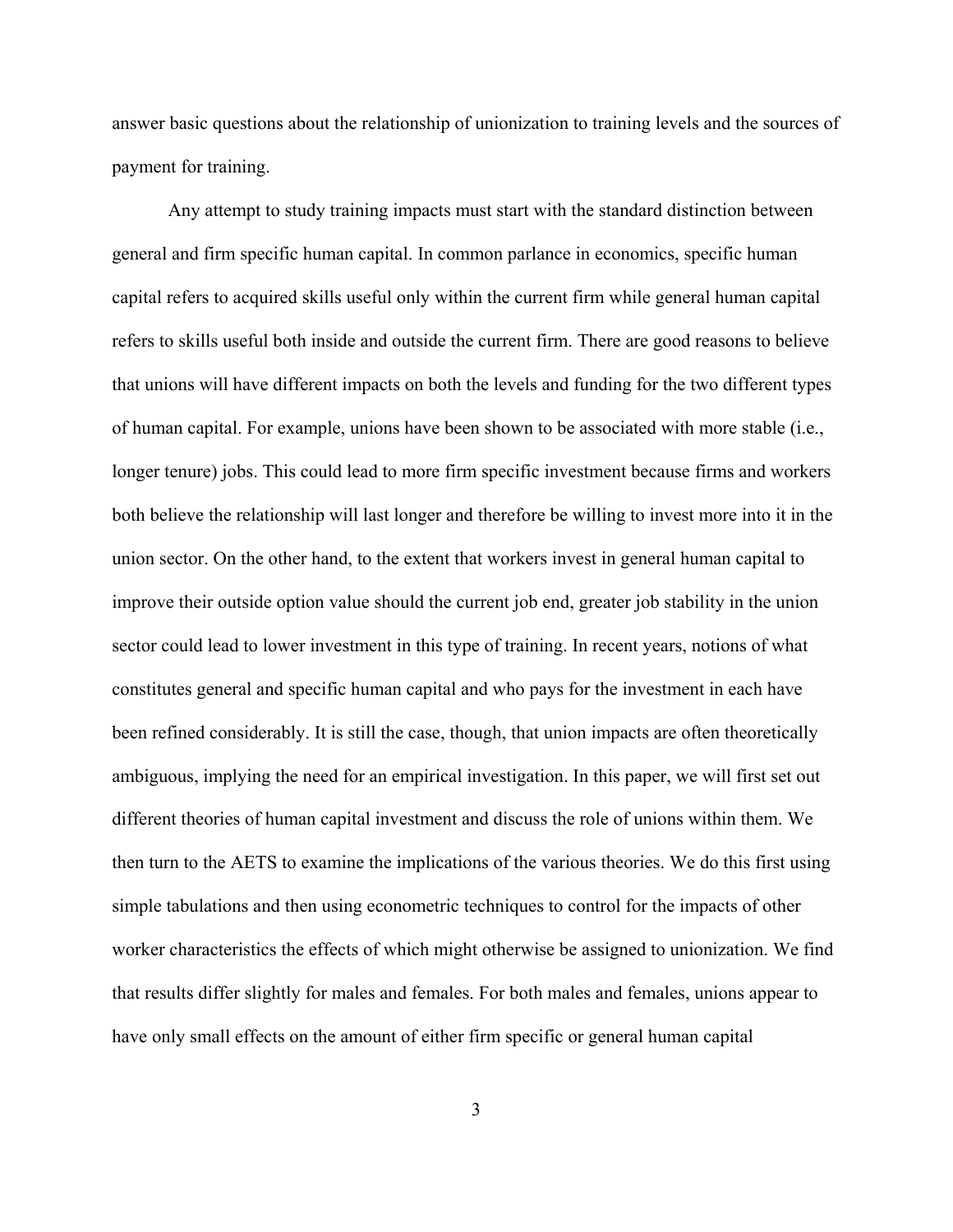investment. There is some evidence that unions do alter the extent to which firms take part in the investments for males, but little evidence of this for females.

The paper proceeds in nine sections including the introduction. In section 2), we discuss the previous literature and rely on theoretical models set out in earlier papers as a basis for forming hypotheses about the impact of unions on training. In section 3), we discuss the AETS and the decisions we have made in selecting a subsample and set of covariates from it. We also discuss some data limitations and suggestions for how the AETS could be improved for future work on training. In section 4), we present simple tabulations related to training incidence and payment sources. In sections 5), 6), and 7), we present results from probit models of training incidence and payment sources, respectively. In section 8) we briefly discuss issues related to union sample selection. Section 9) concludes.

#### **2. Previous Literature and Theoretical Considerations**

#### *2.1 General and Specific Human Capital*

Any examination of the impact of unions on training must start with the key distinction between general and firm specific human capital. This distinction is particularly important when considering union impacts because there are good theoretical reasons to believe that unionization will impact differently on the generation of the two types of human capital. Human capital that is productive both at the individual's current firm and at other firms in the industry or in the economy more generally is referred to as general human capital. Human capital that is productive only within the current firm is termed firm specific human capital. In standard expositions, the two types of human capital differ sharply in who pays for the investment, who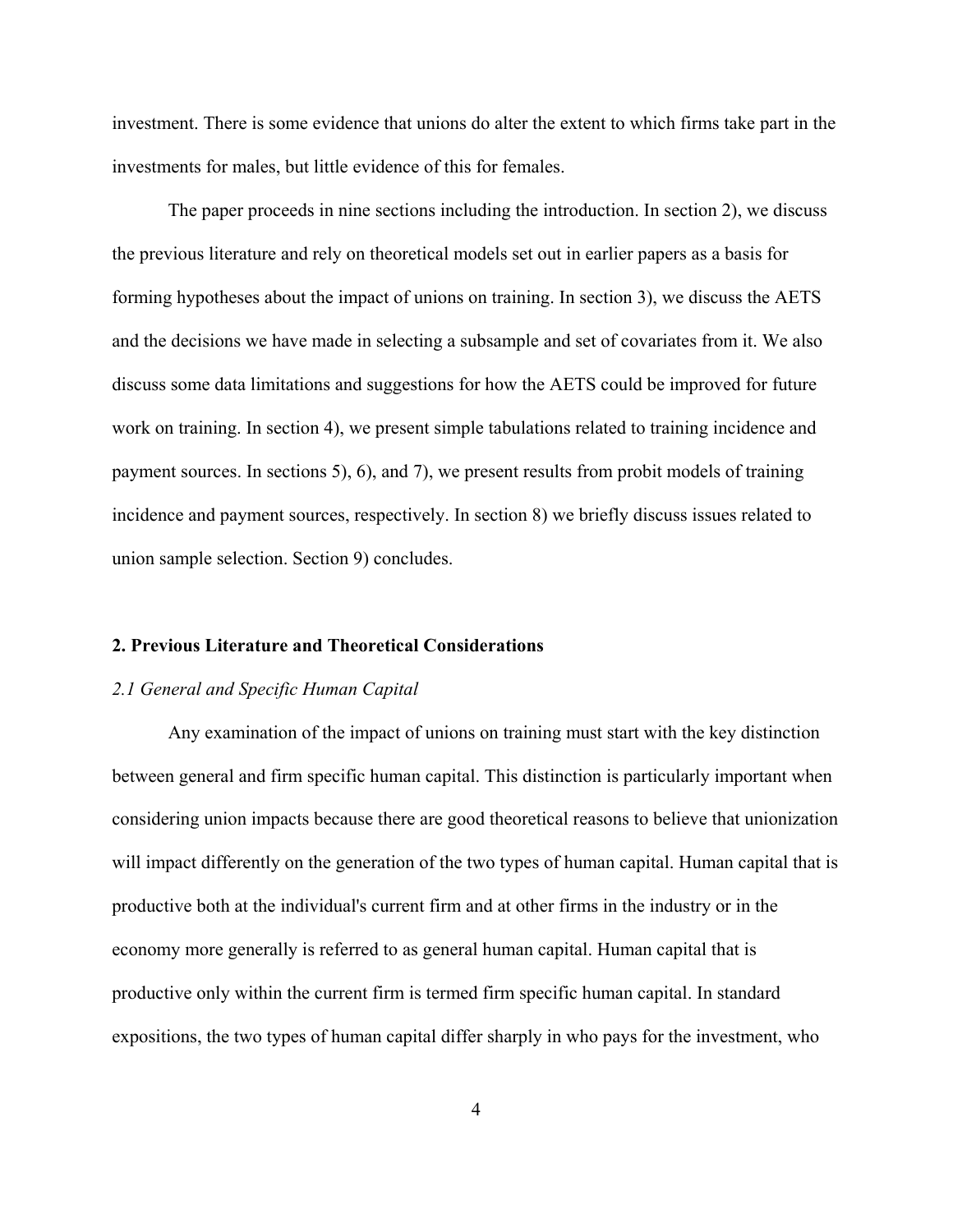reaps the reward, and in their implications for job stability. Thus, firms will not invest in general human capital because they cannot be assured of obtaining the returns on their investment. In order to obtain that return, the investing firm will need to pay workers a wage below their marginal product after the investment is completed. The difference between the worker's marginal product and the wage is the return on the investment. However, since the human capital increases worker productivity at other firms as well, the trained worker will be bid away by a non-investing firm which will offer the worker a higher wage than he or she can earn at the investing firm. This is a feasible action for the non-investing firm because it does not have an investment to recoup. As a result, standard theory states that general human capital will be invested in by the worker (or perhaps the government) but not by firms. Workers may pay for the investment by accepting lower wages during the training period, when their productivity is reduced because they are taking time out to train. Their return will be generated from a wage higher than what they would have earned had they not trained - a wage equal to their, now higher, marginal product. Thus, investment in general human capital leads to a steeper wageexperience profile than in the absence of such investment. In addition, there is nothing in this investment to tie individuals to a specific firm and so no implication that job tenure will be either longer or shorter for those who invest than those who do not.

In contrast to general human capital, firm specific capital is valuable only at a particular firm. This implies that firms can invest in this type of human capital without fearing that the trained worker will be bid away by another firm. For example, the firm could pay workers according to a flat wage-tenure profile but invest in them early in their working lives. Then, worker marginal product will be below their wage in the early part of their careers (this is part of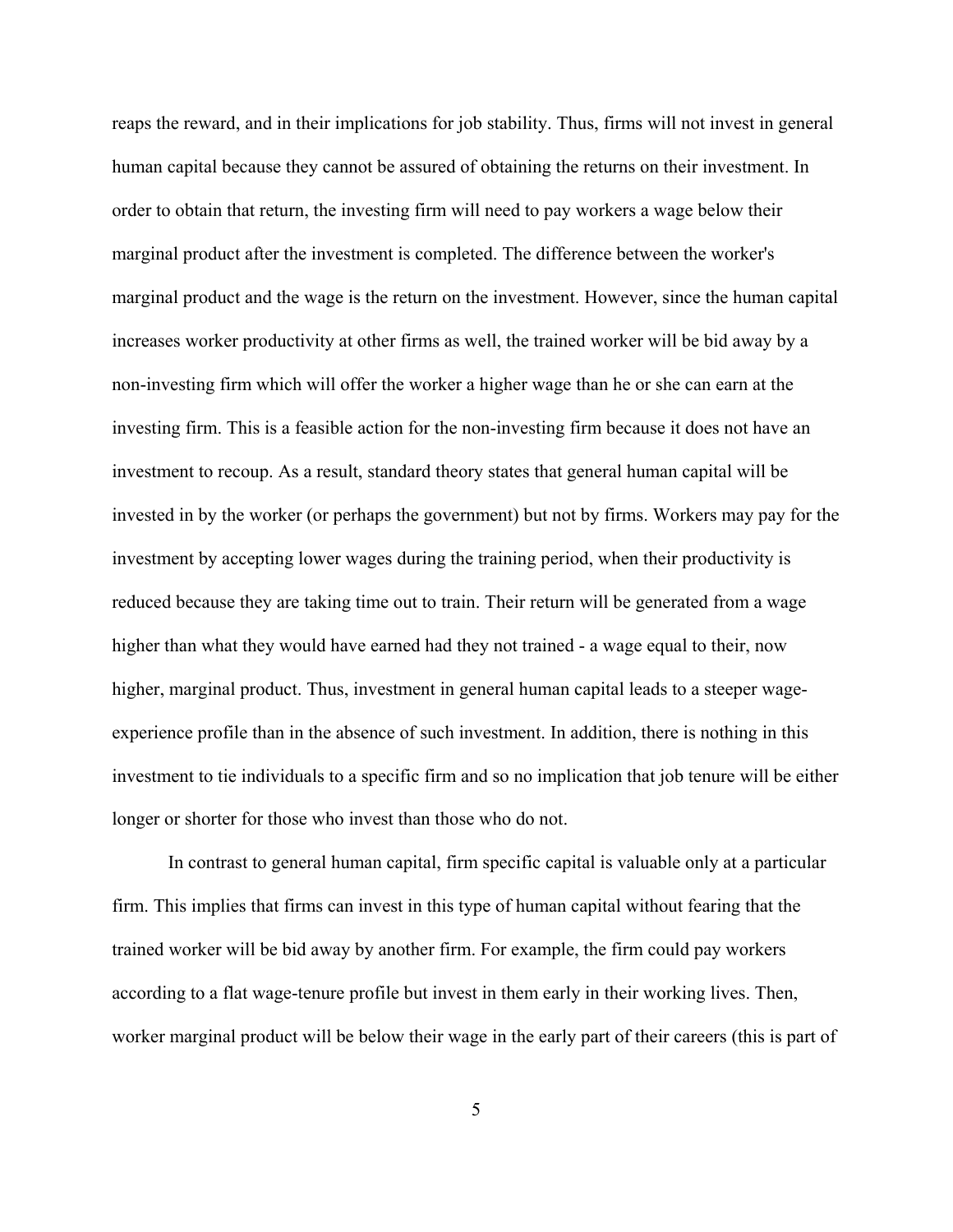the way the firm invests in the training) but above their wage later. Because the skills acquired are not useful anywhere else, there is no danger of an alternative firm offering a slightly higher wage later in life in order to capture the returns to the investment. Of course, if all the investment is done by the firm then workers have no particular stake in the investment: their wage is the same as what they would earn outside the firm. As a result, workers might leave the firm, effectively walking off with the firm's investment, at any time. Thus, it is often argued that firms will optimally share the investment and the returns to investing with their workers in order to give them a stake in the investment(Becker(1964). However, Hashimoto(1981) argues that as long as the turn-over rate is known then firms will still invest optimally, even if the worker has no stake in the investment. The firm investment decision will just incorporate the probability of separation. Barron et. al. (1999), in an investigation of starting wages and productivity profiles, find that in situations where there is investment in training, productivity increases but starting wages are no different relative to situations without training. They conclude that firms carry the full burden of specific human capital investment but also reap the full reward. If this is true, then wage profiles will be much flatter under firm specific human capital investment than general human capital investment. Further, because firms have a stake in maintaining the employment relationship so they can gain the returns on their investment, one would expect greater job stability under specific than general human capital.

The standard theory of general and specific human capital we have just set out has proven to be a robust and useful framework for thinking about training investments. In more recent years, however, the theory has been refined to fit better both with logical, theoretical implications and with empirical observations. For example, several authors have pointed out that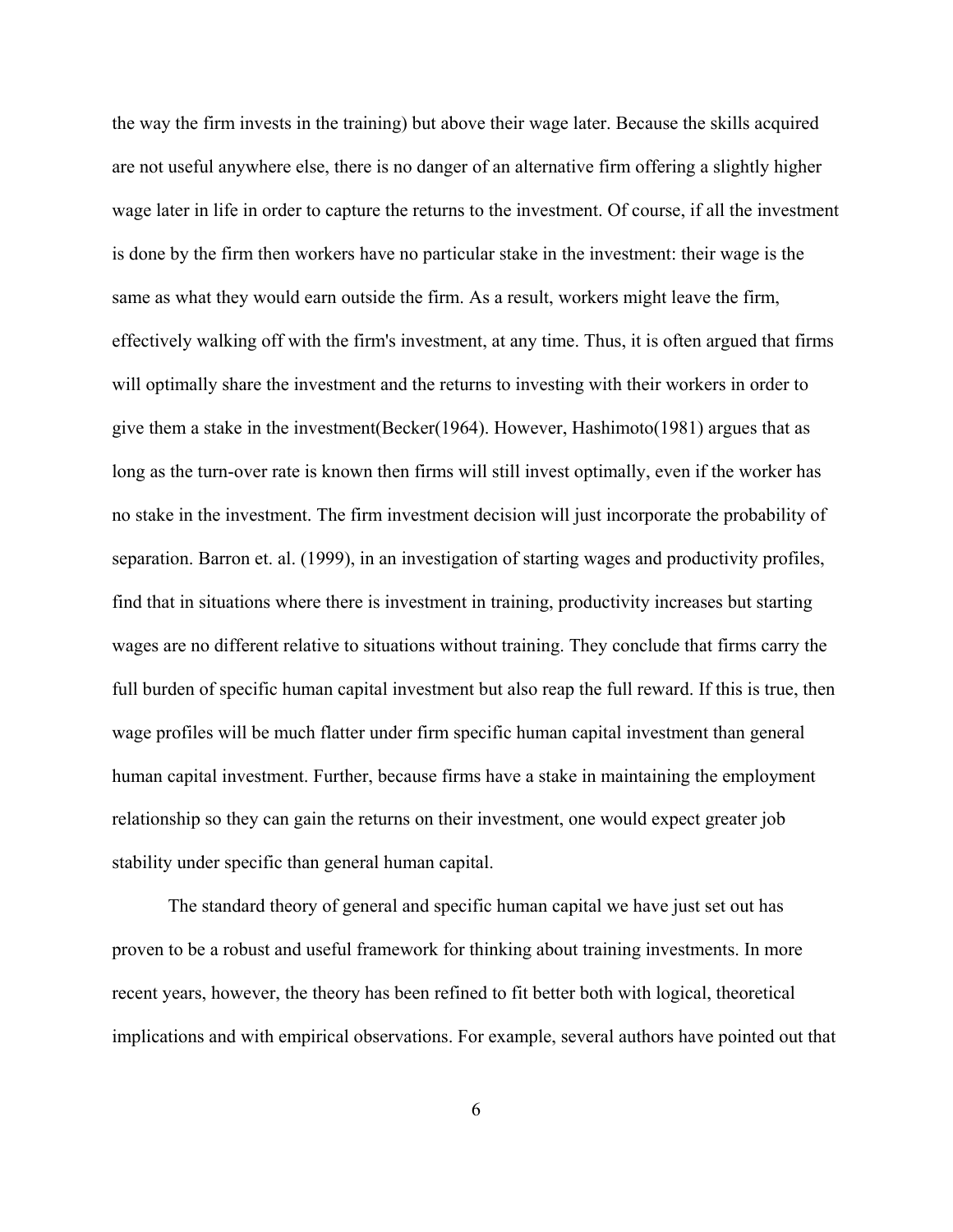contracts with sharing of investment in and returns to specific human capital are not logically consistent. With specific human capital, it is difficult for an outside party to evaluate the extent and value of the firm specific training. This means that a wage contract stipulating a specific wage increase conditional upon a specified training investment by the worker cannot be enforced. The firm has an incentive to present such a contract but to reneg on the higher wage payment once the training is completed. For this reason, workers will not invest in specific human capital. Papers such as Scoones and Bernhardt(1998) investigate models with selfenforcing contracts in which workers take part in the firm specific investment. In their model, the functioning of the labour market, and in particular the way outside offers arrive, effectively turns firm specific human capital into general human capital, blurring the distinction between the two. In any case, however the investment is generated, the implication that there will be more investment in firms where the expected tenure is longer continues to hold.

Another major challenge to the standard theory involves the claim that only workers invest in general human capital. Several papers have found that training that appears to be general in nature is not infrequently paid for by the employer (Loewenstein and Spletzer(1998)). This has led to the development of several models in which firms rationally invest in general as well as specific human capital. Loewenstein and Spletzer(1998) develop a model in which a wage contract is specified with a minimum wage guarantee for future periods. Notice that such a guarantee is observable by a third party and so the contract can be enforced. In their model, if the worker's wage option outside the firm is less than the wage guarantee then a small increase in productivity from a general human capital investment does not need to be matched with a wage increase to keep the worker attached to the firm. The worker is being paid more than their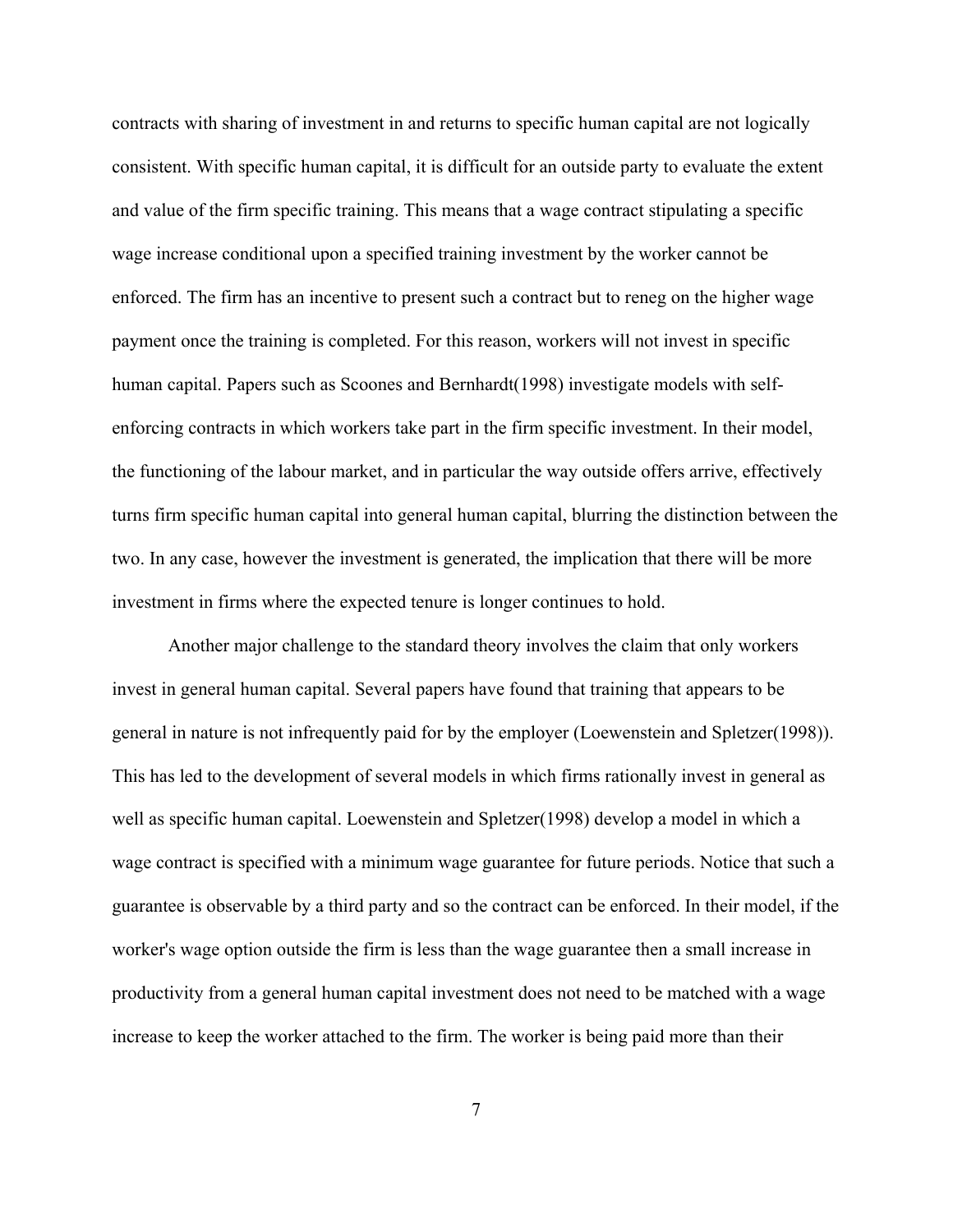outside option both with and without the training, so there is no change in their incentive to move. This means the firm captures the full return to the investment. Thus, even if the investment also increases a worker's productivity in all firms, the current firm has an incentive to invest. A strongly related idea is presented in Acemoglu and Pischke(1999), in which they argue that if there is wage compression, in the sense that the wage that must be paid to keep a worker at a firm rises less rapidly with training than does productivity, then there is again an incentive for firms to invest in general human capital. They discuss several possible sources for such wage compression, including union effects.

To solidify these concepts relating to human capital investment and to provide a framework within which to discuss union effects, we will present a simplified, heuristic version of the model in Loewenstein and Spletzer(1998). In particular, consider a worker with a two period working life. The worker originally is attached to one firm and their initial problem is to establish a wage contract covering the two periods of the worker's life. The contract is negotiated before the first period based on shared knowledge of the distribution of productivity shocks and investment costs for training. In each period the worker can shift costlessly to an outside firm which offers a wage drawn randomly from a known distribution. We will denote that wage,  $w_{0t}$ , t =1,2. As Loewenstein and Spletzer argue, workers and firms may plausibly agree to a contract with a minimum wage guarantee for each period, which we will call  $w_{G_t}$ , t =1,2. Such a guarantee will ensure that firms cannot abscond with too much of the rent generated from any training investment and thus will reduce the likelihood the worker will quit. The wage guarantee must be set to balance benefits to the firm in terms of reducing quit rates with the costs in terms of foregone rents. Workers and firms decide on whether to invest in human capital (either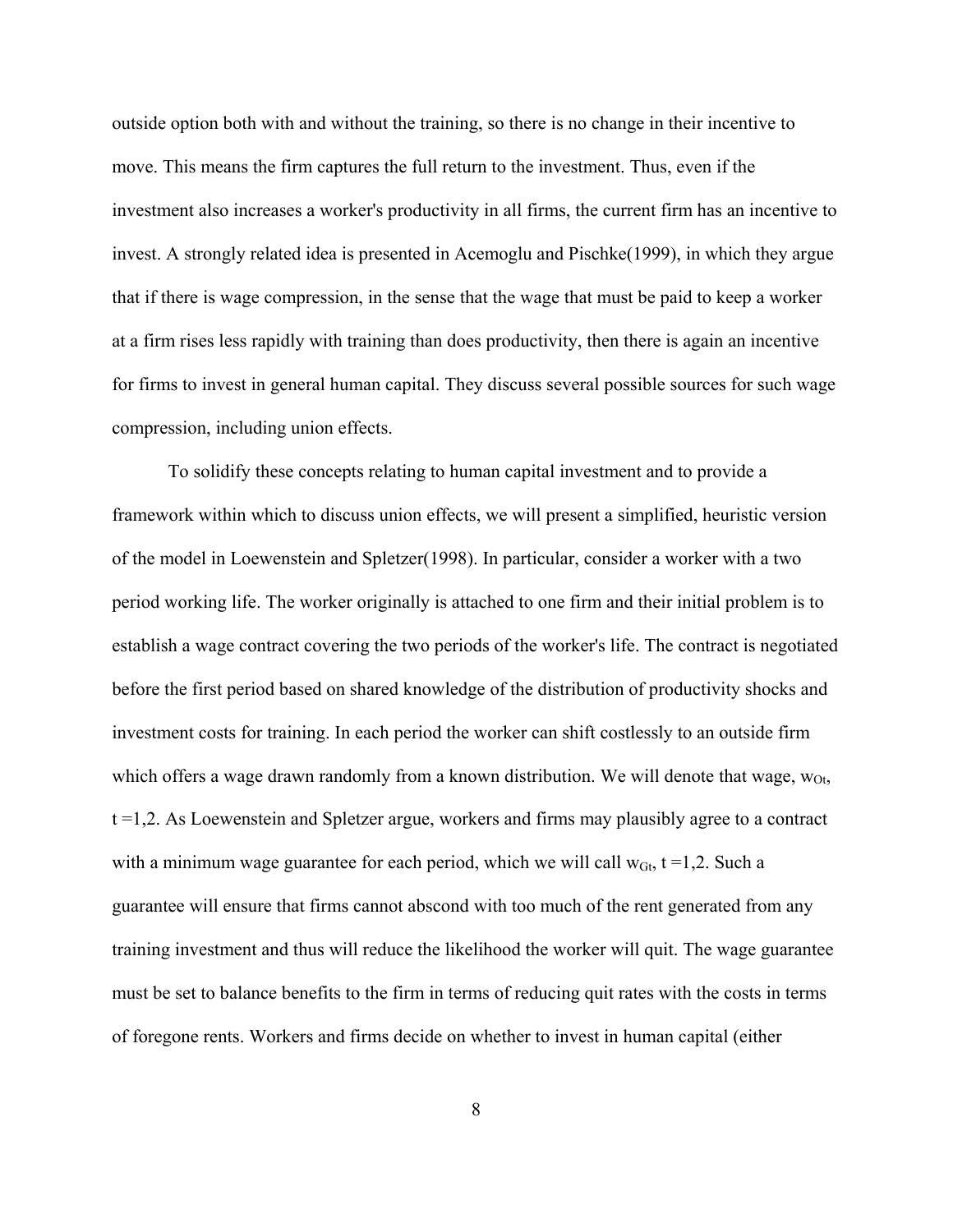general or specific) in the first period and realize the productivity increase from the investment in the second period. Workers invest in human capital by taking a reduced wage in the first period.

Now consider four scenarios and two types of human capital: general human capital that increases productivity equally in the original and the alternative firm and specific human capital, which increases productivity only in the original firm. In the first scenario,  $w_{\text{O}t} > w_{\text{G}t}$  for both periods 1 and 2 (i.e., the wage guarantee is not binding). Loewenstein and Spletzer show that in this situation, workers and firms will share in the investment costs and the returns to specific human capital investment. However, because workers can receive the full value of the productivity increase from general human capital investment from the outside firm in period 2, there is no incentive for the original firm to invest in general human capital. As in the standard exposition, both the investment costs and the returns to general human capital investment fall entirely on the workers. In the second scenario,  $w_{01} > w_{G1}$  but  $w_{02} < w_{G2}$ , i.e., the wage guarantee is binding in the second period but not in the first (note that by binding we mean that the original firm would pay less than the guarantee in the absence of the contract because it only needs to meet the outside offer). In this case, as discussed earlier, the firm will reap all of the benefits of the increase in productivity since there is no reason for it to increase the wage paid to the worker, who is already earning more than his outside wage in period 2 (we are assuming that the productivity increase is not large enough to increase the worker's productivity at the outside firm above  $w_{G2}$ . This means that there is also no incentive for the worker to invest in general or firm specific human capital in this world. In Loewenstein and Spletzer's more general model, with the wage being potentially at the guarantee in period 2 but above the guarantee in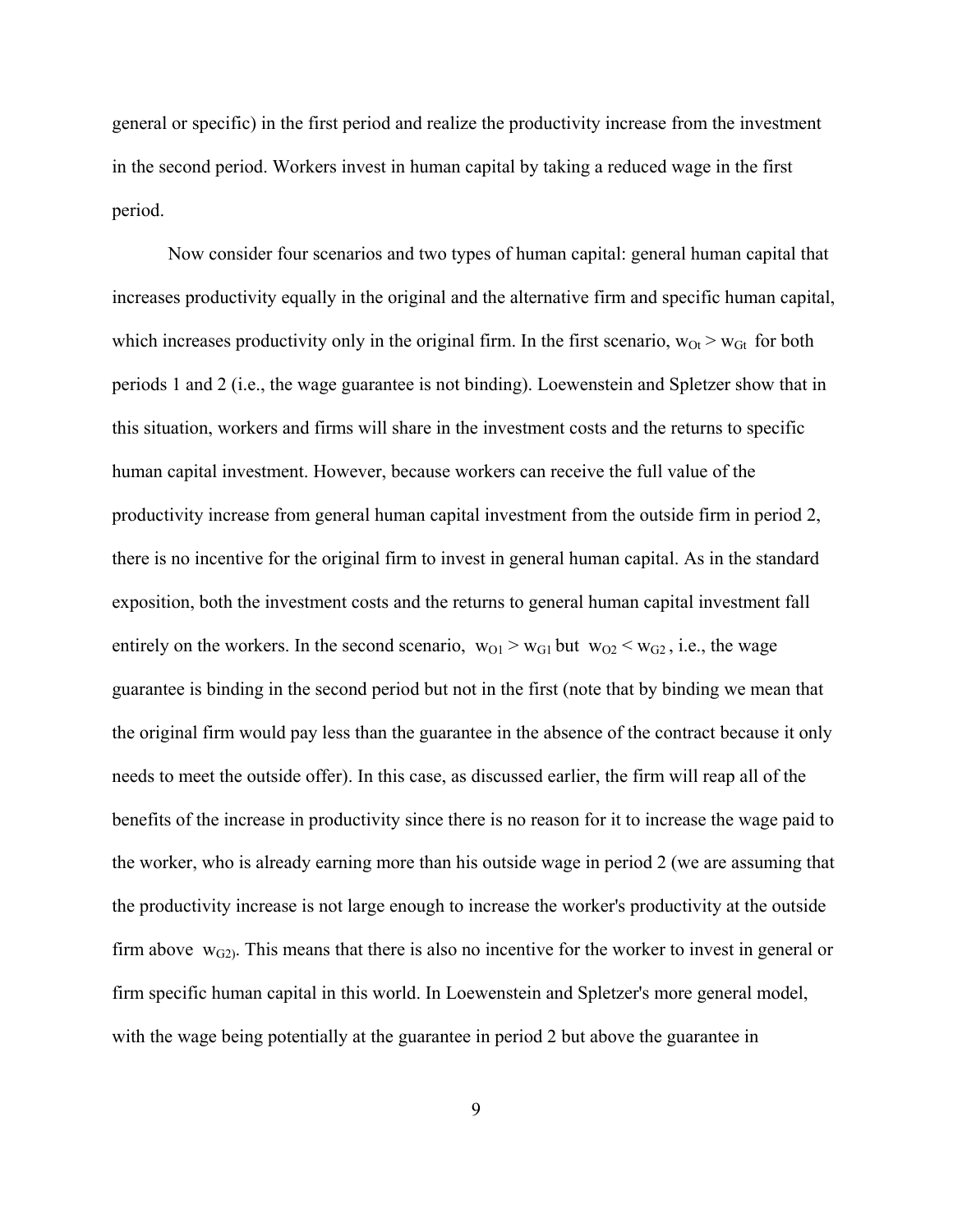subsequent periods, workers actually share the investments in their version of this second scenario as well.

In the remaining two scenarios, the wage guarantee is binding in the first period. This means that workers cannot take part in the investment since they have no way to lower their wage in the investment period. In the first of these scenarios,  $w_{01} < w_{G1}$  but  $w_{02} > w_{G2}$ , implying that the guarantee binds in the first period but not in the second. As in the original scenario, firms have a reduced incentive to invest in general human capital because the outside firm can and will poach their trained workers in the second period: the original firm cannot achieve a return on their general human capital investment. Loewenstein and Spletzer actually show that the firm still has some incentive to invest because of effects in reducing quite rates in the first period but they still argue that there will be underinvestment in this scenario. Thus, we will see investment in specific human capital but little investment in general human capital by the firm and no investment in either by the worker. In the final scenario, the wage guarantee is binding in both periods. Again, workers have no means to invest in human capital because they cannot offer to lower their first period wage. As in the second scenario, firms realize all of the returns to any investment and are willing to invest in both firm specific and general human capital.

## *2.2 Impact of Unions on Training*

With this framework in hand, we now turn to considering the impact of unions on training. To do this, we first need to discuss relationships between union status and various characteristics of the employment relationship. At first pass, we will conduct the discussion as if all union related effects are causal, that is, we have in mind a thought experiment in which a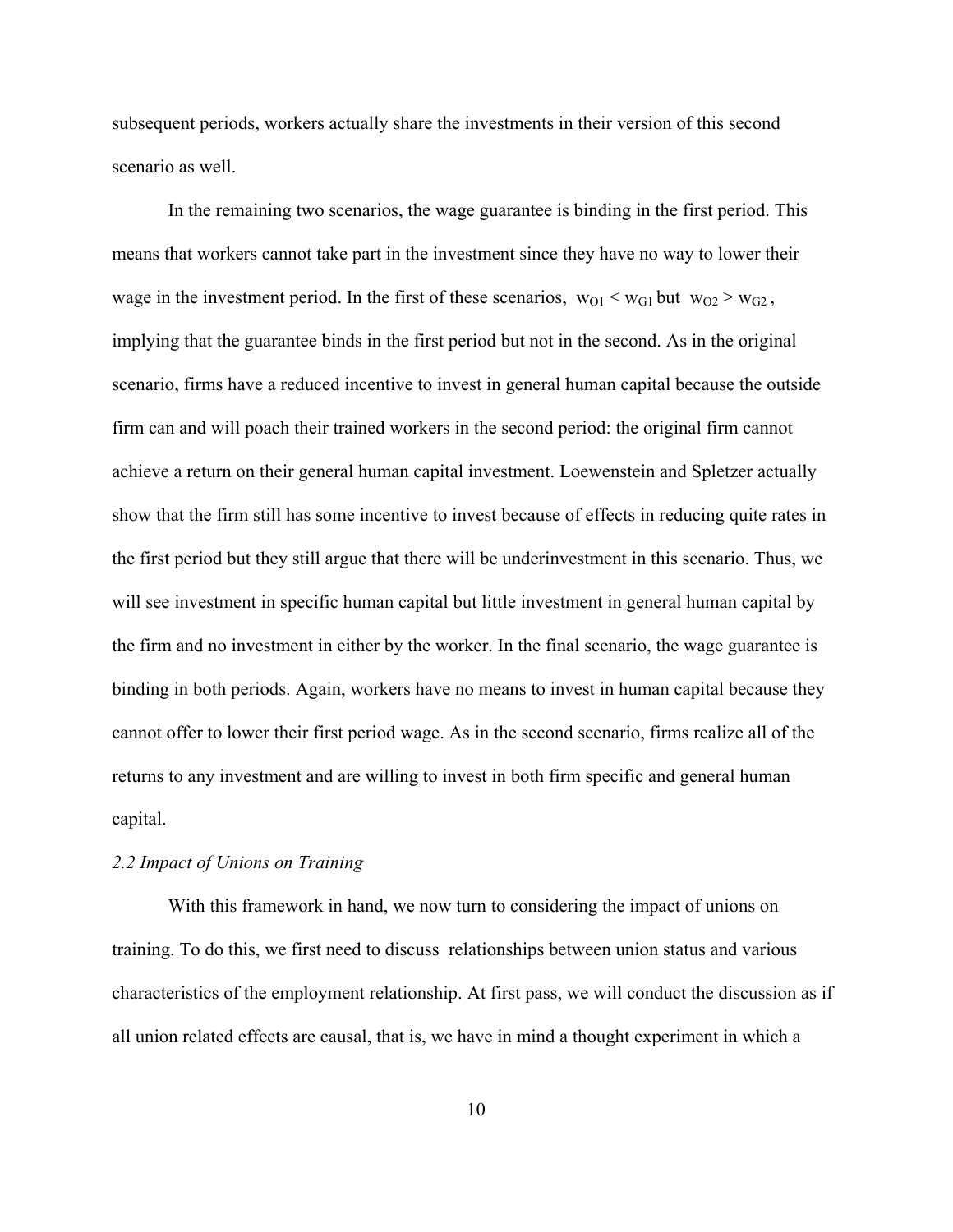worker is randomly placed in a previously nonunion firm and then has direct effects on wage setting, job tenure, etc.. Of course, there is a serious selection issue related to which firms get unionized and who chooses to join a union that may mean none of the observed data regularities are in fact causal. We will return to this point below, but initiate the discussion in a simpler framework.

Multiple empirical investigations of union impacts show that employment and pay related outcomes are quite different in union versus nonunion firms. The best recorded difference is in average pay levels, with workers in union firms earning an average of approximately 15% more than comparable nonunion workers. Unions also are well documented to be associated with reduced wage differentials by education level, job tenure and gender. Thus, the wage-tenure profiles at union firms are higher but flatter than at nonunion firms. In addition, unionized workers tend to have longer job tenure than nonunionized workers. One main line of thought on what unions do is that they provide workers with a way to correct perceived difficulties in the workplace. Without unions, individual workers may find they have little ability to induce change at work and thus choose to leave the firm when they face difficulties. In contrast, unionized workers can use the union as a mechanism for change. This is the well-known "exit" versus "voice" trade-off. Authors such as Freeman and Medoff(1984) argue that this is behind longer job tenures at unionized firms and may also make for a more content, productive workforce. An alternative view of what unions do is that they grab rents from firms, in part by instituting rigid work rules that make it difficult for firms to substitute away from unionized workers in an attempt to protect their rents.

Given these regularities and views on what unions do, how would we expect them to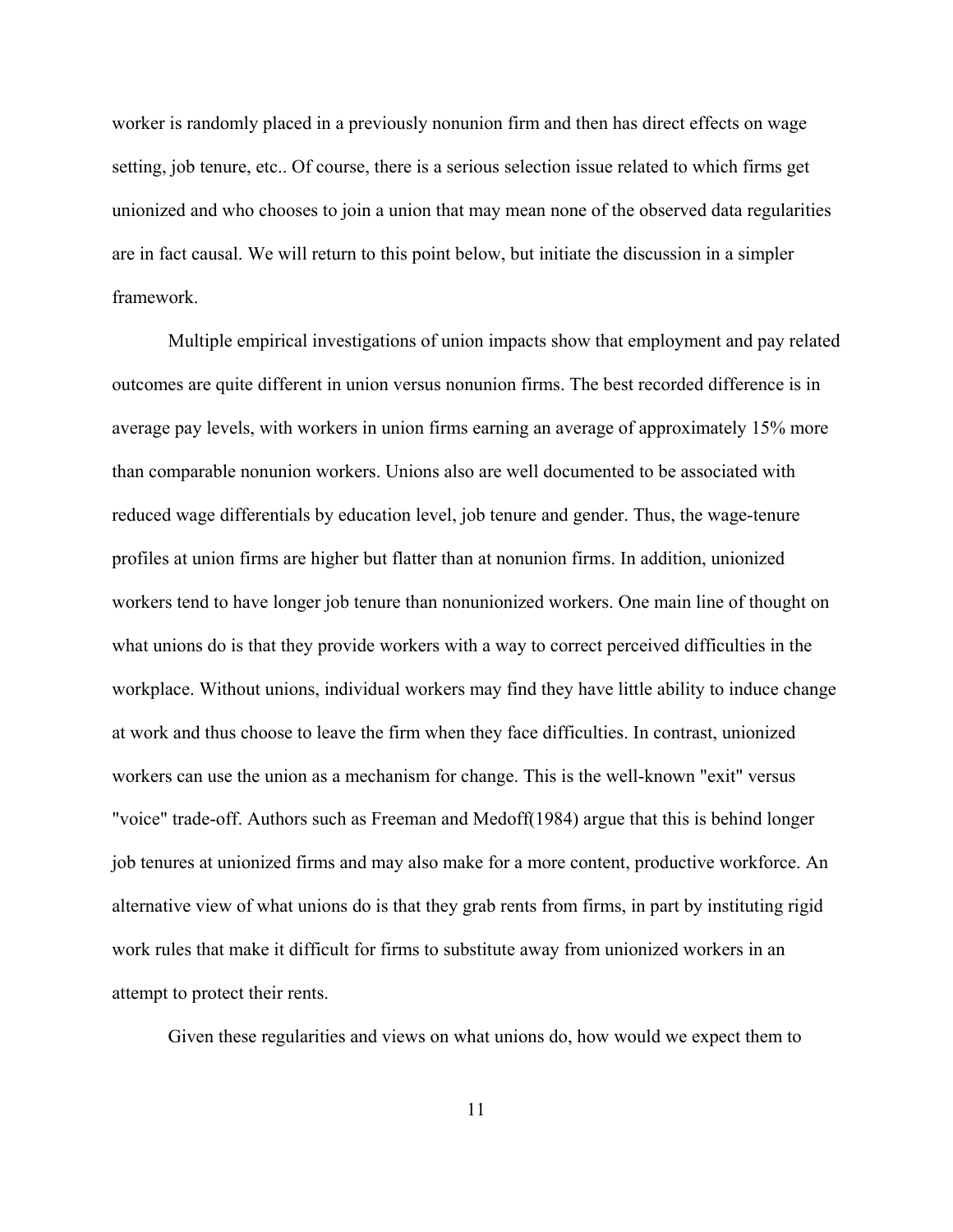affect the level and composition of training at individual firms and in the economy as a whole? In the model presented above, we could assume that unions have two main effects: 1) they establish higher wage guarantee levels or, in the extreme, make the guarantee credible and therefore feasible; and 2) they increase worker attachment to the firm.

The first effect implies that unions make it more likely that an employment relationship fits in one of the latter three scenarios. To the extent that unions set high first period wages (i.e., flatten the wage-tenure profile by raising entry wages), they preclude credit constrained workers from being able to finance investments in either general or firm specific human capital. In scenario 3, where firms do not have an incentive to invest in general human capital, this means that unions will reduce training by reducing worker ability to invest. Mincer(1983), among others, argues this is a plausible union effect. However, to the extent that unions also set wages high enough to have binding wage guarantees in the second period, there will not be a reduction in investment with the introduction of unions. Instead, having a union wage structure will just imply that general human capital investment, and specific human capital investment, will be entirely funded by the employer. Thus, the empirical implications of unionization when unions raise the entry wage are that union workers will have either lower (under scenario 3) or similar (under scenario 4) levels of general human capital investment compared to nonunion workers; that union and nonunion workers will have similar levels of specific human capital investment under either scenario; and that more of the funding for both general and specific human capital investment of union workers should be supplied by employers. A simpler version of the human capital model would imply that workers do all the investing in general human capital with or without unions and thus unions can only have negative effects by precluding investments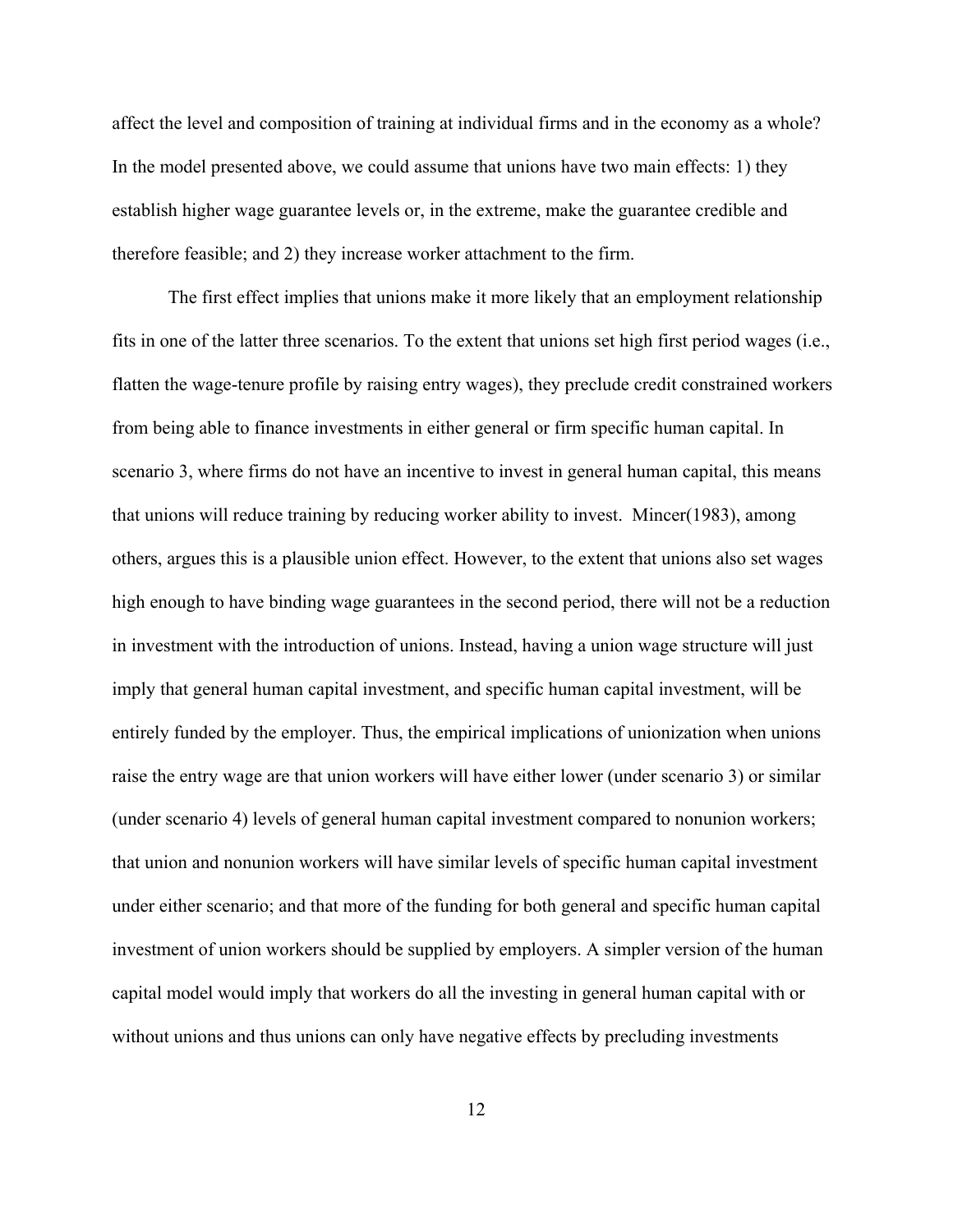through lower first period wages.

The second effect, that unions strengthen the attachment of workers to firms by enabling them to voice their concerns about the workplace, implies that unionized firms should be more willing to invest in the human capital of their workers. This implication holds both for specific human capital and, in the scenarios where firms invest in general human capital, general human capital as well. Quite simply, in any scenario in which firms are willing to invest in human capital, they will be more likely to make such an investment the greater the probability that the trainees will remain with the firm for long enough for the firm to earn a return. Thus, the greater stability engendered by unions should imply more investment.

Kennedy et. al.(1994) argue that unions may have a negative impact on training through an alternative route. Specifically, strict union rules about job content and assignment may imply that firms have less incentive to train workers for anything other than a very narrowly defined task. Whether this would imply lower training levels is not clear, though it would almost certainly imply a reduction in efficiency.

A further extension to the standard general/specific human capital framework is suggested by Kuhn and Sweetman(1999) who argue that it may be fruitful to split general human capital into general human capital that is useful both inside the current firm and in other firms, and general human capital that is useful only at other firms. The latter category is one that is not typically considered but makes some sense. Individuals may initially invest in skills of various types before they know what firm or industry they will be associated with. Once they join a particular firm, they will likely invest further in some of those skills but let others, which are not directly relevant for their current firm, atrophy. Kuhn and Sweetman argue that workers in firms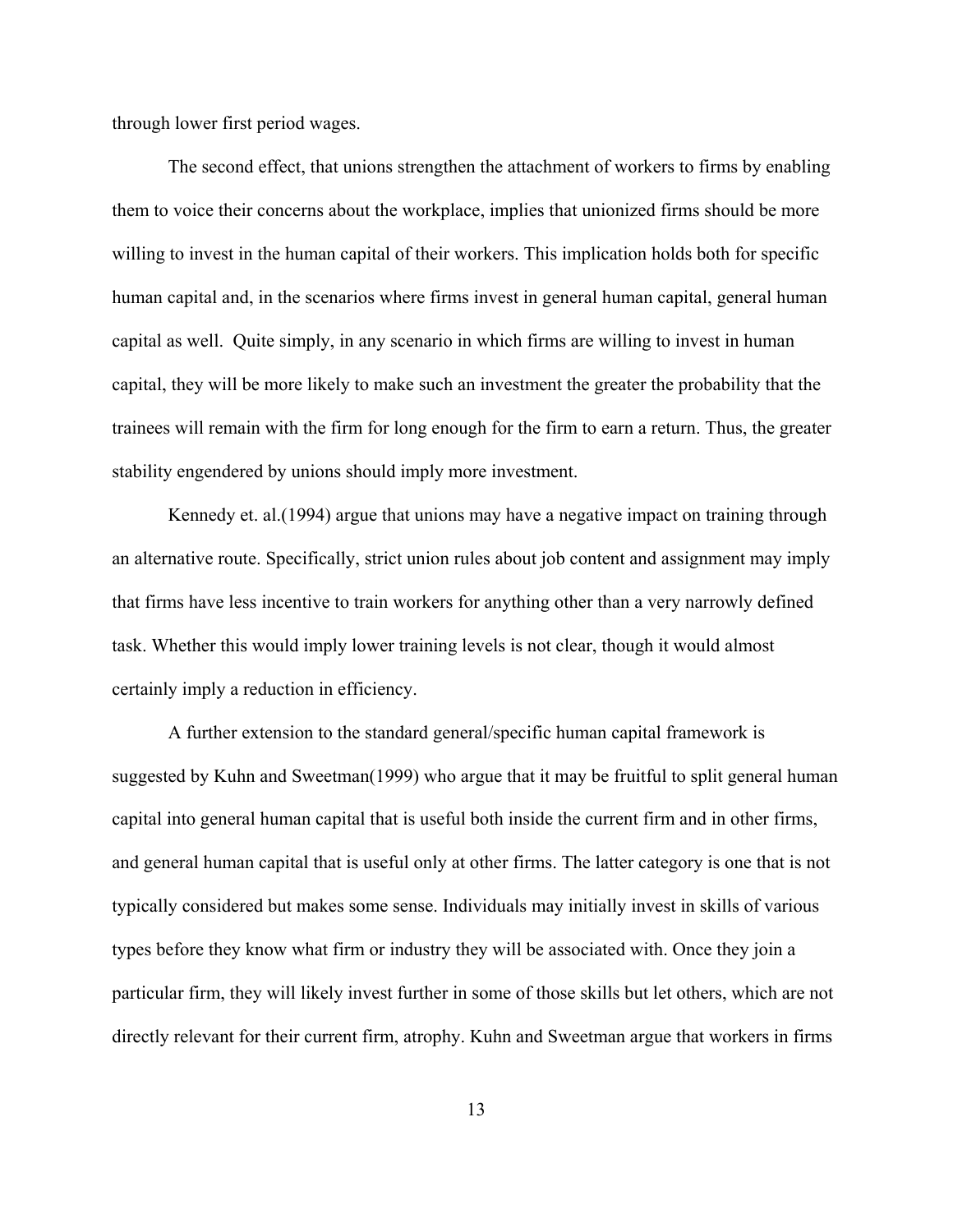with more turnover will be more likely to invest in the general human capital that is not directly relevant at the current firm in order to keep their options open. Since unions are associated with more stable employment relationships, union workers will be more likely to under-invest in general human capital that is not relevant at the firm. Kuhn and Sweetman investigate this theory using data on displaced workers. They find that post-displacement wages actually decline with the length of job tenure on the pre-displacement job for union workers but that post-displacement wages rise with pre-displacement tenure for nonunion workers. One possible explanation for this pattern is that union workers stop investing in general human capital relevant in outside firms while nonunion workers continue to make such investments.

The Kuhn and Sweetman hypothesis matches the models that attempt to explain firm investment in general human capital in an interesting way. One might be able to rationalize the wage patterns that Kuhn and Sweetman observe using the standard two category system consisting of general and specific human capital, assuming that not investing in human capital means that the worker's human capital stock depreciates. In a situation where the worker invests in general human capital, the job security associated with unions could mean under-investment on the part of workers and resulting large wage losses when displacement occurs. Similar results would follow under scenario 3 where workers and firms under-invest in general human capital because of the combination of a high wage guarantee in the first period and no guarantee in the second. However, if unions actually establish wage floors at all tenure levels, as seems most plausible, then firms would invest in general human capital and one would not expect to see the empirical patterns presented by Kuhn and Sweetman. One could observe firms investing in general human capital and the wage patterns uncovered by Kuhn and Sweetman if there were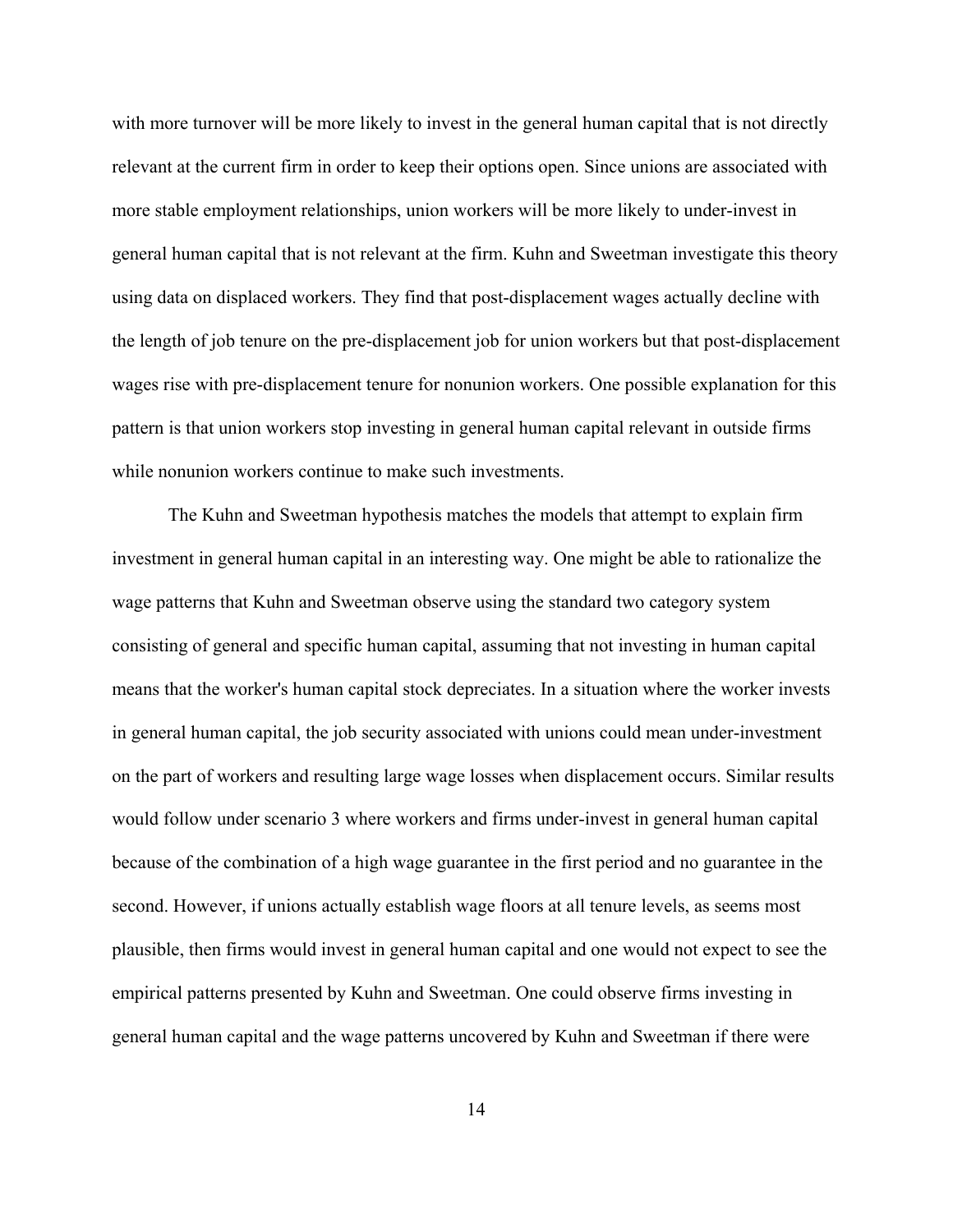human capital of a type that was not useful in the current firm. In that case, firms would invest in specific human capital and general human capital relevant in their own firm as well as others but not in general human capital useful only outside the current firm. Such a pattern might fit with the existence of industry specific human capital, which would fit in the category of general human capital useful at the current firm and in other firms. Industry specific human capital that is useful in an industry other than that of the current firm might then compose Kuhn and Sweetman's "alternative" human capital category. Neal(1995) and Parent(2000)'s work suggests that it is fruitful to consider industry specific human capital. In the empirical analysis that follows, we will make use of the concept of alternative human capital, which we will define as human capital that is not valued by the current firm and therefore not invested in by that firm.

Kuhn and Sweetman's hypothesis is written in a way that generates testable implications with displacement data. Does it have testable implications in our kind of cross-sectional survey of training? Consider a matching model in which the value of the match is revealed only gradually during a job. Thus, when a job match is formed, the worker-firm pair draw a value for match quality (productivity) from a distribution with a known mean. However, the match quality value is not directly observed because of temporary, random shocks to productivity. The worker and firm use the observed output values for successive periods to update their best guess on the match value. If the expected match value falls below some threshold, the worker and firm terminate the relationship. In this situation, workers will keep investing in general human capital that is valuable to firms outside the current relationship until they ascertain that the match quality is of high enough value to guarantee that the relationship will not terminate (and longer, if there is an exogenous termination rate that is sufficiently high). Introducing unions might be modelled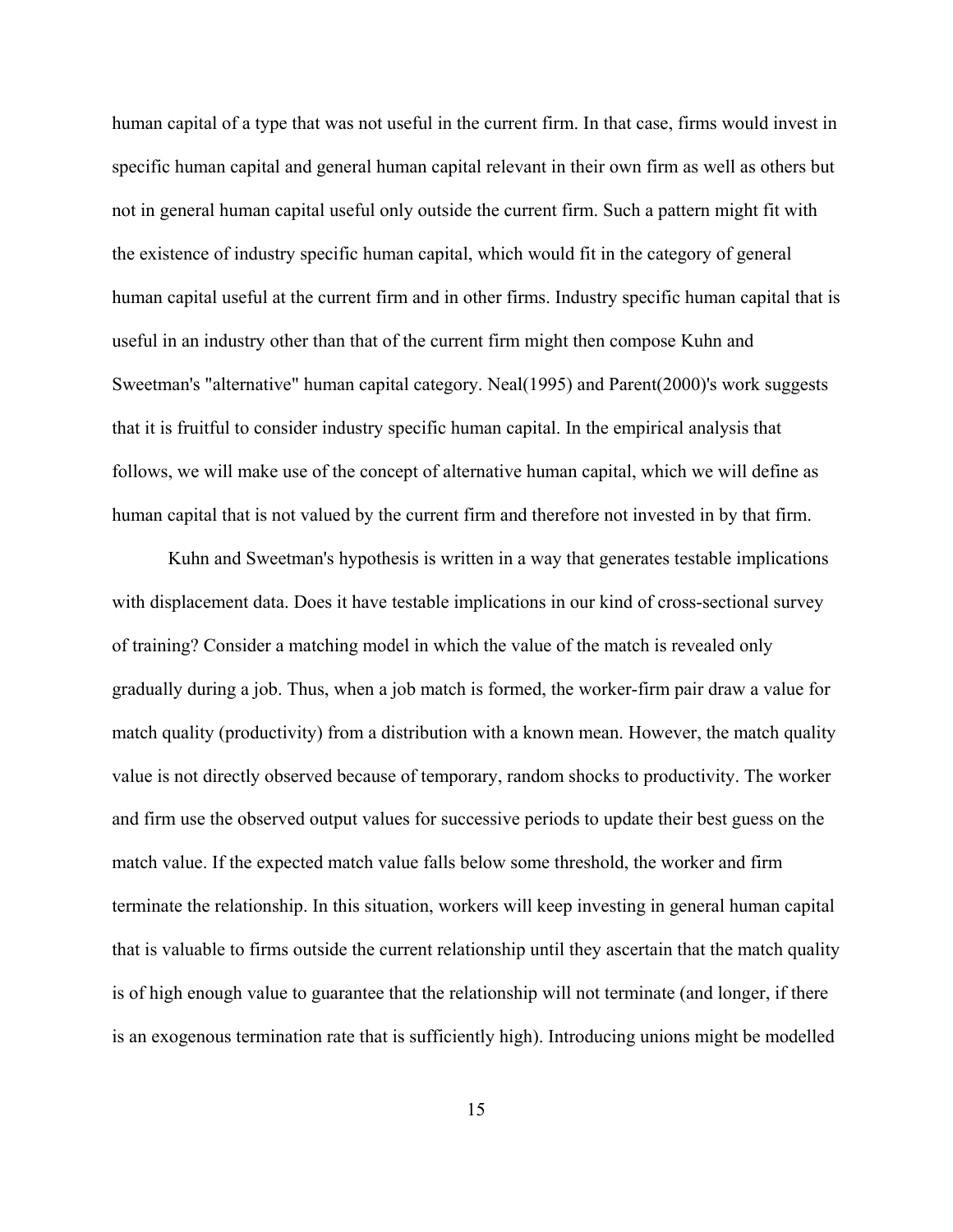in two ways. First, unions increase the amenities at a firm, lowering the workers' threshold value of wage payments for leaving the firm. Second, the union may enforce tougher separation rules and remuneration. In both ways, unions would then be associated with longer job tenure. In a matching model such as this, the time until a match is proved to be of sufficient quality not to terminate it will be shorter in a union environment where such a threshold quality will be lower. That means that union workers will stop investing in general human capital sooner than nonunion workers. Thus, in our data, Kuhn and Sweetman's hypothesis should be reflected in the tenure profile of general human capital investment. In particular, investment in general human capital should decline with job tenure in both sectors, but it should decline faster in the union than the nonunion sector.

The theories discussed to this point have been discussed as if unions have direct, intentional effects on wage profiles and work conditions which then have unintended side-effects on training outcomes. However, it seems inappropriate to treat unions as acting this myopically. Acemoglu and Pischke(1999) consider union impacts on training in a model that is in the spirit of a union monopoly model of wages and employment. In union monopoly models, unions set wages while firms determine employment based on the contract wage, but unions recognize how firms will respond in determining their preferred wage. In their model, Acemoglu and Pischke consider a union choosing its preferred wage profile in part considering the effect of that profile on firm investment. As mentioned earlier, their model focusses on firm investment in general human capital with the incentive to make such an investment stemming from a flattened profile of the wage the firm must pay versus training. Acemoglu and Pischke essentially assume that unions induce a scenario like the fourth scenario above, with the union wage being above the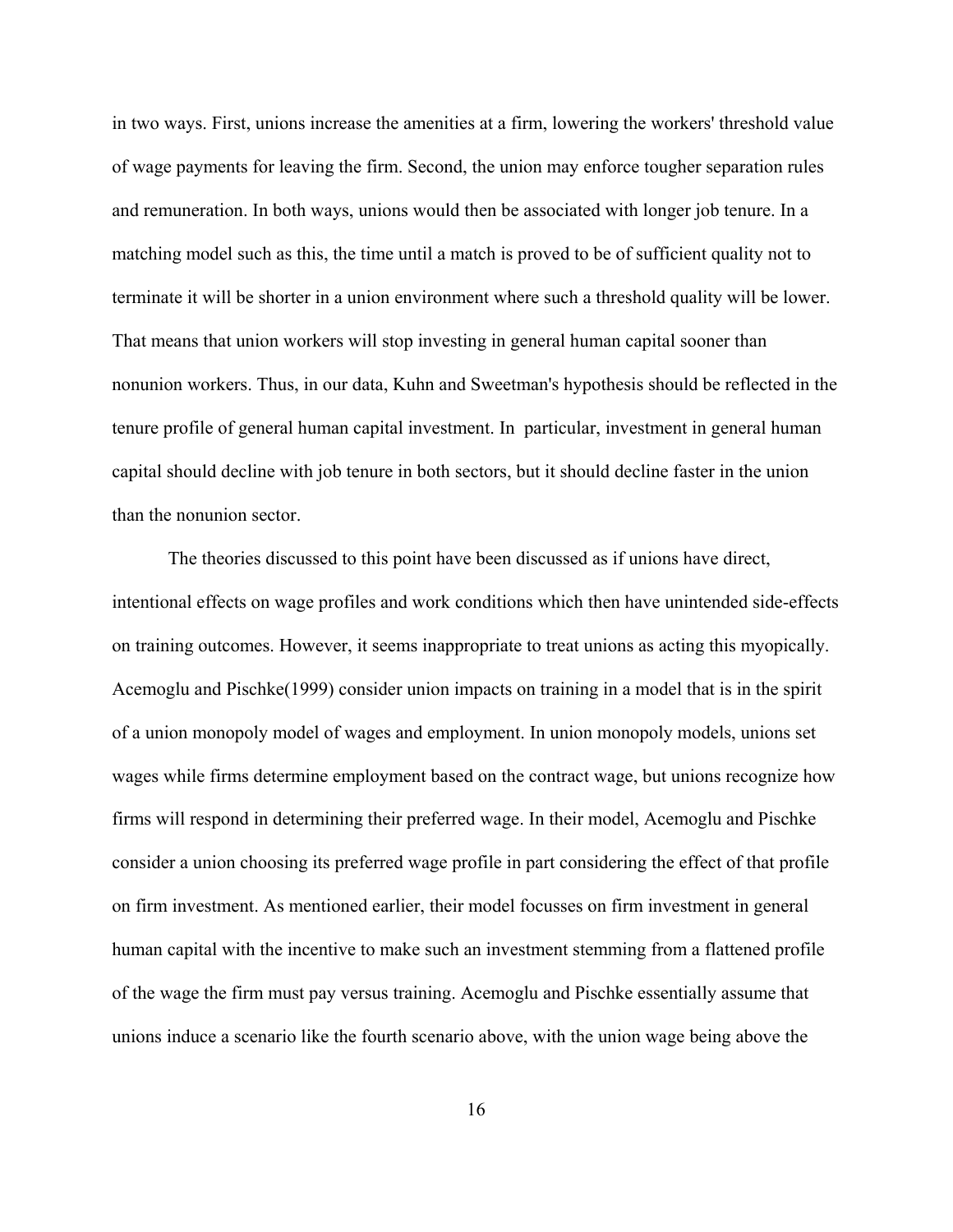outside option in all periods. In that situation, unions have an incentive to institute a flat wage profile because such a profile induces firms to invest in general human capital. Thus, their model provides a rationale for unionized firms having flattened wage profiles. Given that unions raise average wages above those available at nonunion firms, their model also implies that unionized firms will invest more in general human capital than will nonunion firms.

Acemoglu and Pischke are not the first to consider the issue of how unions would optimally decide on an approach to training. Weiss(1985) considers the problem in the context of a union model in which senior union members control union decision making. In Weiss's model, senior union members are able to extract a transfer from junior members. However, the size of the transfer must be below some maximum size. In that situation, the senior members can only increase the total transfers paid to them by increasing the number of junior members (i.e., new hires). However, hiring new members has an adverse effect on senior wages through a standard supply effect. To offset this, the senior members establish a contract that requires the junior members to train, which effectively limits the amount of labour they actually supply. Thus, unions governed in this way generate excessive training in the presence of a limit on transfers. Barron et. al.(1987) present a counter argument, stating that placing an upper bound on transfers is artificial. Instead, they analyse the same model incorporating a lower bound on the net wage for new hires (i.e., their wage taking into account lost time due to training and the transfer to senior union members), which they argue might arise from minimum wage laws or minimums set in bargaining between older and younger workers. Under this scenario, with senior members again controlling the union, senior members can maximize the total transfer by under-training junior members so that there is a greater excess of the wage paid over the minimum to be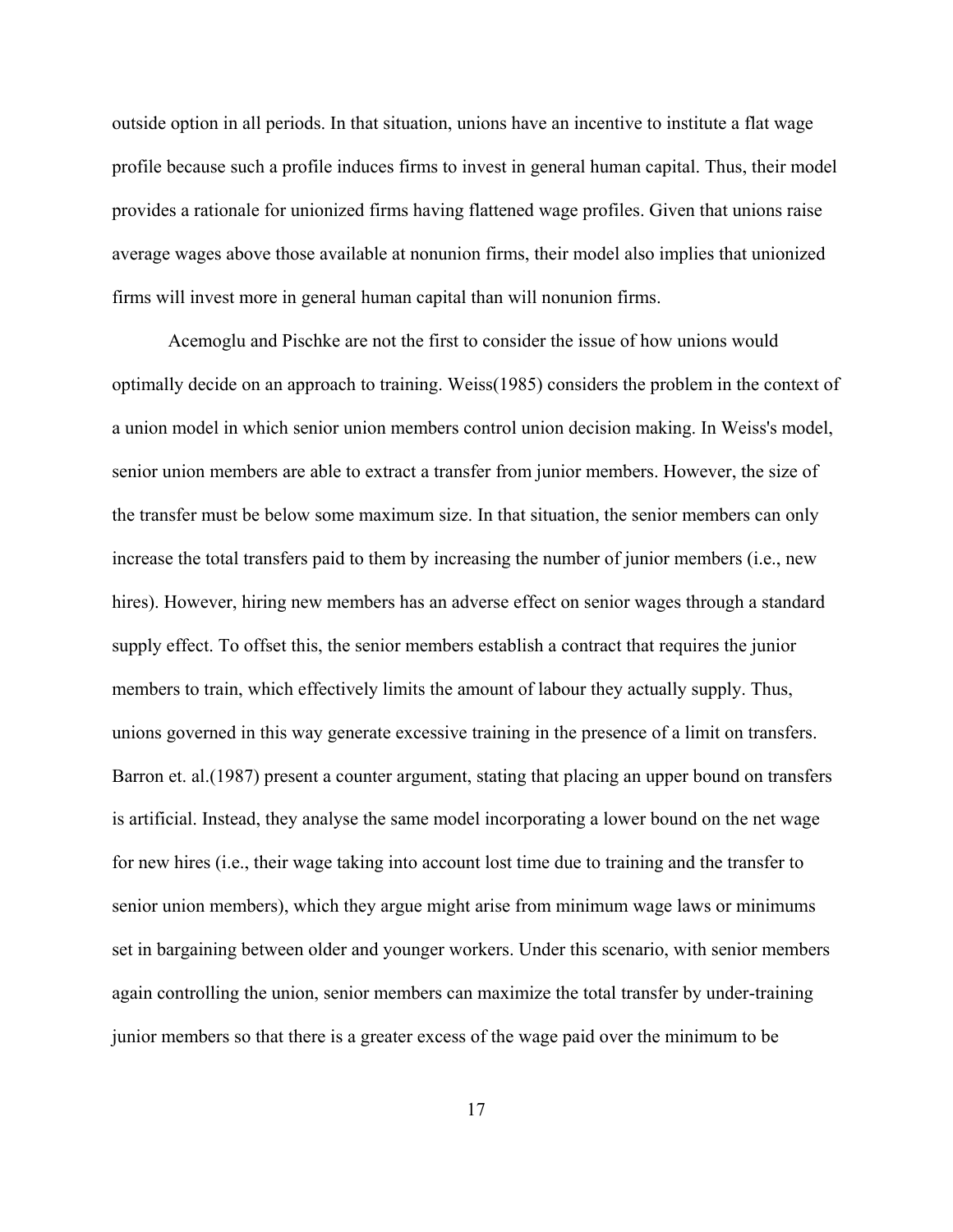grabbed as a transfer. Thus, whether unions over-train or under-train depends crucially on the nature of the restrictions faced by senior members in maximizing the transfers from junior members. It is not clear on the face of it which restriction is more natural. Both Weiss(1985) and Barron et. al.(1987) argue that the transfers need not be taken straight out of wages received but might be obtained through less direct methods such as forcing junior members to take less pleasant shifts. With such indirect transfers a minimum wage would not be binding on the wage net of transfers. On the other hand, as Barron et. al.(1987) point out, it is not easy to point to an existing institutional form that looks like an upper bound on transfers. It might be the case that the form of any restriction on transfers is a feature of specific labour markets and the bargaining environment between junior and senior union members. The outcome then becomes an empirical matter. It is worth noting that in Acemoglu and Pischke(1999)'s analysis the workers are treated as homogeneous and these problems of the political economy of union decision making do not arise.

The empirical papers on the impact of unions on training provide quite mixed results. Much of the evidence is from the US and dates from the time when unions were considered important enough to warrant study there. Some of the first studies to examine union training impacts were Duncan and Stafford(1980) and Mincer(1983). Using the 1969-71 National Longitudinal Survey for the US, Mincer found that older (48 to 64 year old) union workers who do not change union status between years (union stayers) had significantly less training than older nonunion workers who did not change status(nonunion stayers). Older workers who moved from a nonunion to a union job (union joiners) also had less training on the union job than older workers who stayed in their nonunion jobs. For younger (17 to 27 year old) workers union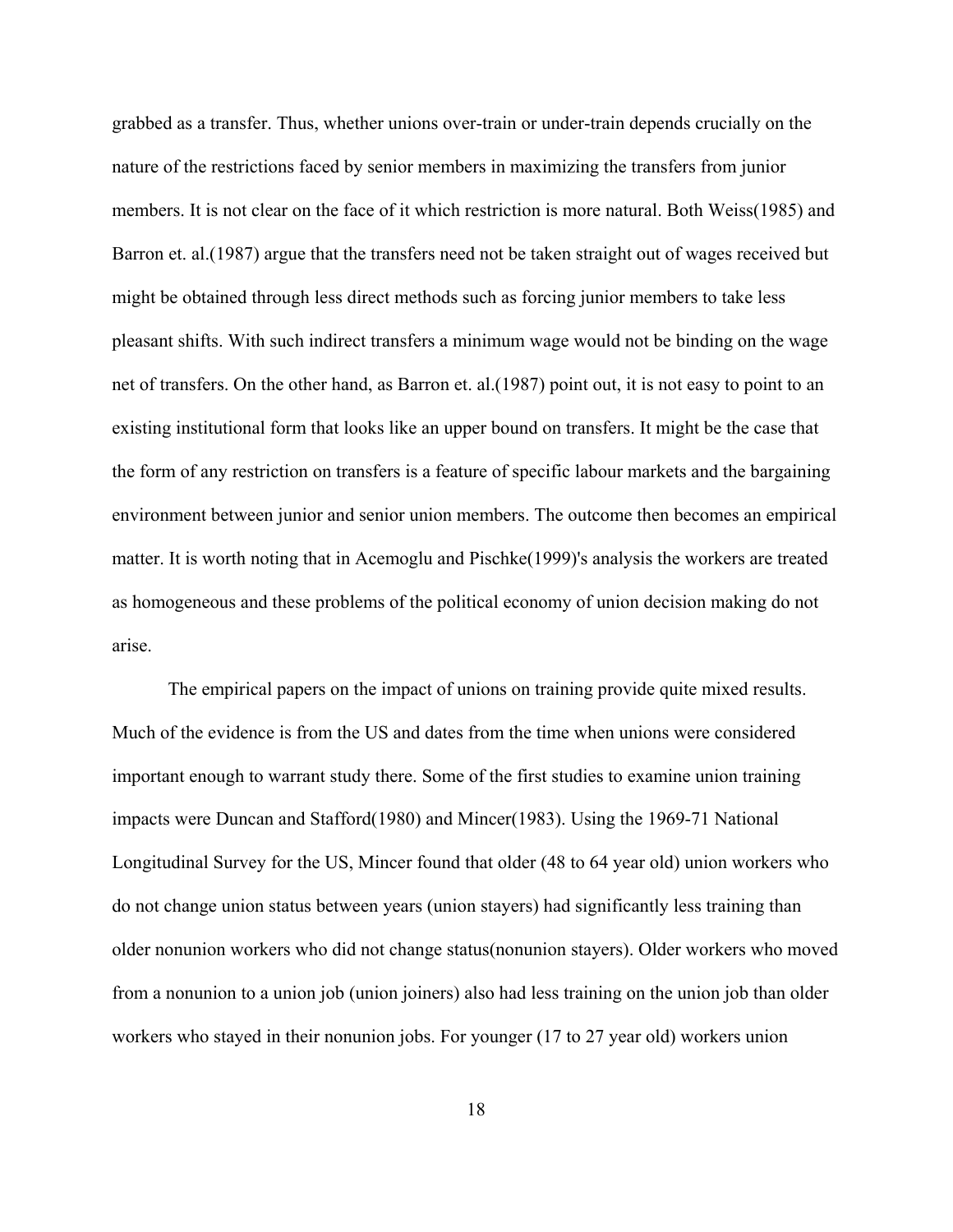stayers and joiners had less training than nonunion stayers but the effects are nowhere near statistical significance. This pattern might fit with Kuhn and Sweetman(1999)'s argument that union members invest less in general human capital as their job proceeds because of perceived job stability. However, any conclusions from the NLS in these years must be drawn with extreme caution since the training question is, "Do you receive or use additional training (other than school training) on your job?". This question confuses investment in with use of human capital. Since these need not coincide in all firms (think of the example of firms that poach trained workers from other firms), it is not clear how to interpret the results derived from this question.

Barron et. al.(1987) also find a negative effect of unions on training. In their case, the data is from a survey of employers who are asked about how much and how they provide training to new workers. The questions appear to be geared toward firm specific human capital investment, asking about training provided by specially trained personnel, coworkers and by the employee watching others work. Barron et. al.(1987) find that the proportion of the firm's nonsupervisory workers covered by collective bargaining is statistically significantly negatively related to measures of management provided training, worker provided training, and total training. It is difficult to know from the reported results what sectors the firms operate in. Thus, for example, if there are a substantial number of construction firms then unionized firms may provide less training to the extent that tradesmen get their training through their trade union.

On the opposite side, Lynch(1992) uses data from the National Longitudinal Survey of Youth for the US for 1980 and 1983 to show a positive effect of unions on training. The NLSY is closer to the sample we use, asking "In addition to your schooling, military and governmentsponsored training programs, did you receive any other types of training for more than one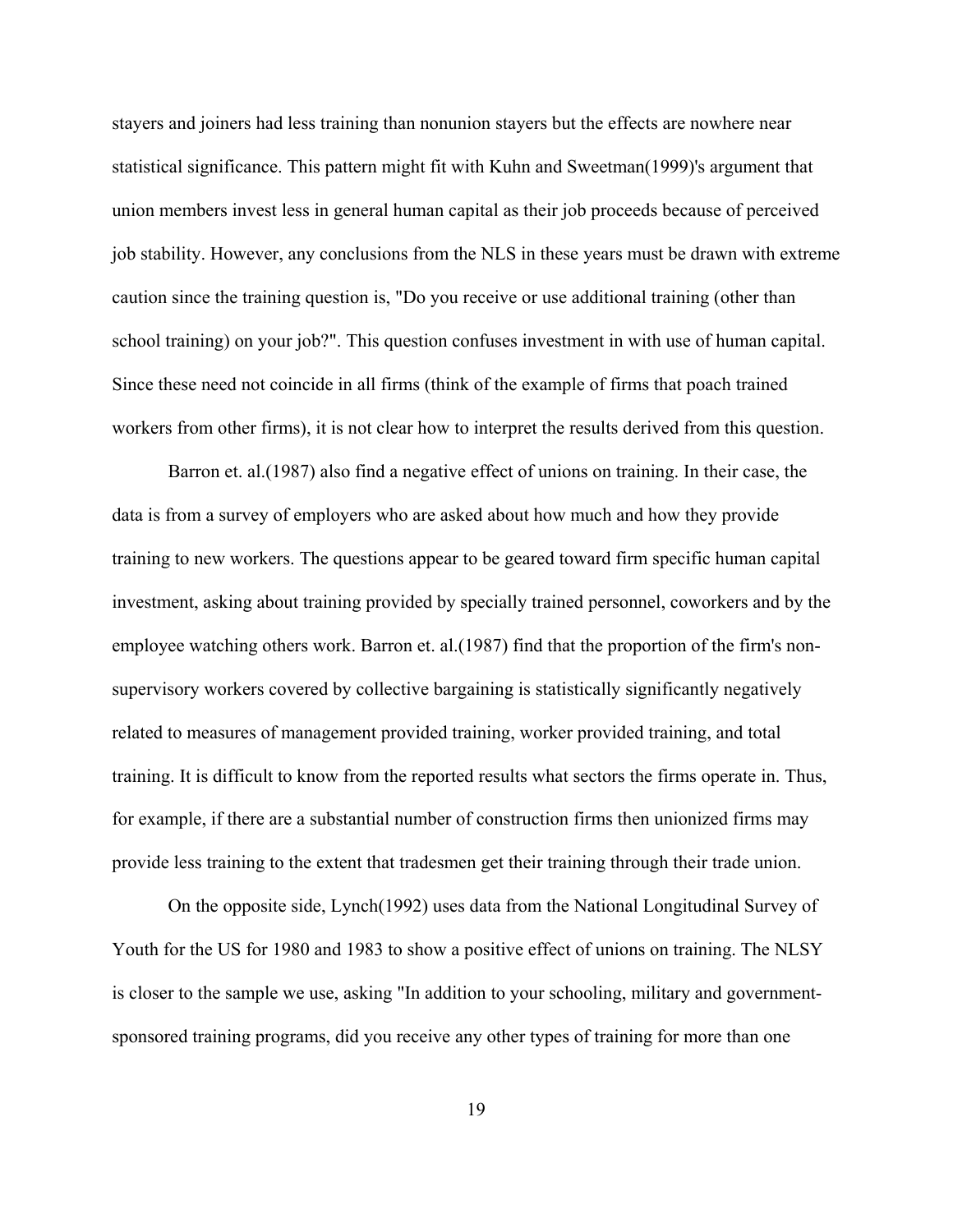month?". It also asks where the individual received the training. Lynch finds that union membership has an insignificant impact on training received outside the firm, but positive and strongly significant impacts on training received on the job site and apprenticeship training. Similarly, using a survey of Australian firms, Kennedy et. al.(1994) find that firms where unions are actively involved in bargaining have significantly more training. The authors argue that the distinction between mere union coverage and active unions is crucial in the Australian context, showing that a union density variable does not have statistically significant effects but a measure of union activity does.

Green(1993) uses British data to investigate the inter-relationships among training, firm size and unionization. Green's main finding is that unions have significant positive effects on training in small firms but virtually zero effects in large firms. This is an important result because it is often difficult to separate union effects from the effects of more formal complaint and wage processes instituted in larger firms. Large firms also are observed to pay a wage premium relative to smaller firms. Thus, a situation like scenario 4 might plausibly exist in nonunion, large firms as well as union firms. Green's results indicate that some care must be taken in controlling for firm size in our investigation.

Our investigation of human capital investment and union effects points to several hypotheses we can investigate using our data. First, unionized workers unambiguously should have more investment in firm specific human capital because of union effects on worker stability. Earlier empirical results suggest that most of this investment is borne by the firm. Second, predictions about levels of general human capital investment and who pays for them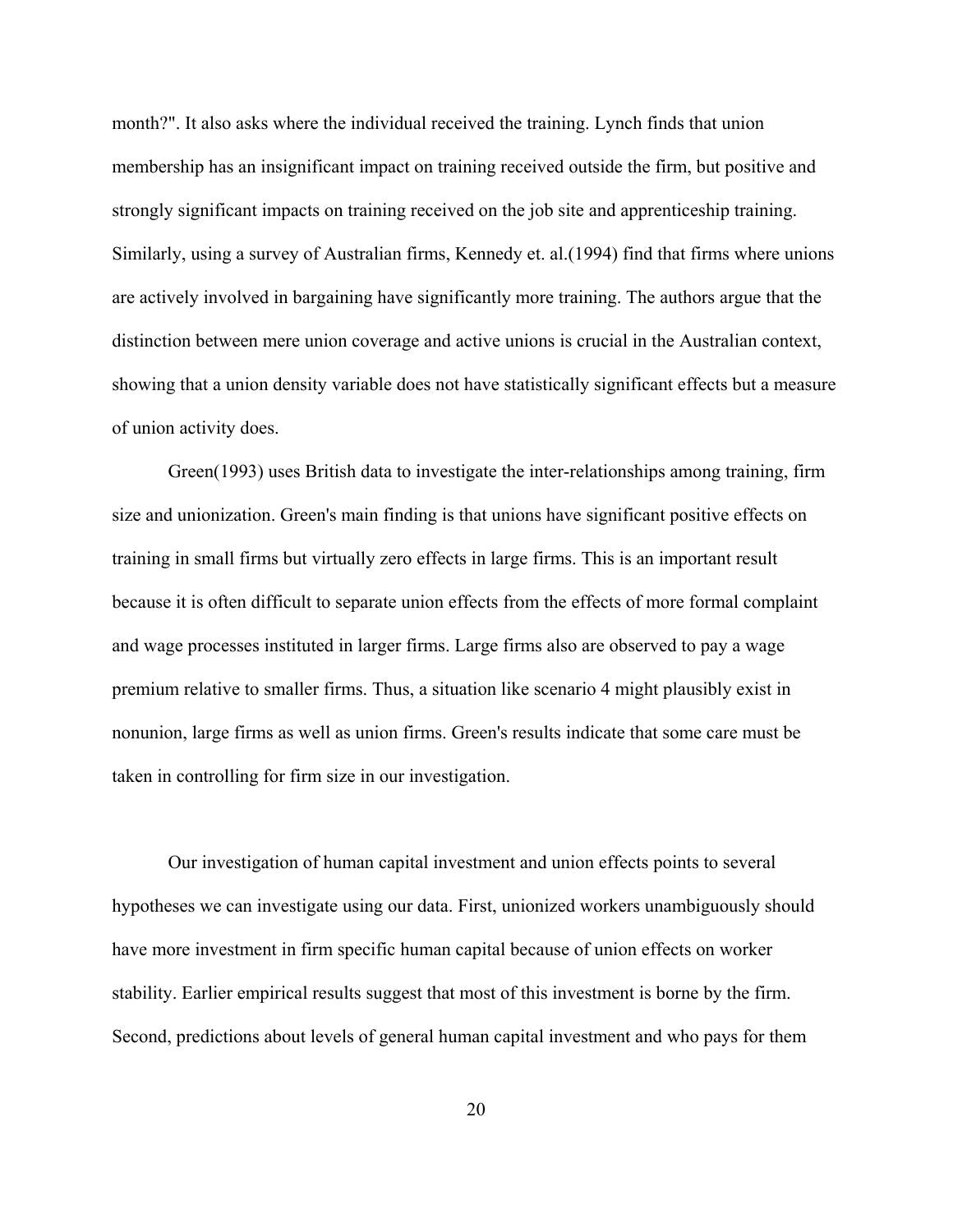depend on assumptions about the union wage structure. Under the reasonable assumption that unions institute wage floors beneath the wages of all workers, with higher floors under new entrant wages (scenario 4), unionization does not change the amount of general human capital investment but does mean that paying for the investment, which is carried out by the workers in nonunion firms, will be done by the firm. If unions place a high wage floor under entry wages but not those for higher tenured workers (scenario 3) then there will be very little investment in general human capital in the union sector: workers cannot offer to take lower initial wages to fund the investment and firms have no way to ensure they receive the return on any investment. If unions place a wage floor under more senior workers but not under junior workers (scenario 2) then, again, union workers will have the same general human capital investment as nonunion workers but it will be paid for by the firm. However, as Loewenstein and Spletzer point out, this latter conclusion could be tempered to the statement that workers and firms will share in the investment if the wage guarantee is expected to bind in some periods but not others. Finally, if there are no binding wage guarantees in the union sector (scenario 1) then the union sector should look the same as the nonunion sector with similar levels of general human capital investment paid for by the worker. Third, under the additional assumption that there is general human capital which is valuable outside the current firm and which depreciates if it is not invested in further, investment in general human capital by workers will exist in union firms but it will occur at a lower level and will decline faster with tenure in union firms than nonunion firms. The net effect of unions on general human capital investment is uncertain. The greater stability of union employment will lead to more investment in situations where the firm is paying but less investment where the worker is paying. Fourth, Green(1993)'s results imply that any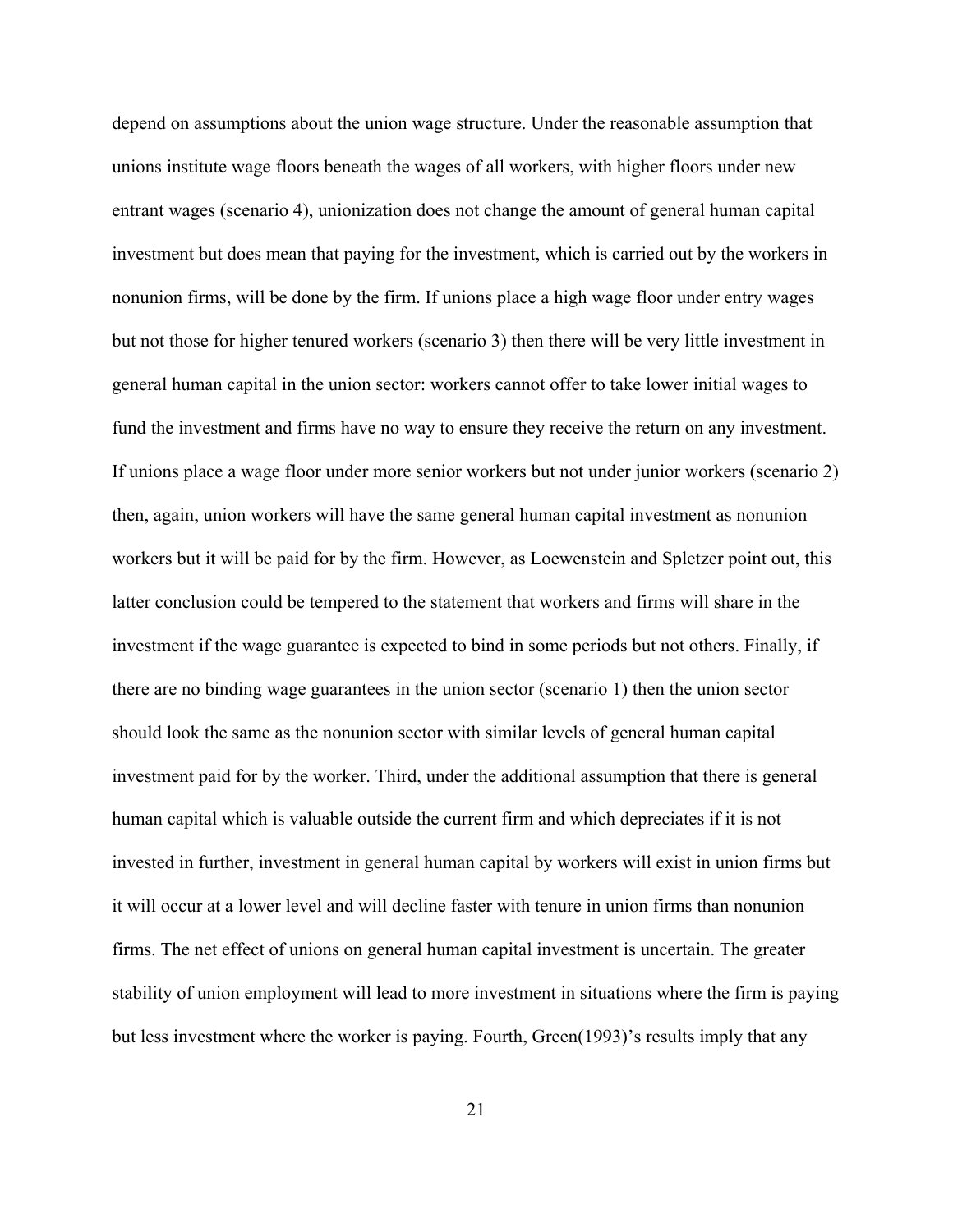investigation of union effects must include careful controls for firm size effects.

# **3. DATA**

### *3.1 1993 and 1997 Adult Education and Training Survey*

Our main investigation is based on the Adult Education and Training Survey (AETS) for 1997. We also present some evidence from the 1993 AETS to show the trends in training during the 1990s. The AETS is a special survey attached to the Labour Force Survey(LFS) which contains both the LFS questions on basic personal characteristics such as age, gender, education level and job tenure and an extended battery of questions on training in the previous calendar year. The AETS is not a perfectly random sample of the Canadian population, and we use the weights provided with the survey in all our calculations. We make several sample cuts to obtain a sample tailored to the issues we are investigating. We are primarily interested in investments in training and education that are related to work after individuals have finished their main formal schooling. For that reason, we omit individuals who are full time students or over age 65 at the time of the survey and individuals who did not work during the sample year.<sup>1</sup> Because we are interested in how union status affects investments in and by employees, we also cut out

<sup>&</sup>lt;u>1</u> <sup>1</sup>We excluded all those taking schooling full time since we wanted to focus on job related and funded training. Since we are studying union impacts it seemed necessary to focus on training while employed otherwise we would end up lumping all those who were not employed (or at school full time) into the non-union category. Note also that though we are only looking at individuals who were employed at some time during the previous year, we do not restrict our analysis of training to training episodes undertaken while the individual was working. For example, we may have case where an individual took a course early in the year and then took a job later in the year.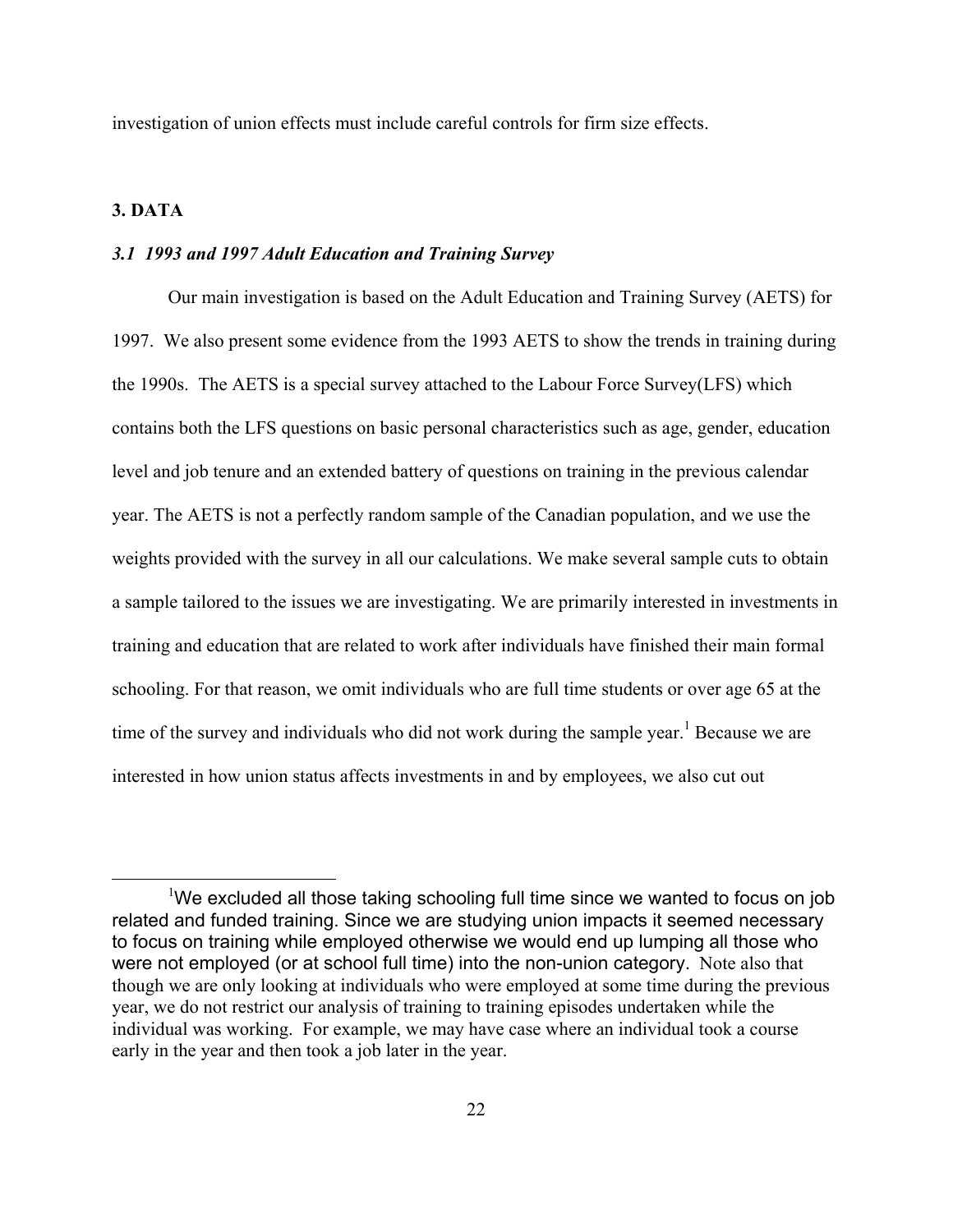individuals who are self-employed on their main job at the time of the survey.<sup>2</sup> The original AETS sample contains 33,410 and 41,645 individuals in 1993 and 1997, respectively. Our sample cuts result in a sample size of 18,033 observations in 1997 and 21,344 observations in 1993.

The AETS contains information on up to five education or training spells in each of three categories: programmes, courses, and hobbies. The ordering of the training questions in the questionnaire is important to keep in mind in attempting to understand the content of these three categories. Individuals are first asked, "At any time during 1997, did you receive any training or education including courses, private lessons, correspondence courses (written or electronic), workshops, apprenticeship training, arts, crafts, recreation courses, or any other training or education?" Conditional on an answering yes to this first question, respondents are then asked if the training was intended to obtain a high school diploma, a formal apprenticeship certificate, a trade or vocational diploma or certificate, a college diploma or certificate, or a university degree, diploma or certificate. An answer of yes to any of these questions initiates a series of additional questions related to what are called "programmes". Programmes thus consist of training or education spells aimed at obtaining a formal certificate. Whether or not the respondents answer yes to taking programme training, they are then asked whether they took any other courses. Finally, respondents are asked if they took any hobby type courses.

 <sup>2</sup>  $2$ It would be preferable to use self-employment status during the previous year but this question was not asked in the 1993 AETS. We have performed the estimation for 1997 using the two alternative definitions and found very similar results.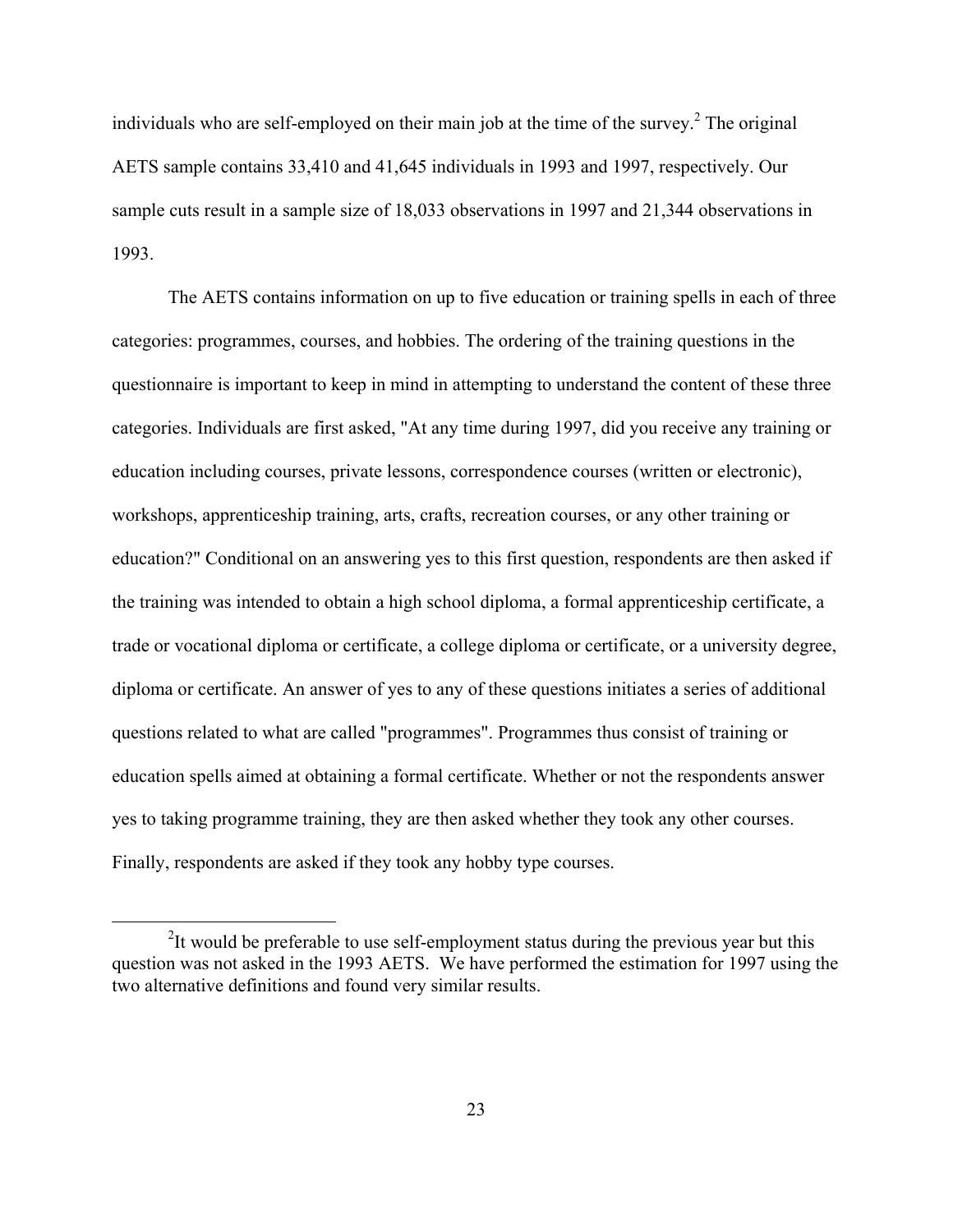Our focus in this paper is on work related training. For that reason, we do not count hobby spells as training.<sup>3</sup> For both programmes and courses, respondents are asked the main reason for taking the training, with possible answers being: 1) a current or future job; 2) personal interest; 3) other. We select only programme and course spells for which the respondent answered that the main reason for taking the training was the current or future job. Thus, for individuals who have only hobby spells and/or only programmes or courses done for personal interest, we keep the observation but treat it as if there was no training spell. Even after doing this, there are a considerable number of observations for whom we observe both work related programme and course training spells and/or multiple programme or course training spells. We view programme and course spells as potentially quite different, with the first being more like going back for more formal schooling and invariably being associated with obtaining a formal ratifying document of some kind, while the latter may contain a variety of types of work related courses. Indeed, we will argue that programmes can be viewed as relating purely to general human capital formation while at least some courses may be related to firm specific human capital formation. Given this perspective, we elected to keep information on programme and course training separately for each respondent. In order to simplify the exposition, we focus on only one course and/or programme per person. For an individual with multiple course spells, we select only the spell with the longest duration and similarly select the longest duration programme spell for individuals with multiple programme spells. For individuals with both

 $\frac{1}{3}$  $3$ Though some hobbies or personal interest courses may actually provide skills that would also be useful on the job, the large majority of these training activities are not job related. We exclude hobbies to make sure the training activities we analyse are perceived by employers, employees and unions as job-related skill-enhancing activities.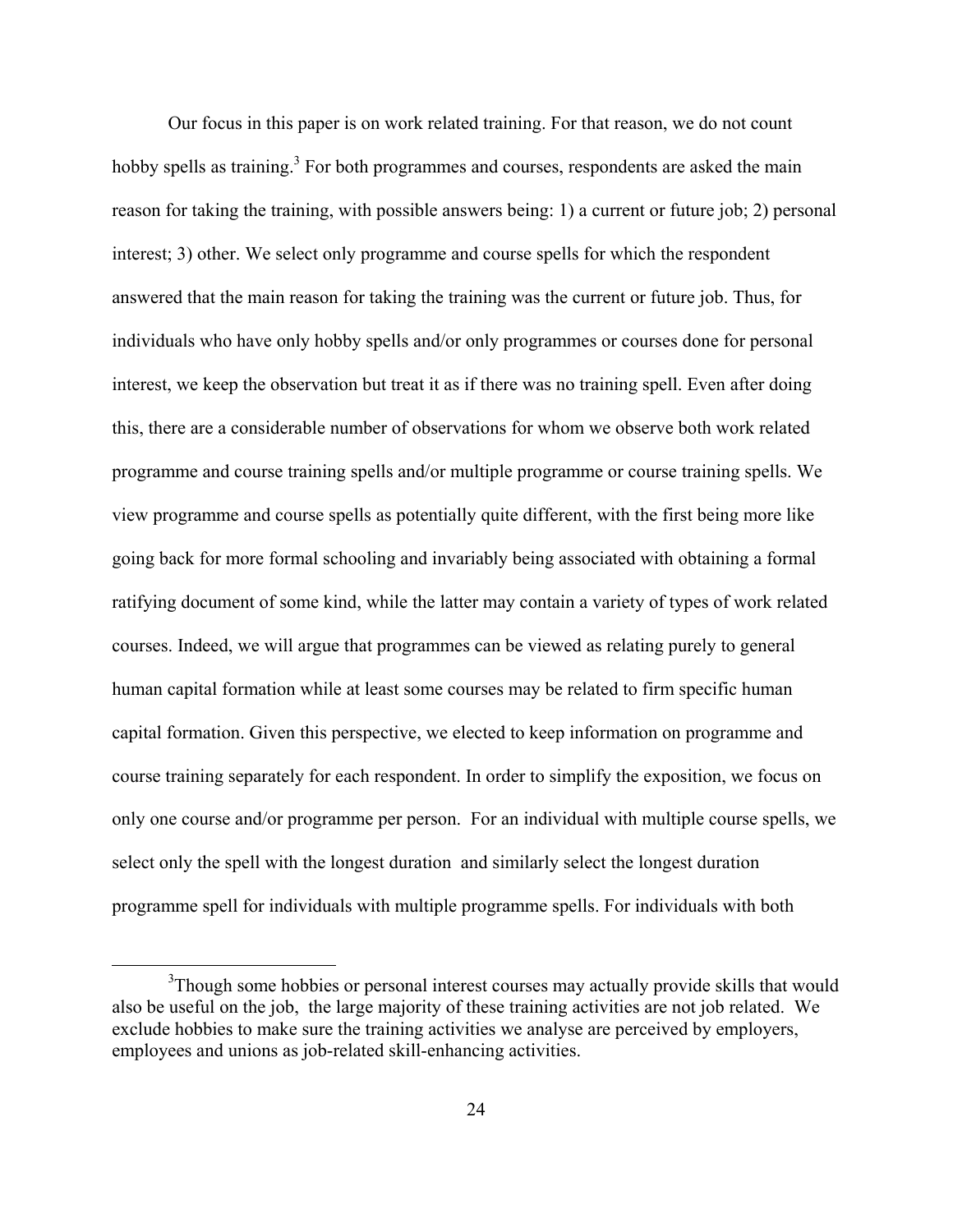multiple programme and course spells, we record the longest of each.<sup>4</sup>

The discussion in the previous section pointed out that there are good theoretical reasons for anticipating different impacts of unions on specific versus general human capital. More importantly, the distinction between general and firm specific human capital becomes blurred once we introduce frictions between wages paid in the current firm and those offered at outside firms. Thus, a more useful distinction is one between investments in human capital that are easily verified by alternative employers versus ones that are only directly observable by the worker and his or her current employer. The former can provoke offers from alternative employers attempting to poach the investment while the latter cannot. This is a somewhat different distinction from the traditional technologically driven distinction between skills that are useful only with the current firmís technology versus skills that are useful with in the production functions of other firms. With the distinction based on observability in mind, we examine several different possible schemes for classifying the training spells we are studying into general versus

 $\overline{4}$ <sup>4</sup>This choice has little consequences for training programmes since only 3 percent of individuals taking a programme took more than one programme during the year. The program of the longest duration represents 99 percent of the total duration for all programs taken. It is more common, however, for the same person to take more than one training course during the same year. 35 percent of people who took training courses took more than one course in the same year. Nonetheless, the longest course accounts for 85 percent of total hours of course training. So even in the case of training courses, we lose little information by focusing on the longest spell of training.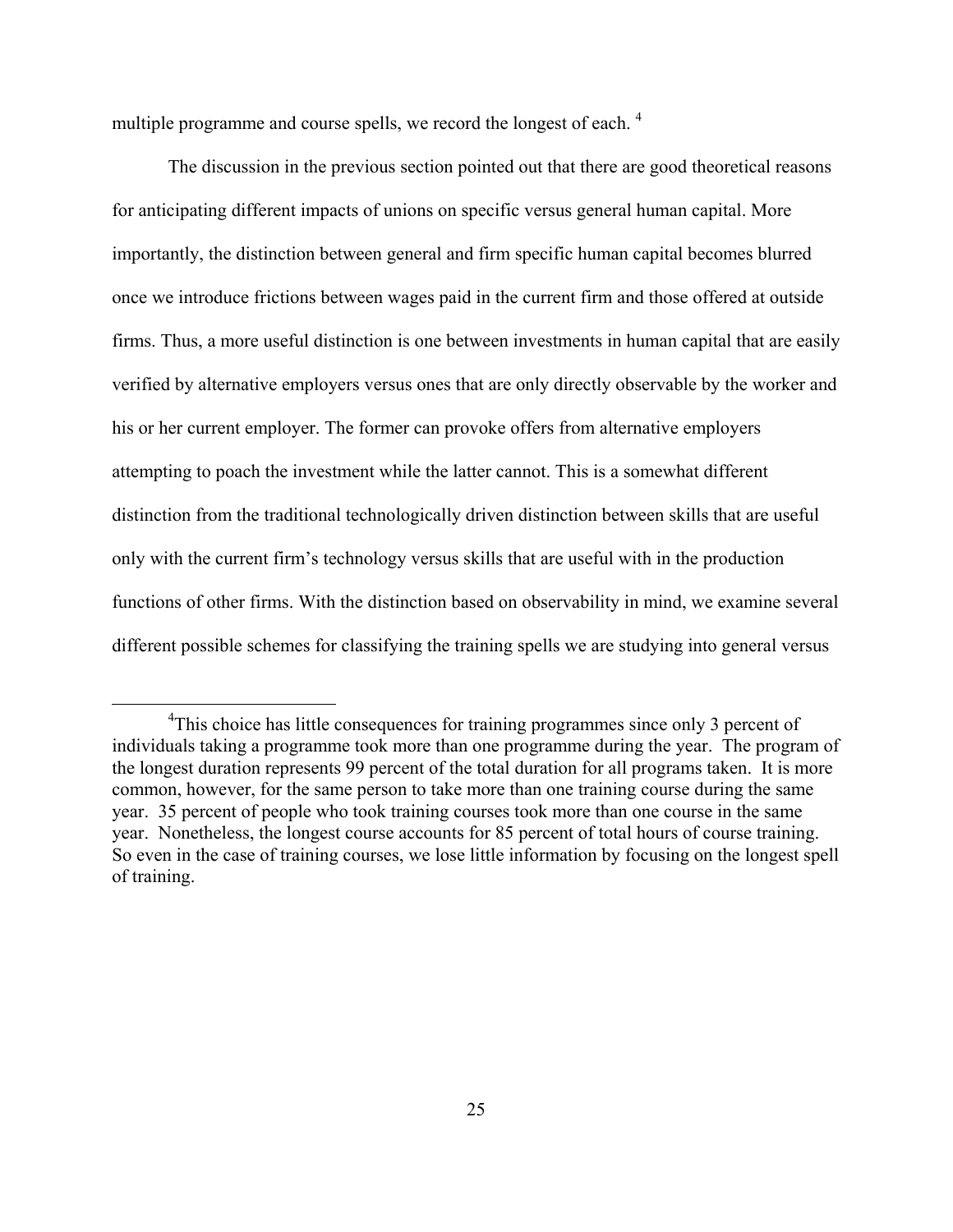firm specific human capital categories. As stated earlier, we view programme spells as being clearly related to general human capital. In these spells, individuals work toward formal qualifications which by their very nature signal to prospective employers throughout the economy that the individual has acquired a set of skills. Indeed, the point of this type of education is often to prepare individuals for productive work in general not for work at a specific firm. Thus, all the schemes we examined share the feature that all programme spells are always classified as general human capital. This means that the definitional issue comes down to whether and how to classify course spells.

The first, and simplest, classification scheme we use for the course spells is to define all course spells as being related to firm specific human capital. While this is clearly an exaggeration, we will argue that other possible schemes create more problems than they solve. In the end, we believe that the simple association of programme spells with general human capital and course spells with firm specific human capital is the most robust approach for portraying the direction, if not the exact magnitude, of the relationship between unionization and the different types of human capital generation. Nonetheless, we will discuss the other approaches we considered in order to provide insight into the usefulness of the data set for illuminating this crucial training distinction. We will also present some of our results using alternative classifications of general and firm specific human capital as a check on robustness.

One alternative we consider is to classify as general human capital related, course spells for which the respondent answered that obtaining formal qualifications or meeting legal requirements were somewhat or very important reasons for taking the course. All other courses were classified as firm specific human capital related. This scheme was based on the same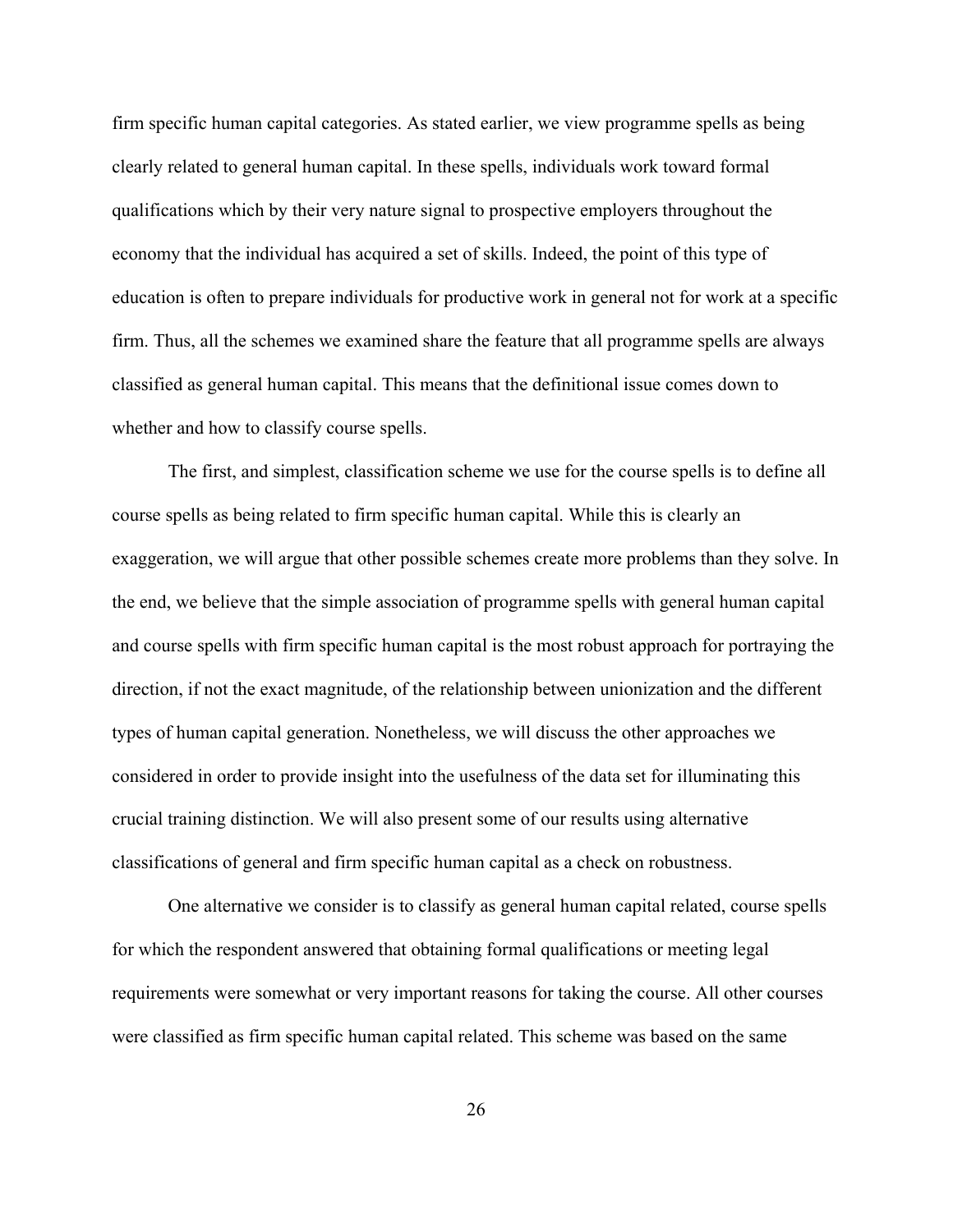reasoning as is behind our classification of programme spells as general human capital related: formal qualifications (and meeting requirements) are observable to other employers and hence the worker can more easily get credit for their skills outside the current firm. The difficulty with this approach is that over 20% of training spells have "not applicable" as the recorded answer to the questions of whether the main reason an individual took the spell was to get formal qualifications or to meet a legal requirement. It is not at all clear what this "not applicable" category means- that is, why a set of individuals who meet the conditions for the question (i.e., to have taken the spell for work related reasons) would be recorded as "not applicable". For this reason, this refinement turns out not to be viable.

A second alternative we consider is to make use of two other questions on why the individual took the training spell. One question asked how important the individual considered upgrading knowledge or skills for the current job as a reason for taking the spell while the second asked the respondent how important he or she considered upgrading knowledge or skills for a "different or future job". Investment for which the respondent answered that upgrading skills for the current job was somewhat or very important but that upgrading skills for a different or future job was somewhat or very unimportant we define as firm specific human capital related. All other spells are defined as being general human capital related. While this approach is good in that we are potentially using the individual's own opinion on whether the investment related only to his current firm, the questions are actually not stated precisely enough to be very useful. An individual who believes she is not going to leave the current firm in the near future may state that the reason for taking the training was related only to the current firm even if the training itself is general in nature and therefore would be productive in other firms.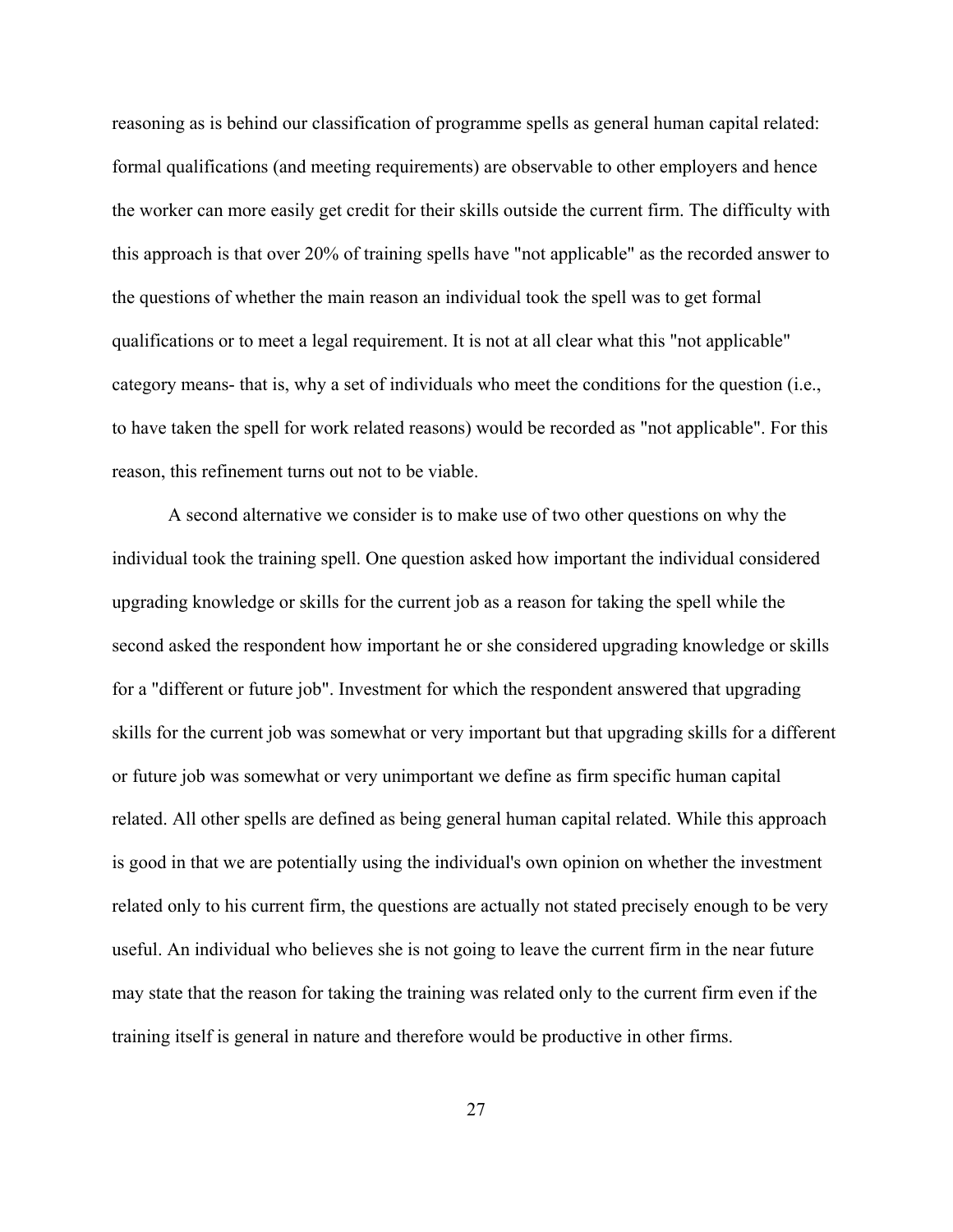A third alternative is to focus on who actually provides the training. The survey asks questions about who provided the training, with possible answers including an educational institution, a private educational or training institution, and the place of work. In the third alternative, we assume that training taken at work is specific to the current firm and is not easily observable to alternative firms. Indeed, if the training was intended to generate general skills, it is unlikely that it would be efficient for the course to be provided by the employer since public or private educational institutions would have a comparative advantage in providing such training. Thus, in the third definition, all course training provided by the employer is classified as specific training and all other course training plus programme training is defined as general training. This definition fits with standard classification schemes in other papers where training spells are separated into those done on the job versus those done off the job. One caveat to keep in mind, however, is that on-the-job training is not measured in the AETS. Because of this, we may be greatly understating the true importance of specific training.

## *3.2 AETS Suggestions*

As a result of working with the data and reading empirical papers using other data sets, we have a number of suggestions for potential future improvements to the AETS. The first relates to our attempt to define specific versus general human capital. The questions we attempted to use ask workers about their intentions for using the human capital in which they are investing. We believe that this confuses two issues: where the skills are useful and what the individual intends to do in the future. It would be good to have questions related to where the skills might be applicable. Thus, questions along the lines of, "is this training useful in firms outside your current firm? outside your current industry?" "Is it useful inside your current firm?"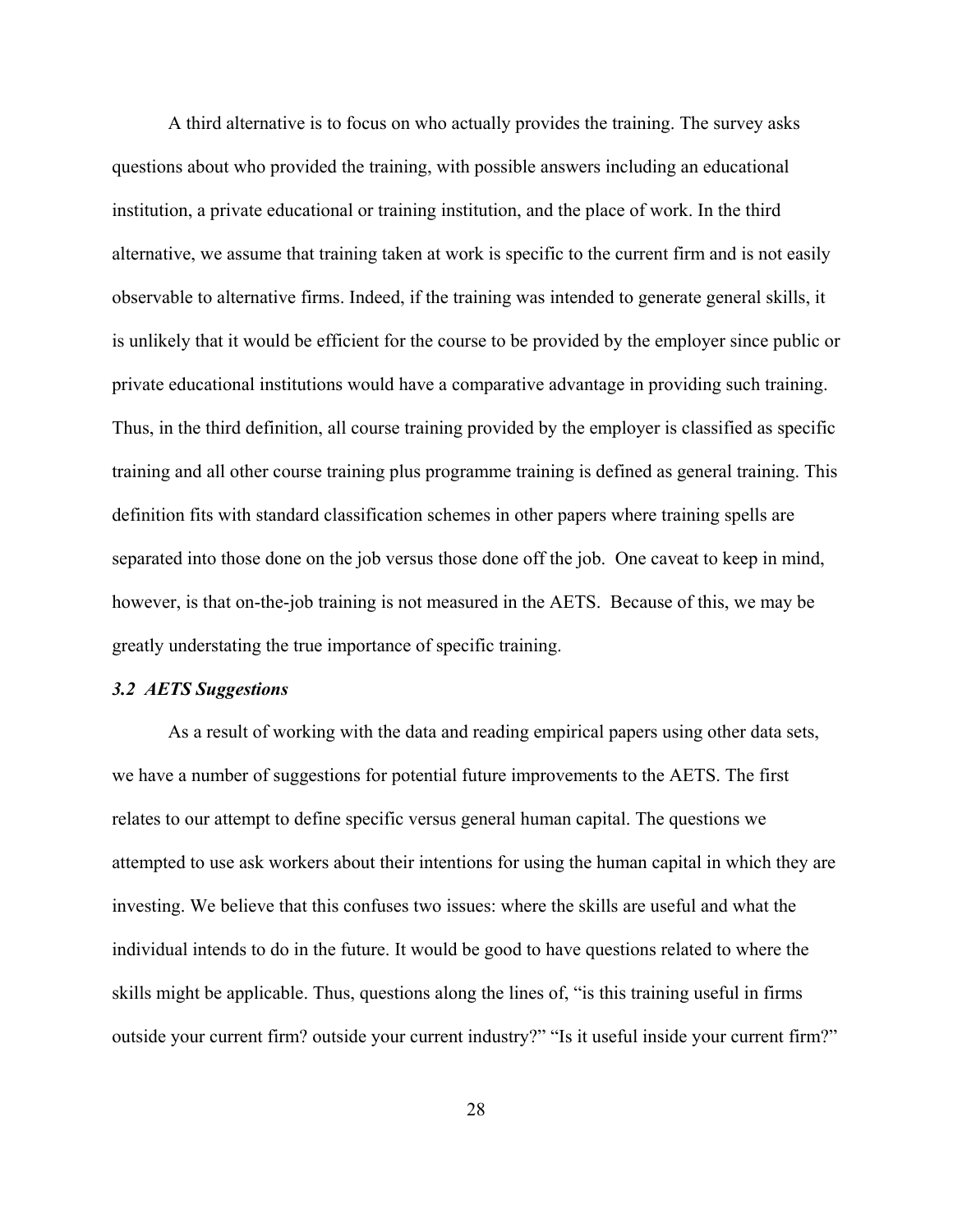would help untangle general and firm-specific capital in the data. The current distinction between courses and programmes is only loosely linked to specific vs. general human capital since some programmes provided by the employer can be quite specific. Similarly, in some industries courses provided by employers can be very general (e.g. computer courses, language courses, etc.).

The second relates to issues about earlier training. Training, as in many other economic outcomes, likely has a diminishing returns feature. That means that individuals who have already invested in human capital may not be likely to do so in the time period covered by the survey. To the extent something like unionization changes how often individuals switch jobs, and thus how often they need to reinvest, not knowing how much previous investment has taken place could lead to an underestimate of union impacts. Thus, a series of questions on investments both inside and outside the current firm would be useful. Some US training surveys ask questions on this in particular. Third, some American surveys have asked the question, "how long does it take a new worker to train for a job like yours?". This is a very useful question for establishing the technical level of the job and allowing for controls in that dimension. It would be very useful to include such a question.

## **4. Simple Tabulations**

As a first step in characterizing the data, we would like to establish whether unions are associated with different levels of training of any kind. In all the work that follows we use a union dummy variable (from the AETS, not the LFS) that equals one if the individual was a member of a union or was covered by a collective agreement on their main job during the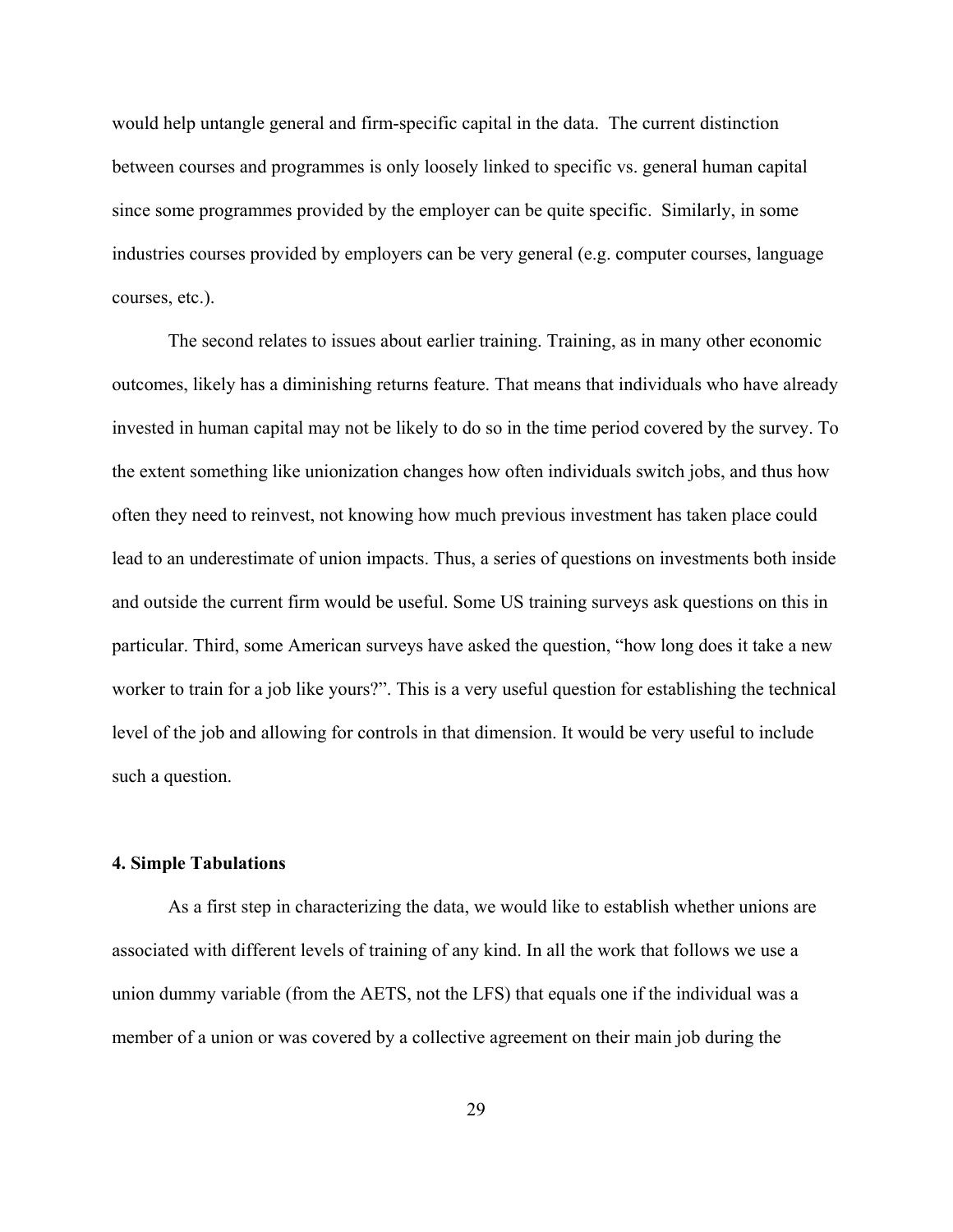previous year. Table 1 provides basic tabulations on whether an individual received training in the previous year (we do not limit the sample to individuals working while taking training). The first row corresponds to whether an individual receives training of any work related type while employed in the previous year, broken down by union status and gender. The first two columns reveal that, overall, union workers are only 4 percentage points more likely to train than nonunion workers. However, this small union effect hides noticeable differences within subgroups. While union and nonunion males are equally likely to train, unionized females are 8 percentage points more likely to train than nonunion females.

The second and third rows of Table 1 contain results relating to our first, simplest definition of general and firm specific human capital: general human capital is equated with programme training while specific human capital is equated with courses. Differences between union and nonunion workers are much sharper when one looks at these subcategories. Thus, for all workers pooled together, union workers are 2 percentage points less likely to get programme training but 6 percentage points more likely to get course training. The direction of these differences holds up in the specific gender groups, with females showing the largest difference in specific training. For females, union workers are 10 percentage points more likely to get course training than nonunion female workers.

The last two rows of the table present results relating to our alternative definitions of general and specific human capital investment, in which specific training is defined as only course training that is directly provided by the employer.<sup>5</sup> By this definition as well, union

 $rac{1}{5}$  $5$ We do not report results using the alternative definitions of firm-specific vs. general human capital discussed in Section 3.1 because they left us with only a small fraction of training activities being classified as "firm-specific".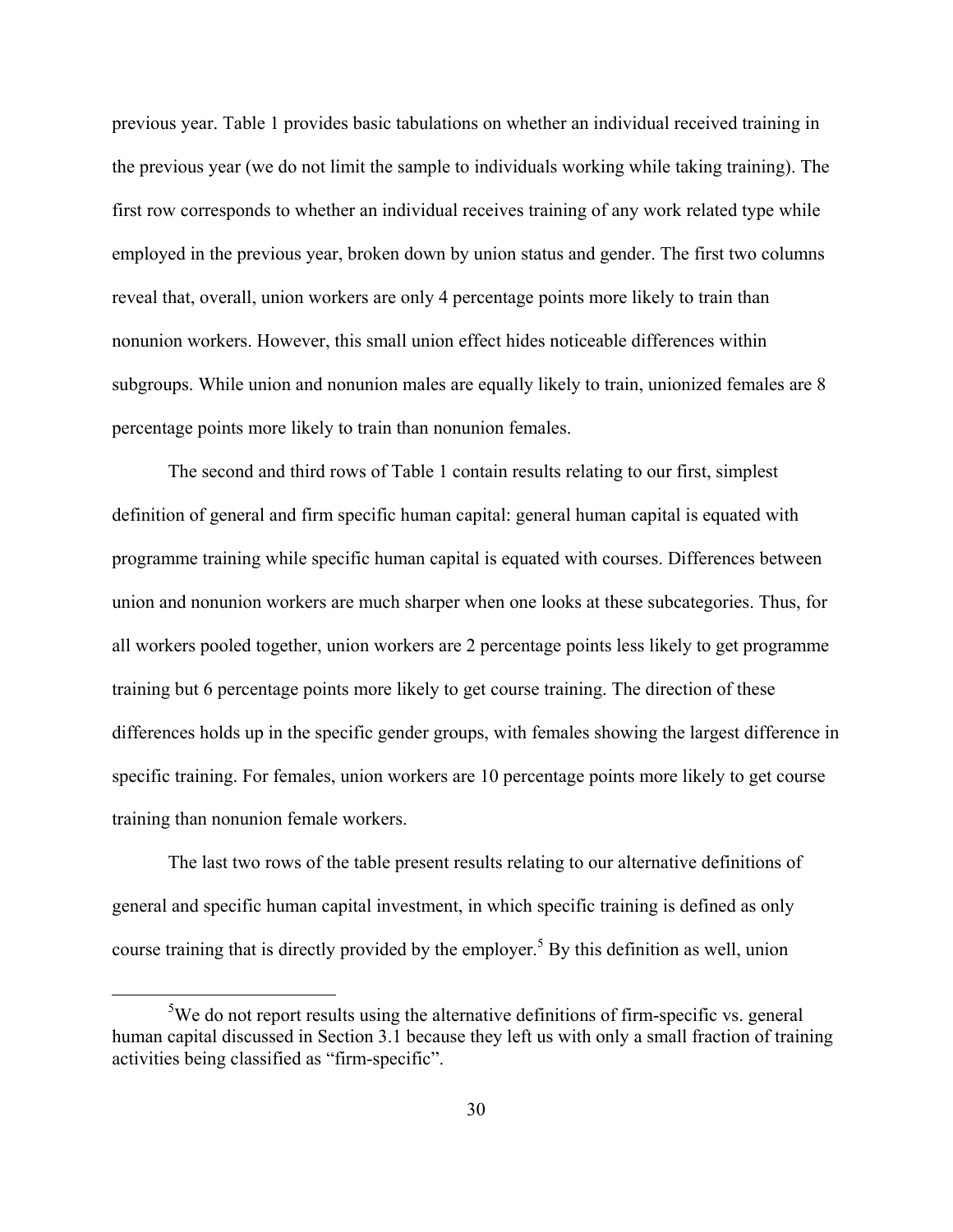workers get more specific human capital training than their nonunion counterparts. The general training again favours nonunion workers for males but union females are now more likely to train than their nonunion counterparts. Thus, for males the patterns fit with a model in which union firms are willing to invest more in specific human capital because of added worker stability, but this is partially offset by reduced investment in general human capital. For females there is no such trade-off using the second definition of specific human capital: union and nonunion workers receive very similar levels of general training but union workers get more firm specific training. The same trade-off between general and specific human capital investment witnessed for males is seen for females if we use the first definition of specific and general human capital.

As discussed in the previous section, considerable attention has been paid to the issue of who actually pays for training. Table 2 contains a breakdown of the source of payment by training type, again separated by union status and gender. The numbers in the table correspond to the proportion of trainees of a particular type who state that some or all of the training was funded by a given source. Note that respondents are able to list multiple funding sources so there is no reason to expect the reported proportions to sum to one. While it is hard to be certain, the wording of the funding questions in the survey point toward individuals interpreting this as direct payment for training as opposed to indirect payments through accepting lower wages on the part of the workers or paying wages above marginal product on the part of the firm. We do not view the earnings data in the AETS as detailed enough to allow us to evaluate indirect forms of payment. We begin with a discussion of the first two columns of the table where male and female outcomes are pooled together. For programme training, which we argue is one way one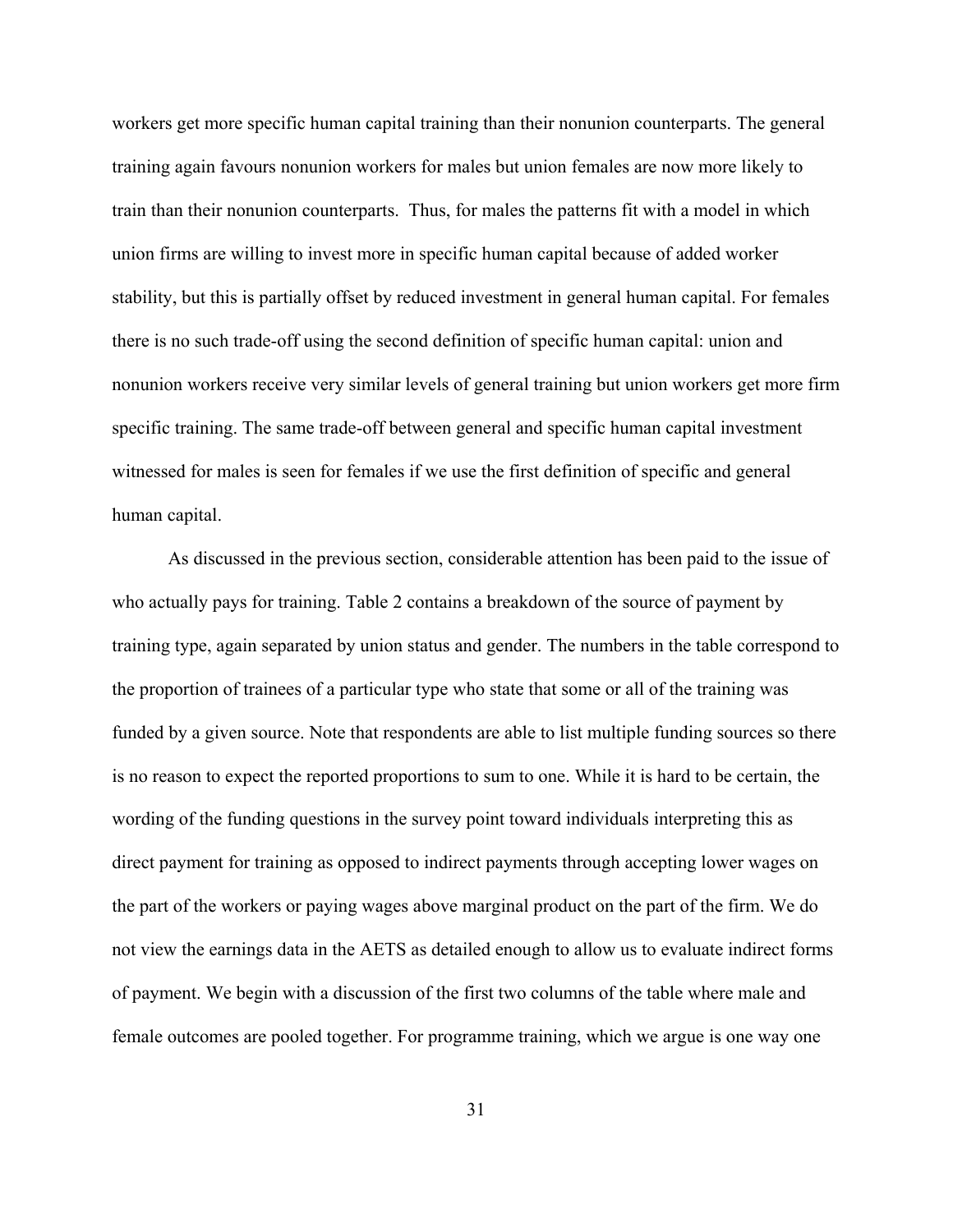might define general human capital investment, the patterns fit broadly with the discussion in the previous section. In particular, the majority of the direct payment for this training is made by some combination of individuals and the government. This fits with the traditional view that general human capital investment should be done by either the worker or by society. However, as in earlier studies, we find evidence of a substantial amount of investment by employers as well. For course training, shown in the second panel of Table 2, close to 90% of the funding is carried out in whole or in part by employers. Financing by the worker is much smaller than with programme training and in close to half the cases where there is investment by the worker, that investment is shared with the firm. The government also plays a much smaller role in this type of investment than in programme training. The payment proportions fit with findings in earlier studies indicating that employers pay for most of firm specific investments on their own. For nonunion workers, for example, 88% of course training involves some firm investment and in 80% of cases, it involves firm investment with no sharing of the investment with the worker.

The last two panels of the data regroup training spells according to the alternate definition of specific human capital based on whether the firm provided the training directly. Not surprisingly, employers took part in funding close to 100% of firm specific training defined in this way. Individuals take only a very limited role in funding this firm specific training, with much of that limited involvement shared with firms. For general human capital defined in this way, employers are actually involved in funding a greater proportion of spells than individuals, with governments playing a smaller, though still substantial role.

Discussing the results in Table 2 in terms of their implication for union-nonunion training differences is somewhat tricky. The theories discussed earlier are mostly concerned with whether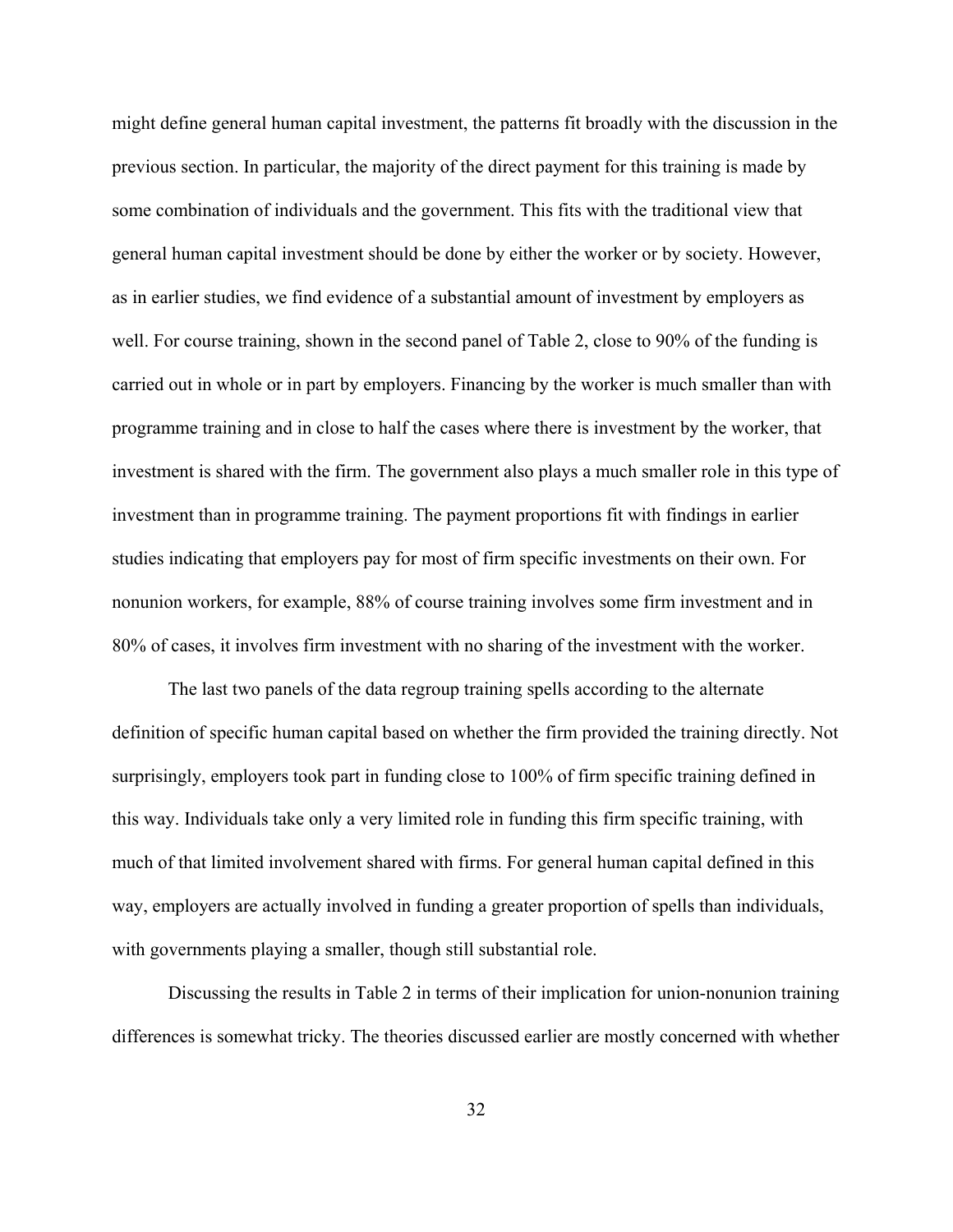training will occur at all, while the table entries relate to who pays for the training conditional on it happening. Moreover, worker ability to invest in training is often related to their ability to take wage cuts in early periods of their working life. The evidence in Table 2 corresponds to direct payments for training and therefore cannot help in drawing conclusions related to indirect payments through wage cuts. With that in mind, recall that under either of scenarios 2 or 4, the union firm will take on the investment in general human capital. Workers, on the other hand, cannot gain any return to the investment in terms of wage increases because the wage guarantee will be binding at higher tenure levels. Thus, investment in general human capital should be funded more by the firm and less by the worker in the union versus the nonunion sector. Examining the programme based definition of human capital for men and women pooled together, there is limited evidence in support of this conclusion. Employers are more likely to take part in funding general human capital in the union sector but workers themselves are investing to the same degree in both sectors. Indeed, we could follow Kuhn and Sweetman in assuming that general human capital can be divided between capital useful in the firm and capital useful outside the current firm (alternative capital). Then, we could define the worker investment in general training useful within the firm as being reflected only in the investments they share with the firm. By that measure, union workers actually invest more in this type of general human capital than do nonunion workers. Staying with these definitions, there are more spells with worker investment but without firm investment in the nonunion than the union sector (0.49 versus 0.43). If we assume such funding reflects investment in alternative human capital (or at least general human capital investment from which firms cannot capture the return), this could correspond to union workers investing less in alternative capital because of greater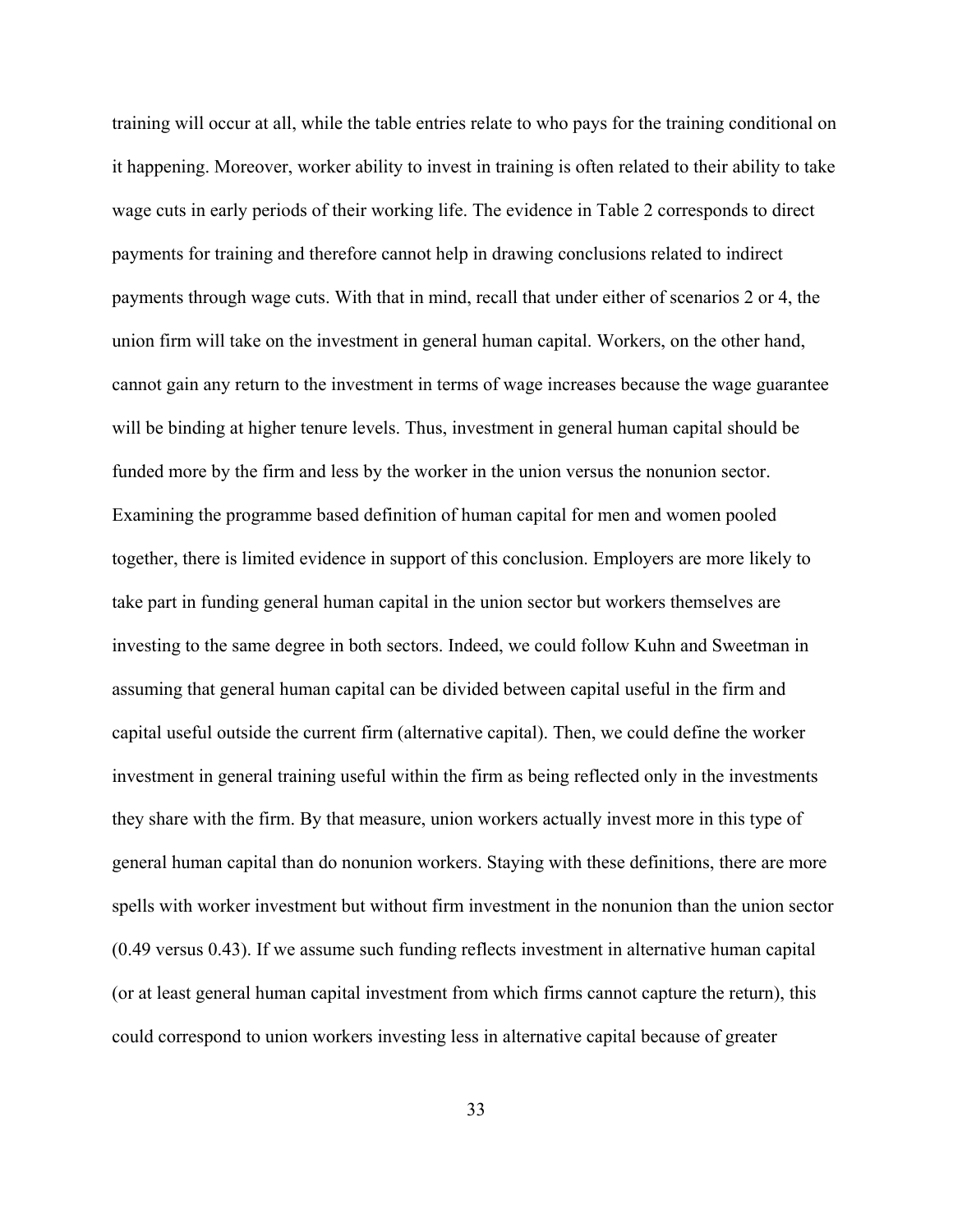perceived job stability.

The broader definition of general training given in the second to last panel of the table yields somewhat similar results. Employers again take a larger role in investing in general human capital in the union relative to the nonunion sector. With this measure investment by the worker is also higher in the nonunion than the union sector. Together these observations fit well with a model in which higher job stability in the union sector encourages more investment by firms but less investment by workers. As with the earlier measure, investments by the worker without firm involvement is higher in the nonunion than the union sector  $(0.27 \text{ versus } 0.21)$ .

Implications of the models for firm specific investment patterns are unclear. One would generally expect firms to play a large role in such investment and earlier empirical work suggests that they handle this investment almost exclusively. According to older models of firm specific human capital investment, firms may require workers to share in the investment in order to ensure that workers maintain an attachment to the firm and do not walk away with the investment. One might hypothesize that firms will require less investment from workers in situations of greater job stability, such as that engendered by unions. However, Hashimoto(1981) shows that as long as the separation rate is known, there is no necessity in a firm sharing the investment with the worker. Any sharing rule can be optimal. Thus, there is no direct implication for differences in funding sources between the union and nonunion sectors for firm specific training. The results for the course training definition of firm specific training are consistent with these ambiguous predictions. They show no sizable difference employers and workers involvement in the union and nonunion sectors. However, this may just arise because our definition is not narrow enough and we are capturing some general human capital effects. Our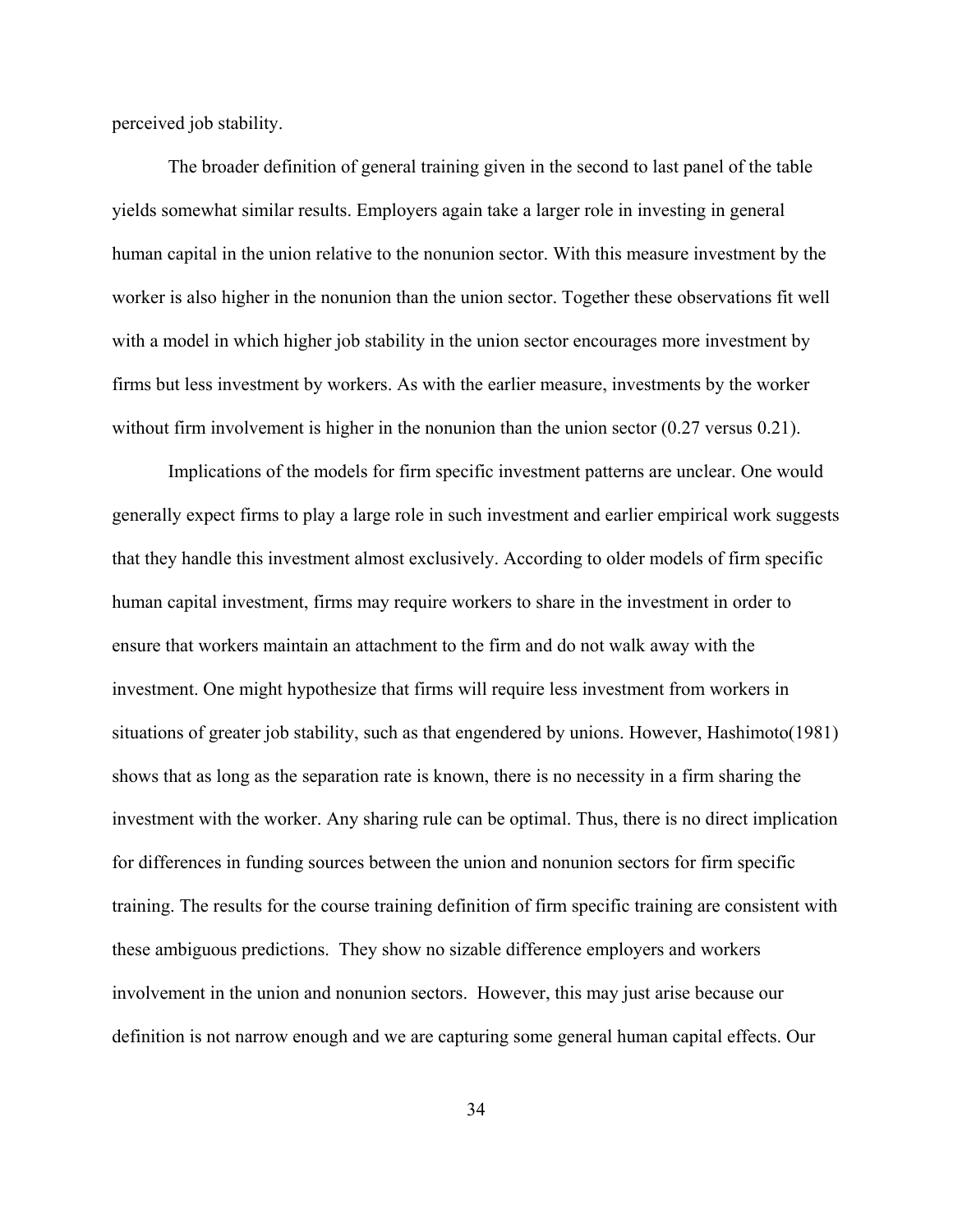other definition is, if anything, too narrowly defined. According to that definition, there is little difference in the (very high) rate of employer participation in investment in specific human capital while workers themselves play a larger role in the investment in the union sector. The theory provides no good explanation either for this result or for the result that, using either measure of specific training, the government plays a larger role in the union than the nonunion sector.

Table 2 also allows us to investigate gender differences in training funding. For general training, by either measure, the patterns are generally similar for males and females. The main distinction is that the difference between the union and nonunion sectors in the proportion of training in which workers take a direct role is smaller for females than males. Employers also play a smaller role and workers play a larger role in investing in general human capital for women relative to men. This could fit with higher job turnover rates for women, implying that firms are less ready to invest and they must pick up more of the responsibility for investing themselves. For firm specific training, female workers again play a much larger role in investment than do their male counterparts, and this is more the case in the union sector. As before, theory provides little guidance for interpreting this result.

All of the discussion to this point has been based upon models in which union impacts on training are indirect. It is also possible that unions affect training investment directly by helping to pay for it themselves or by bargaining for it as part of the collective agreement. This might be a reasonable approach if training was perceived by members as something to which they had insufficient access on their own. The results in Table 2 reveal that unions play a very small direct funding role, taking part in investing in at most about 5% of spells of any type. Impacts through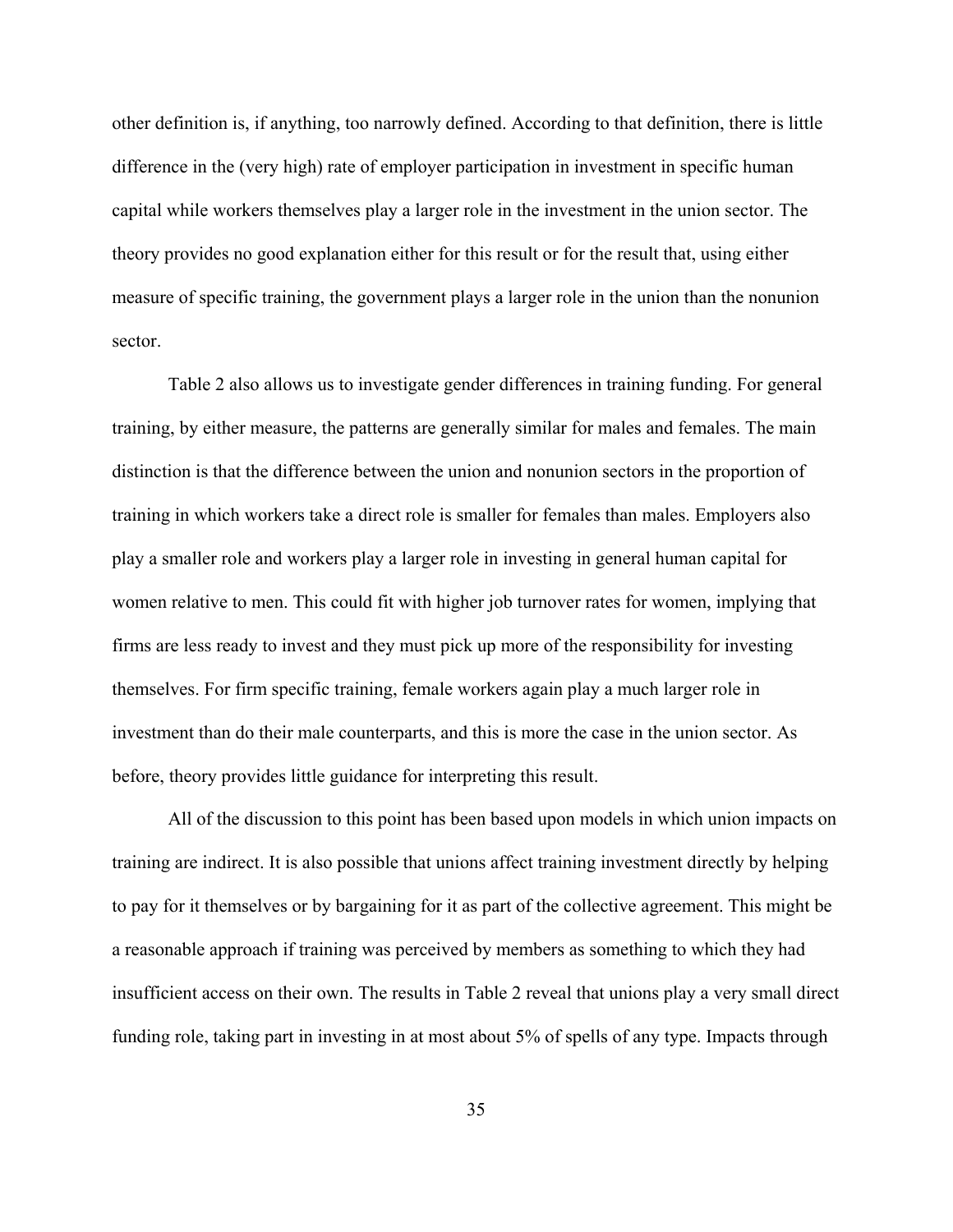collective agreements are similarly small. The AETS contains a question on whether the training was specified as part of a collective agreement. Only 0.56% of trainees specify that their training was part of a collective agreement. This is in accord with earlier studies that find that unions rarely bargain directly over training.

# **5. Probit Analysis of Training Incidence**

The results in Tables 1 and 2 suggest that unions have some impacts both on the incidence of sub-categories of training, and on the overall training levels. In particular, unions appear to slightly reduce the incidence of general training while increasing the incidence of specific training. However, this conclusion is based upon simple tabulations. Union and nonunion workers differ in observable characteristics that are themselves related to training propensity. In this section, we first present tabulations showing union/nonunion differences in individual and firm characteristics and then re-examine union impacts controlling for such differences.

Table 3 shows variable means for various personal and firm characteristics, broken down by union status for the whole (men and women pooled) sample. The table reveals that there are substantial differences between union and nonunion workers in many dimensions. In terms of education levels, for example, union workers are less likely to have a high school or less education and more likely to have at least some post-secondary education. The fact that the public sector in Canada is highly unionized is reflected in the fact that approximately 41% of union workers are employed in the public sector compared to only 7% of nonunion workers. Union workers are also much less likely to be employed in firms with fewer than 20 employees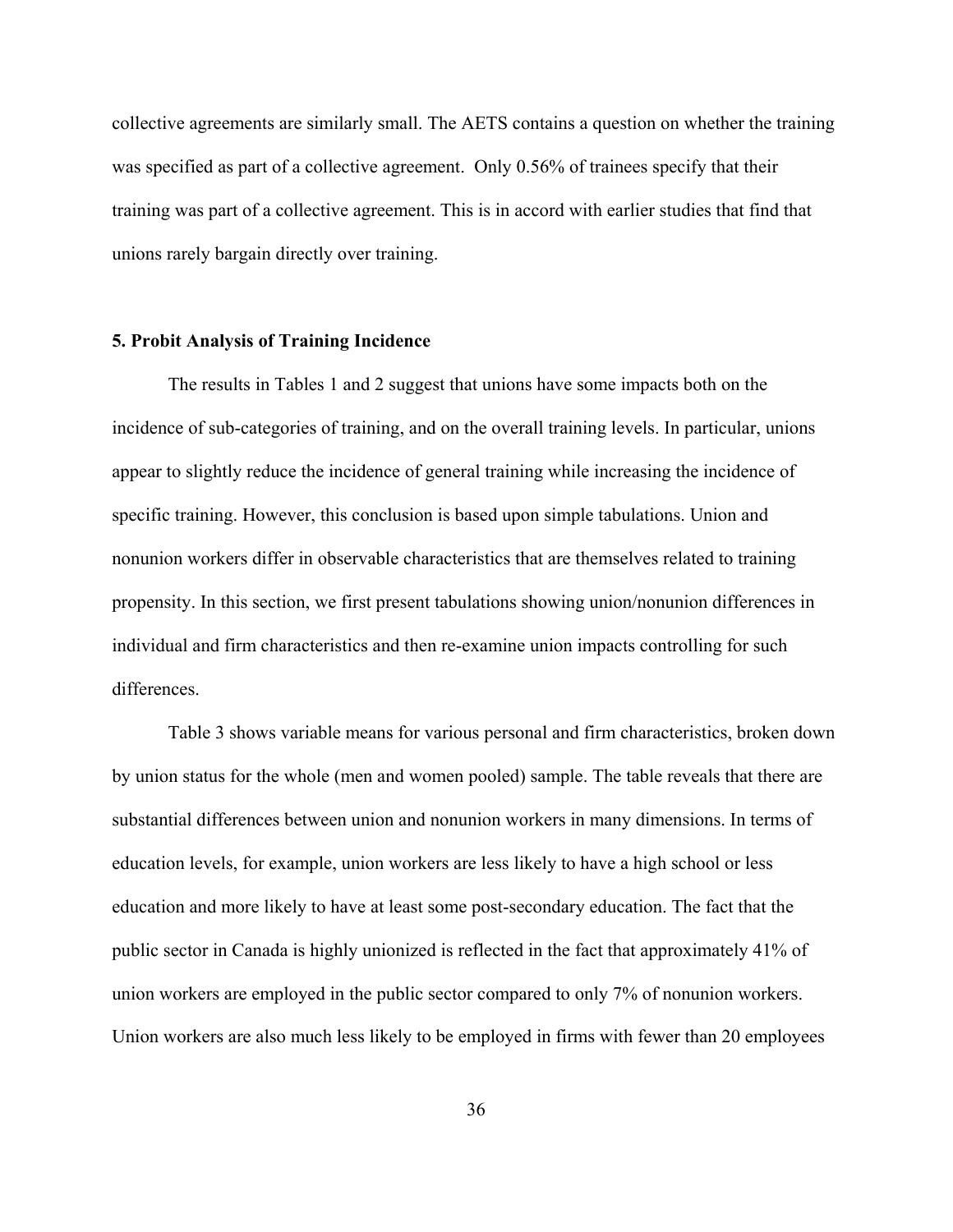and much more likely to be employed in firm with over 500 employees than their nonunion counterparts, though this may in part just reflect the public/private sector difference. Union workers are also more likely to be male and tend to be older, with 30% of union workers being of age 45 to 54 compared to only 19% of nonunion workers. This reflects recent declines in access to unionization among new cohorts of labour market entrants (Beaudry, Green and Townsend(2001)). Finally, the average (interrupted) years of job tenure is substantially higher for union workers, reflecting the higher job stability in the union sector that is at the heart of some of theoretical claims about how unions affect training.

Given these substantial differences in observable characteristics, we need to examine union impacts controlling for other covariates to be sure that what is being observed in Table 1 is a true union impact. To do this, we use a Probit estimator controlling for various combinations of observable individual and firm characteristics.<sup>6</sup> Because the results to this point indicate substantial differences by gender, we present all of our results separately for males and females. Rather than present the estimated Probit coefficients, which do not have an interpretable magnitude, the following tables contain the derivatives of the probability of obtaining training with respect to the specified covariates along with their standard errors. For dummy variable covariates, the table entries show the impact on the probability of training from the covariate switching values from 0 to 1. For continuous variables, the entries show the effect of a marginal change in the covariate on the probability. In both cases, the effects are evaluated are the mean value of the other characteristics (and at the mean value of the variable of interest in the

 <sup>6</sup> <sup>6</sup>We reran the models using a logit model and found very similar results.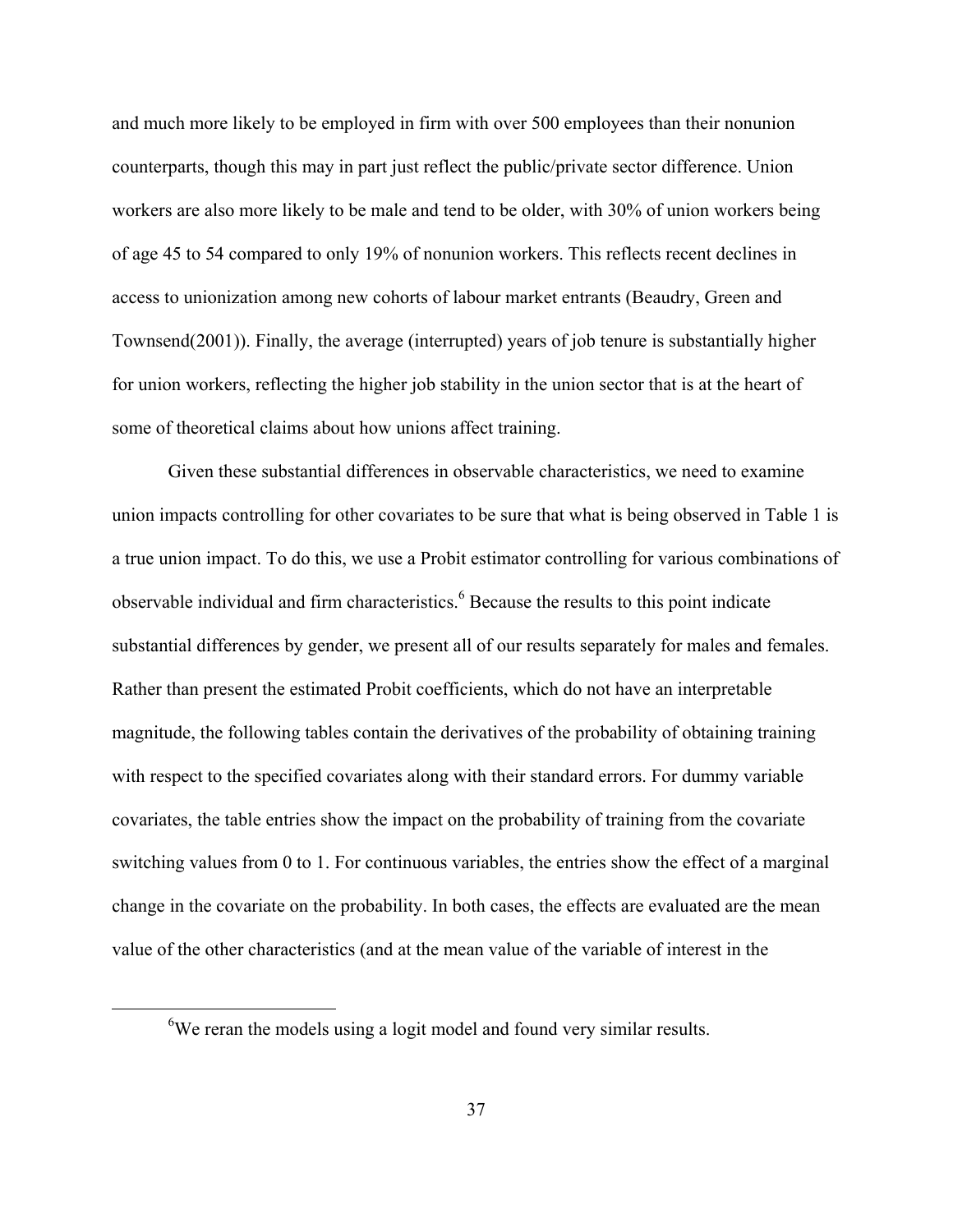continuous case). Variable definitions are presented in appendix Table A1.

Table 4 presents results for males in which the dependent variable is a dummy variable corresponding to overall training (i.e., either programme or course training related to current or future employment). The first column specification contains includes union status (whether the individual was covered by a collective agreement) and a constant as its only covariates. This demonstrates a union impact of the same order of magnitude as was observed in Table 1: unions increase the incidence of training among males by about one percentage point relative to a nonunion average of 28%. The column two specification adds in covariates related to education and age. The education covariates are intended to pick up the extent to which formal schooling alters the costs and benefits of obtaining further education and training. The estimates indicate that more educated workers obtain substantially more and less educated workers obtain less training than those whose highest level of education is high school graduation (the base group). This fits either with formal schooling and further training being complements in production and/or formal schooling reducing the costs of further training, perhaps because those with more schooling have "learned how to learn". The age variables reveal a strong pattern in which younger individuals have much higher training rates than older individuals, as one would predict in models of rational investment in training. Most importantly from our perspective, adding these variables strengthens a bit the union status impact on training, making it statistically significant. In column 3 we add a variable corresponding to whether the individual had managerial responsibilities to the specification to find out whether managers are more or less likely to get trained. The estimated coefficient indicates that workers with managerial or supervisory responsibilities are substantially more likely to obtain training than those without and adding this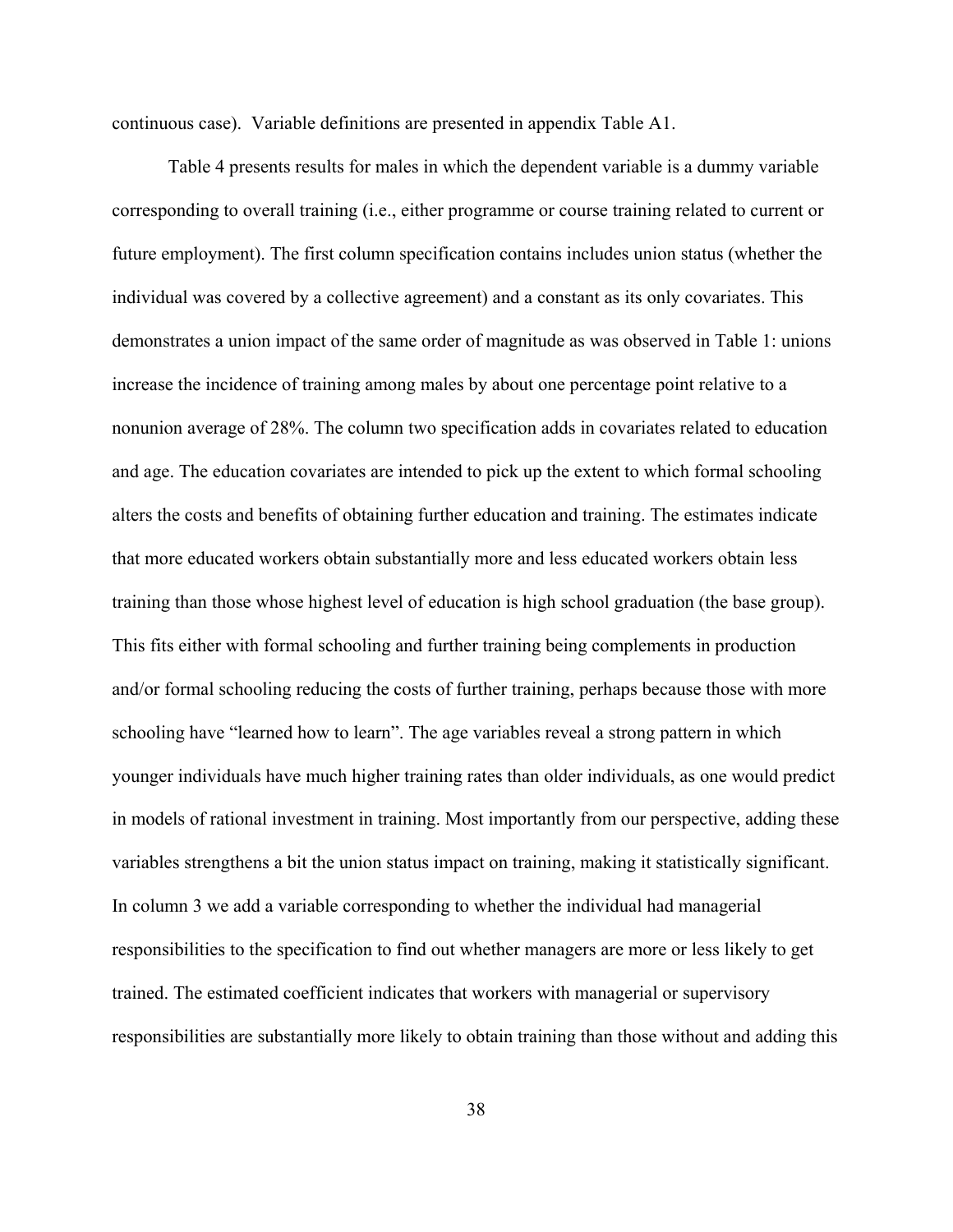variable increases the union impact variable by another percentage point.

In the remaining columns of Table 4 we investigate the impacts of sector, firm size, seniority and province. In column 4, we add in a set of dummy variables for public sector employment and firm size as well as years of tenure and years of tenure squared.<sup>7</sup> We add the firm size variables because of results in earlier work showing a correlation between firm size and training incidence, and because of the strong correlation between firm size and union status shown in Table 3. The public sector variable is included to control for the possibility that training is done differently in the public and private sectors and to allow for purer estimates of the firm size effect. Years of tenure are introduced to capture two potential effects. The first effect is that training is expected to take place early on the job for the standard reasons given by human capital theory (maximize the number of periods for which the training will be productive). This effect is consistent with wage studies that show that the effect of tenure is larger early in the job (concave effect of tenure on wages), suggesting that most productive training takes place early on. The other potential effect is that in the case of specific capital, firm may prefer to invest in more senior workers who are less likely to turnover than workers who just joined in. Since these two effects go in opposite directions, the effect of tenure on training is ambiguous.

The results indicate that public sector workers are substantially more likely to obtain training than their private sector counterparts. The estimated firm size effects reveal a clear pattern of training increasing with firm size. This fits with results from earlier papers. It also

 <sup>7</sup> <sup>7</sup>We use a quadratic specification for years of tenure with the firm by analogy with the wage studies that typically find a positive but declining (negative coefficient on the squared term) effect of tenure on wages.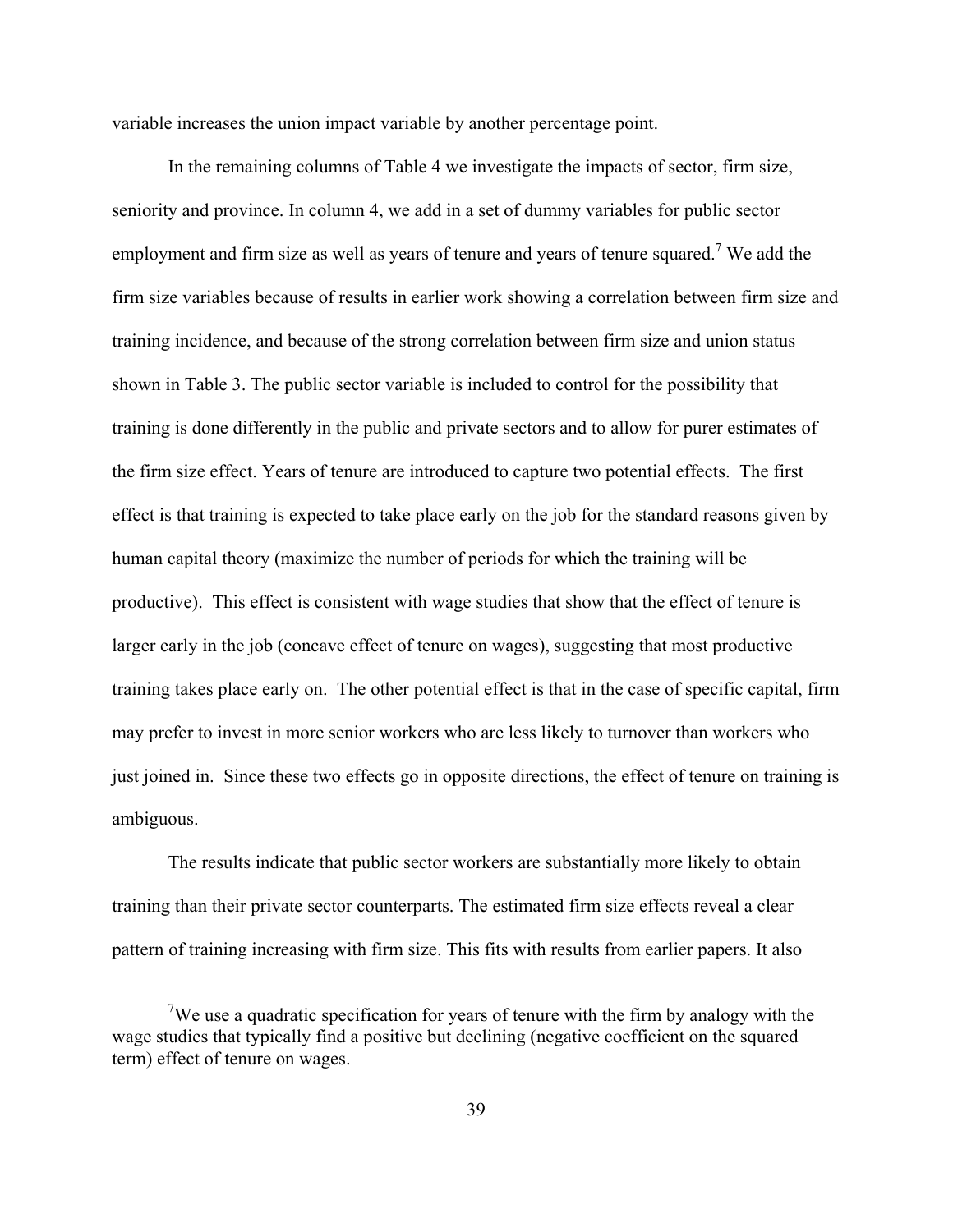causes the union effect to move from significantly positive to significantly negative, indicating that some positive perceived union effects on training are really just disguised firm size effects. The effect of tenure is not significant, indicating that the two above discussed effects may indeed be offsetting each other. In the final column, we add a set of nine industry dummy variables and nine provincial dummy variables to the specification. This changes the magnitude of the other estimated coefficients very little and does not change the implications drawn from those coefficients at all. The union impact remains negative and significant though smaller (in absolute value) than in column 4.

As we saw in Table 1, patterns for overall training incidence can hide larger differences within specific training categories. In Table 5, we re-estimate the most complete specification from Table 4 for four different training status dependent variables. The first column contains the results using programme training as our dependent variable. The estimates again indicate some positive relationship between education and programme training, though that relationship is not monotonic. In particular, post-secondary graduates and university graduates do less training of this type than do those with some (but not completed) post-secondary education. Since programme training really corresponds to going back to school, this result is not surprising: individuals with a university education need to get less new education because they already have a high level. The age variables again indicate a strong negative relationship between age and training, and a positive impact of being in the public sector on training. Interestingly, there is no clear relationship between firm size and training. This may fit with the claim that programme training is true general human capital training that occurs off the firm site: there is no reason to believe that larger firms have a comparative advantage in providing such training. Nonetheless,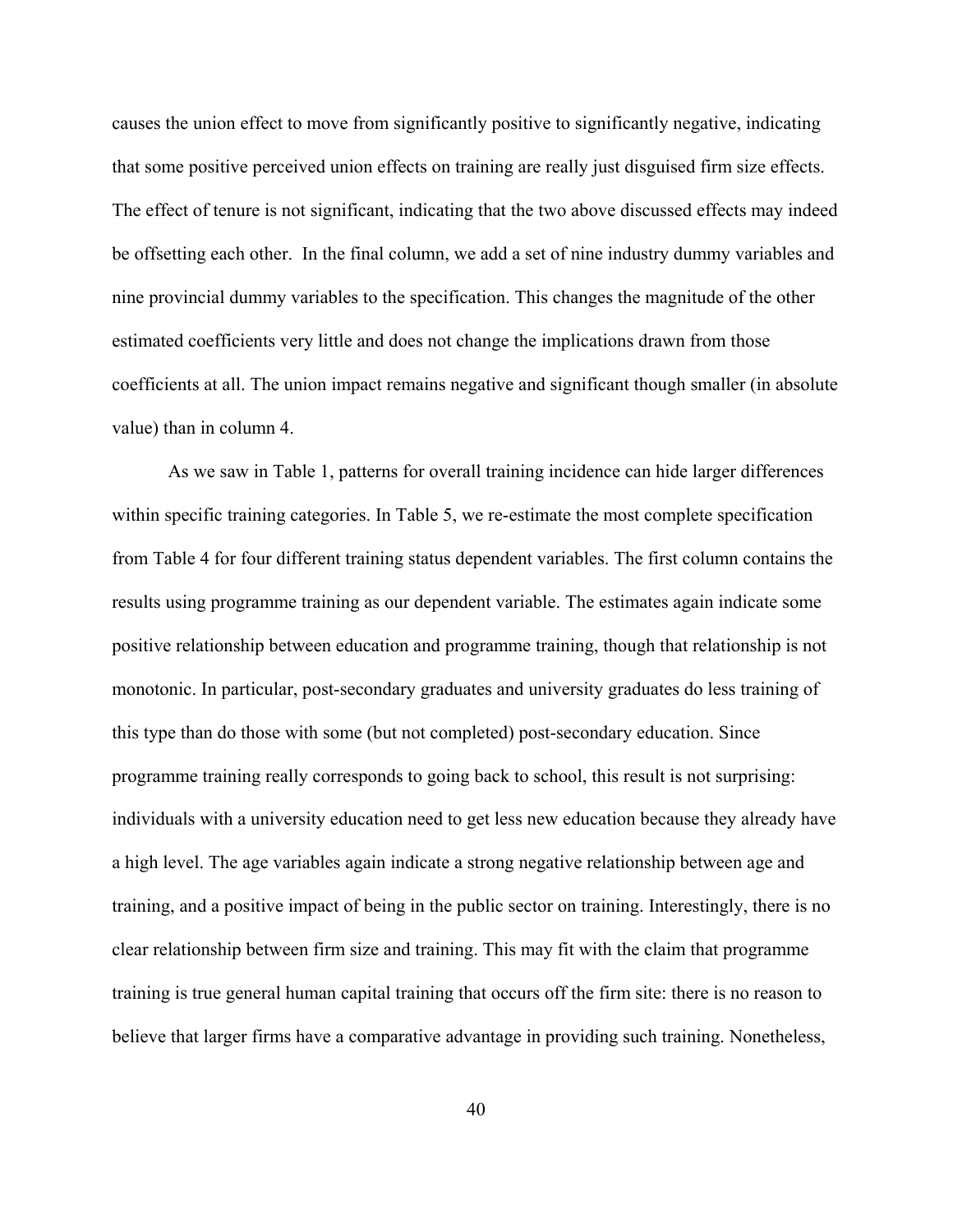this result is somewhat surprising because in models in which firms help pay for general human capital investment, increased job stability should lead to higher investment levels, and larger firms tend to have more job stability. Interestingly, years of tenure have a negative and significant (though declining) effect on training, which is hard to reconcile with standard human capital theory. Including all of these covariates dramatically reduces the size of the union impact on programme training. Table 1 indicated that unionized males obtained approximately 3 percentage points less programme training than nonunion males. However, the results from column 1 indicate that training rates are essentially the same for union and nonunion males once one controls for other characteristics. Thus, the evidence that unions lead to a reduction in general human capital investment is not strong.

In column 2, we present results from the same specification with a dummy variable corresponding to course training as the dependent variable. We argued earlier that course training could be viewed as providing a relatively broad definition of firm specific training. For training of this type, education again has a strong and positive effect on training. Interestingly, the effects of age are no longer as clear, with all age groups below age 55 having quite similar training rates. This appears to indicate that as long as there is at least ten years of an individualís working life left, firms and workers believe it is worth while continuing to invest in this type of training. While this is a reasonable use of training, the fact that it does not decline at all with age below 55 years old is surprising. In contrast to programme training, firm size shows up with a strong pattern, positively related to course training. Tenure has a positive and declining effect on course training, which is consistent with standard human capital theory. The impact of adding these controls is quite dramatic. The union effect on course training goes from positive 3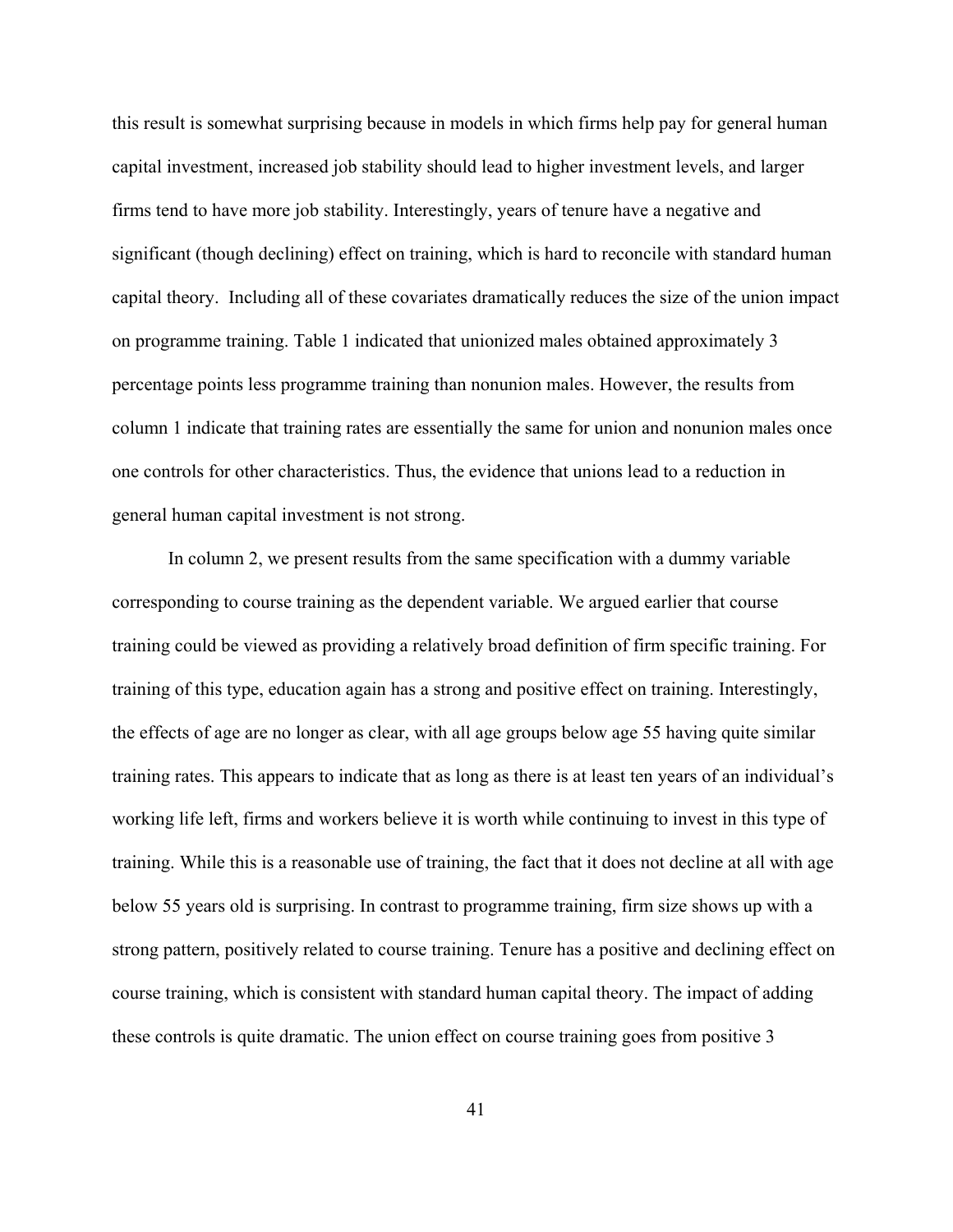percentage points in Table 1 to negative 3 percentage points in this table.

Column 3 contains results using our second definition of general human capital, which includes both programme training and any course training not provided by the employer. The results using this definition are quite similar to those presented in column 1 except of the effect of tenure which is now positive, as expected, but not significant. The union impact estimated with the second definition of general training is again negative and larger than that estimated with the first definition, though still not very substantial.

Finally, column 4 contains estimates using our more restricted definition of firm specific training: course training that is directly provided by the employer. The patterns again indicate positive education effects but, as in column 2, there is no clear age pattern. There is again a relatively clear firm size pattern but a weaker tenure effect. The union impact is both economically insubstantial and statistically insignificant. If we use column 1 as our most precise definition of general human capital training and column 4 as our most precise definition of firm specific training then the conclusion from Table 5 is that unionization has essentially no impacts on either general or firm specific human capital investment once one controls for other covariates. Further investigation indicates that the sizeable reduction in the union impact on programme training witnessed in Table 5 relative to Table 1 arises primarily because of the introduction of controls for age, which has negative effects on training and is positively related to union status. In contrast, the reduction in the impact of unionization on firm specific training stems mainly from the introduction of firm size variables.

The results in Table 5 may hide large differences in union impacts for various sub-groups of workers in the economy. To check this, we estimate a specification in which we interact the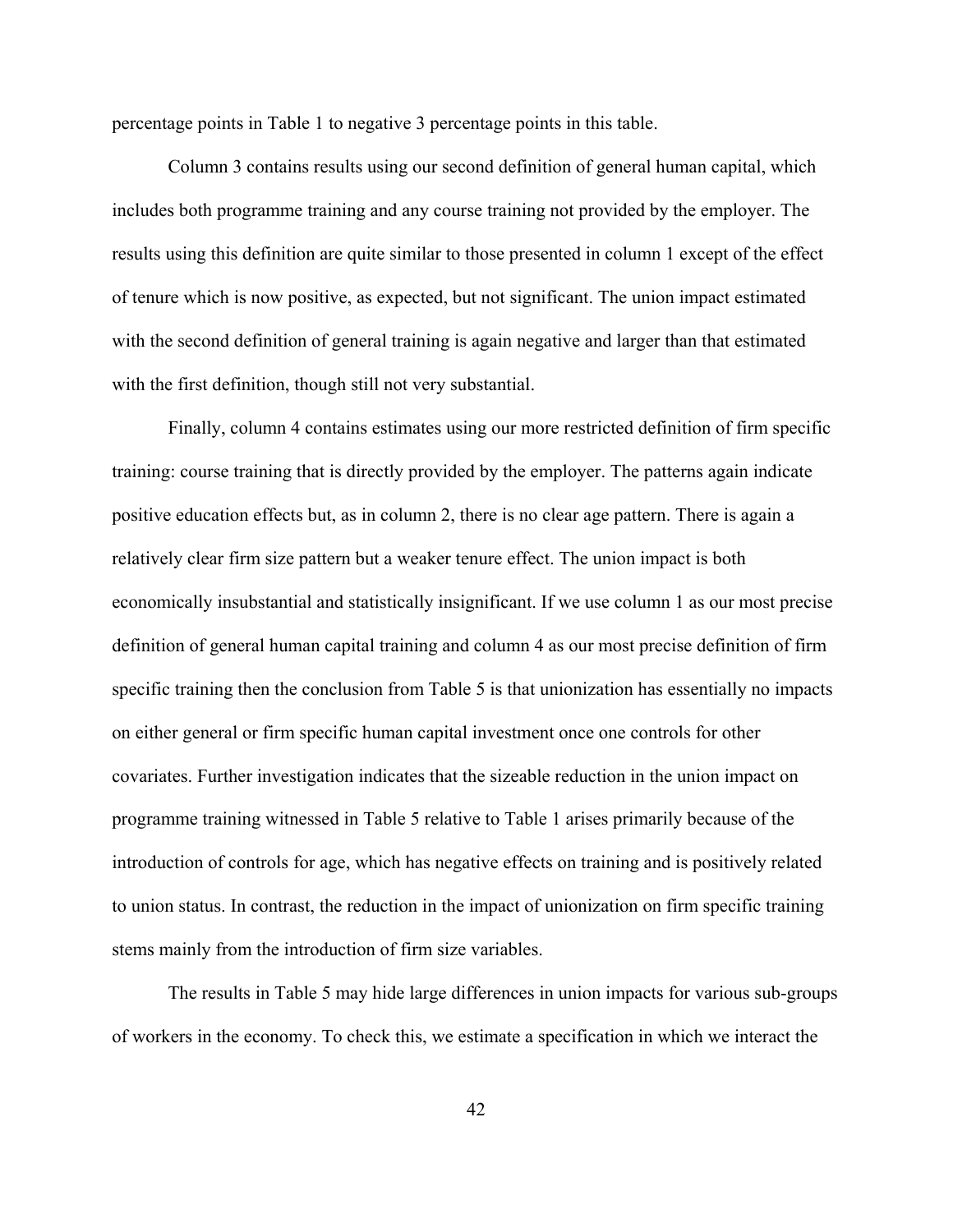union status variable with all the other covariates. In Table 6, we present the coefficients from these interaction terms. Thus, the reported coefficients represent the union impact and how it varies with observable worker characteristics for our various definitions of general and firm specific human capital investment. $8$  The first row of the table contains the coefficient on the union dummy variable itself. This corresponds to the impact of unionization for the base group: a nonunion, private sector, 25 to 34 year old worker with a high school diploma, who has no managerial responsibilities and who works in a firm with more than 500 employees in the manufacturing sector in Ontario. The remaining rows show how the union effect varies for individuals who are the same as the base person apart from changing the value for the covariate named in the first column from zero to one. Thus, the UNIV row shows the difference in the union effect between the base person and a person who is identical to the base person except that they have a university degree rather than a high school diploma as their education level. The first column contains the union impacts on the probability of obtaining programme training. The base person has a larger union impact than represented in Table 5 where unionization effects are not allowed to vary by person type. The remaining rows in column 1 represent very sporadic results. There is no clear pattern with respect to age, education or firm size. The only clear conclusion is that there is less programme training in the manufacturing sector (the base industry) than virtually any other industry. For course training, in column 2, there is again little evidence of any strong patterns in the union effect. There is some evidence, however, that unions have larger impacts in smaller firms (less than 20 employees). This is consistent with what Green(1993)

 <sup>8</sup> <sup>8</sup> Full results including estimated coefficients for the covariates not interacted with union status are not reported to save on space. They are available from the authors upon request.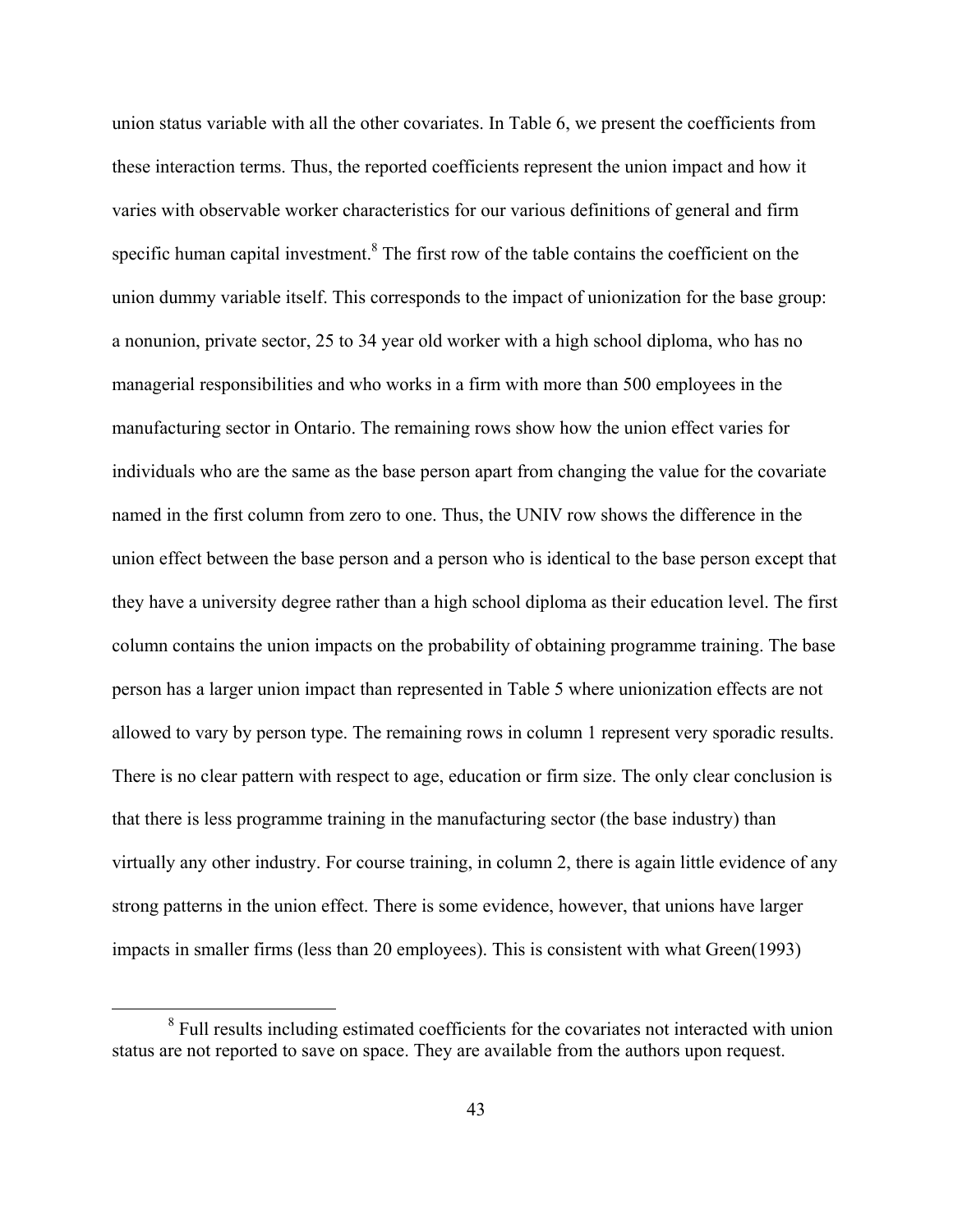found in British data. The alternative definitions of general and firm specific training again show little in the way of consistent patterns in the union effect across covariate groups except for a positive union effect for smaller firms.

Results from the same exercises for females are presented in Tables 7 - 9. In Table 7, we recreate the exercise from Table 4 in which we introduce sequentially a set of covariates to investigate the impact of controlling for them upon our union effect estimate. For males, this exercise ultimately had very little impact on the estimated union effect. However, for females, introducing the covariates reduces the impact of unionization on overall training from .080 to - .036. The latter estimate is very similar to that found for males, suggesting that the large differences between males and females in the first row of Table 1 arise from differences in the distributions of observable covariates between males and females. The patterns in training relative to the other observed characteristics are quite similar to those found for males: both education and firm size have positive effects on training, while age has a negative impact. In Table 8, we present the results of probits estimated with different definitions of general and firm specific training as the dependent variables for females. As for males, the union impact is small and negative both for programme and course training. The alternative human capital investment measures also yield similar conclusions for females than for males. In particular, the negative impact of unionization on general training is negative and statistically significant, while the impact of unionization on firm specific training is not statistically significant.

Finally, in Table 9, we recreate the exercise of investigating variation in estimated union impacts for females. For both measures of general human capital investment, unionization has strong positive effects on training for the base person type. This appears to arise primarily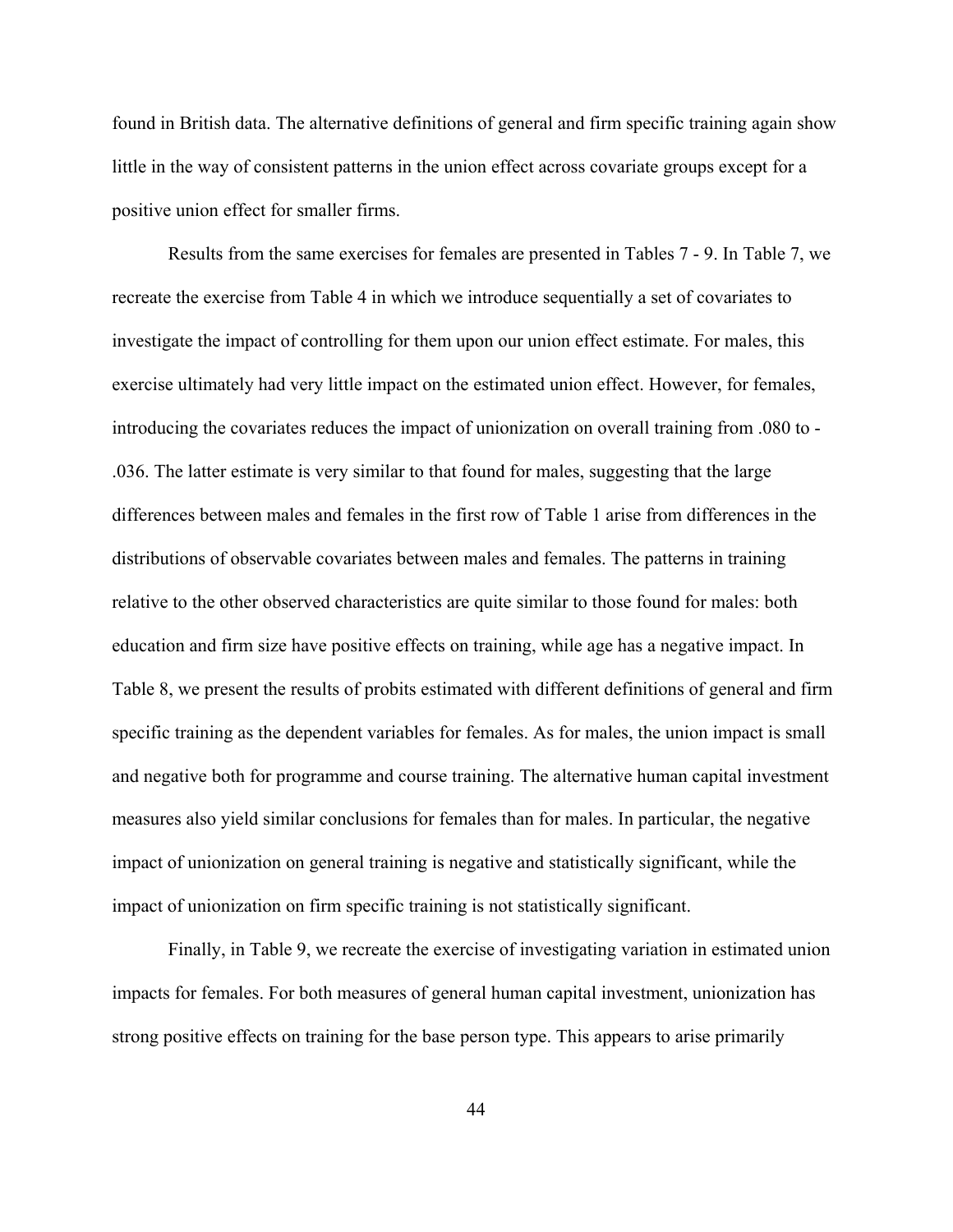because female workers in manufacturing have more general human capital investment than workers in most other industries and than female workers in the public sector. Otherwise, as with males, it is hard to argue that there are strong, consistent patterns in the way union effects vary with covariates except for the fact that the union effect is usually larger in smaller firms. This is essentially true as well for the definitions of firm specific investments, though there is some evidence of unions having more positive impacts on course training in smaller firms.

Overall, once one controls for the impacts of other covariates, the impacts of unions on training are generally small for both males and females. The only exception is the broader measure of general training for which the union impact is negative and significant for both men and women.

### **6) Probit Estimates of Source of Payment**

As with the study of the incidence of training, correlations between unionization status and other covariates raise questions of whether simple tabulations of union impacts on the sources of payment for training reflect true union impacts. Again, we wish to control for other covariates and re-estimate the union impact. To do this, we run the same specification as was used in Tables 5 and 8 but use two new dependent variables: 1) a dummy variable corresponding to whether an employer helped pay for the training; and 2) a dummy variable equal to one if the individual helped pay for the training but the employer did not. The first dependent variable is intended to capture any employer involvement in financing training. The second focusses exclusively on individual contributions. We examine sources of payment for our two definitions of general human capital and one (all courses) definition of specific human capital. The number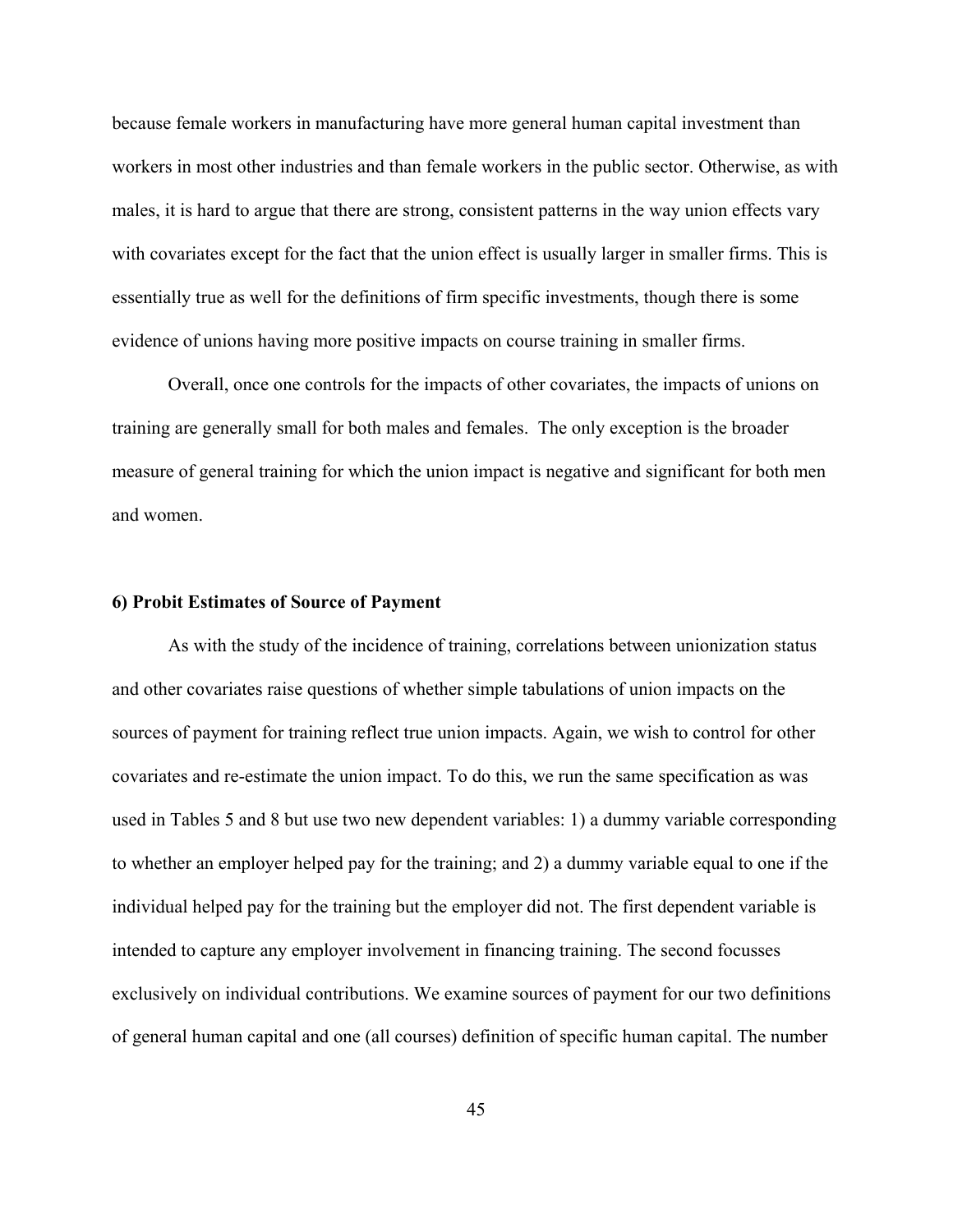of observations for whom we observed specific human capital investment defined as training provided by the employer was too small to allow us to generate stable results and so we do not report any results based on this second specific human capital definition.

Table 10 contains estimated probability derivatives calculated using estimated coefficients from a probit with the first dependent variable. The first column contains results based only on males who reported taking programme training. Recall that the results in Table 2 indicate that unionized employers are more likely to pay for such training than are nonunion employers. This result appears to hold up once one controls for other covariates, although the union differential is both smaller than in Table 2 and not statistically significant. The other coefficients indicate that employers are more likely to help pay for general training defined in this way when workers are older and when they have some managerial responsibility. Employers also seem to play less of a direct payment role in smaller firms, although the relationship between employer payment and firm size is not a simple, monotonic function. Tenure has a large and positive (but declining) effect, which is consistent with employers investing in more stable workers. Results using the broader definition of general human capital, given in column 3, are very similar. According to the course based definition of firm specific training, firms also play a greater funding role in this type of investment in the union versus the nonunion sector. There is no evidence of a significant age effect on employer payment for this type of training. Tenure has a positive though smaller effect than in the case of programme training.

Table 11 contains the derivatives of the probability that the individual alone (without the help of the firm) pays for the investment with respect to our various covariates. In this case, for programme training there is no evidence of a substantial relationship between union status and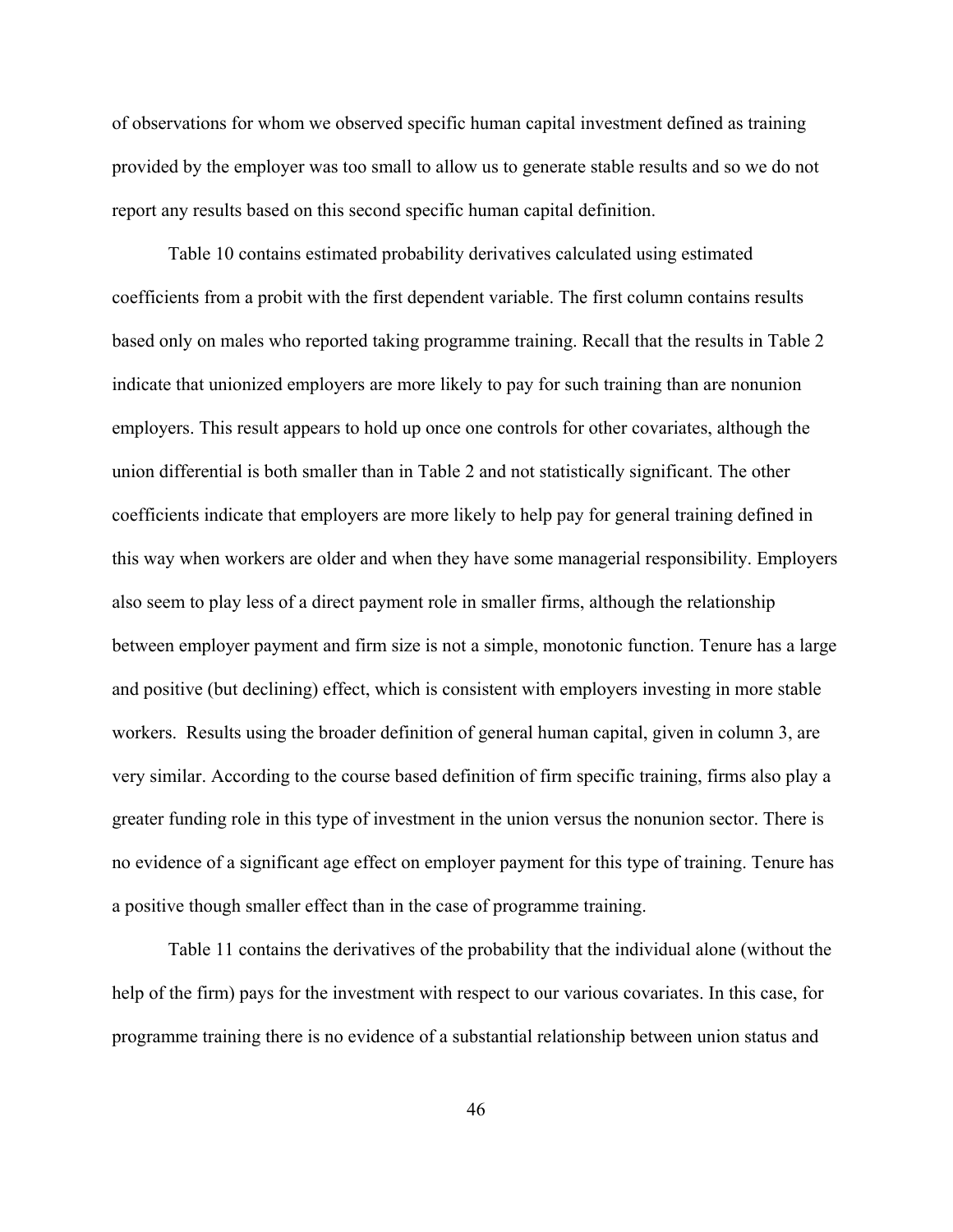self-payment for training. The same result holds for the alternative definition of general training in column 3. In terms of other covariates, the results are just the opposite of those for employer contributions: older workers and managerial workers are both less likely to contribute to their own general training, while tenure has a negative effect. The same patterns hold true for investment in course training in column 2. Here, though, the union effect is negative and statistically significant.

Tables 12 and 13 repeat the exercises represented in Tables 10 and 11 for females. The estimates of employer contributions to training for females in Table 10 indicate union impacts that are economically smaller than those for males. For example, the 6 percentage point raw difference in the proportion of general human capital training (defined using the second definition) between union and nonunion females shown in Table 2 declines to a -2 percentage point difference after controlling for covariates. In terms of worker payment for training, Table 13 indicates that unionization leads to a decline in such payment for general training but a statistically significant increase for specific training. Overall, the results of these exercises indicate that unions have little impact on the involvement of firms and workers in paying for both general and firm specific training while leading to a decline in the proportion of workers investing in firm specific training.

Once one controls for other covariates, then, our results paint slightly different pictures for men and women. For both men and women, unionization is related to small decreases in either general of firm specific human capital investment. There is also weak evidence that unions generate greater employer involvement in payment for both general and firm specific human capital for men. Thus, unionization appears to shift the means of payment more than the amount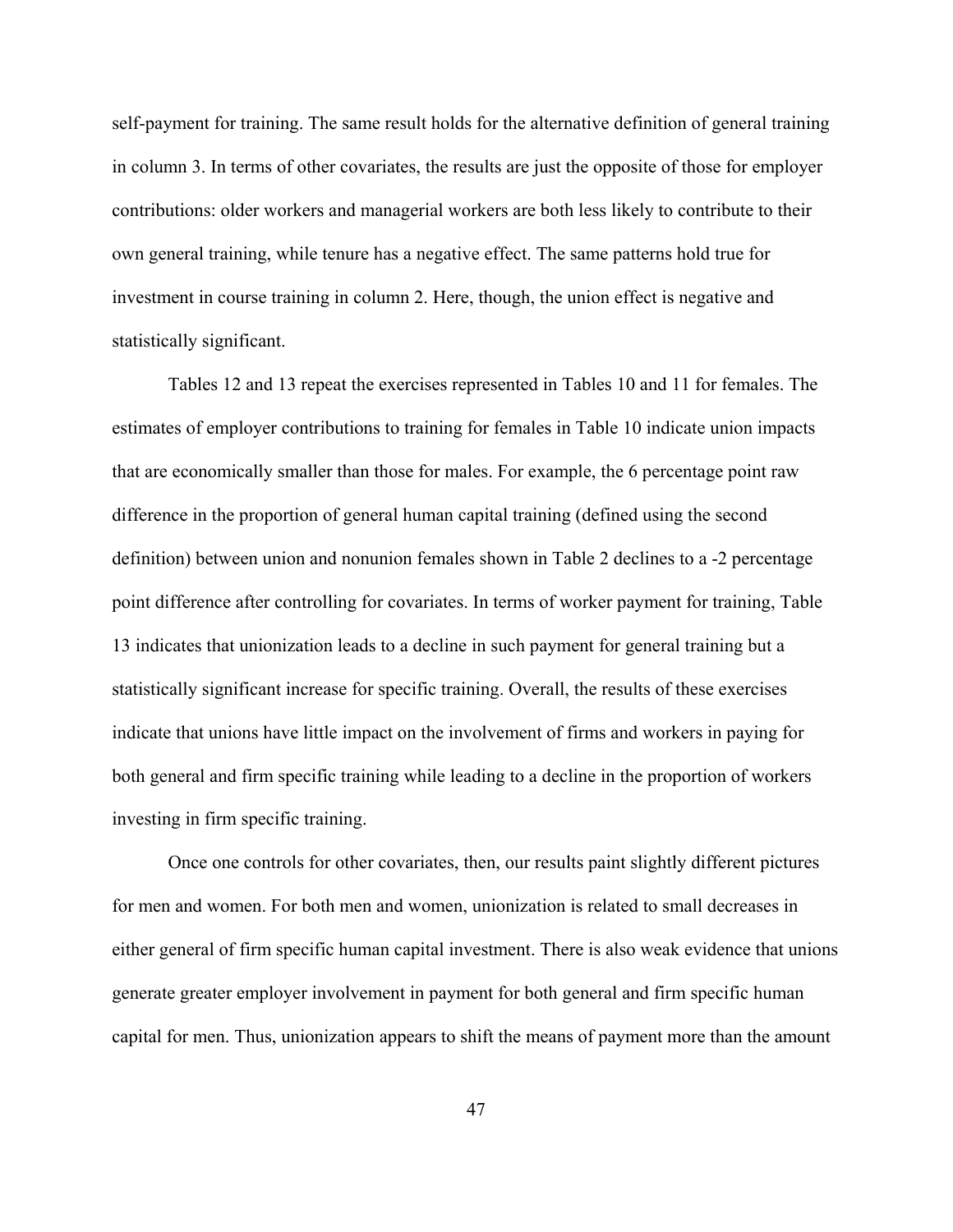of investment for men. This fits with the kinds of models in which union pay structures lead to unionized firms taking a greater role in funding general human capital investment but do not necessarily change the amount of investment. To explain the small declines in general human capital investment, one could then graft onto these types of model the type of distinction between alternative human capital (useful only outside the firm) and general human capital (useful both inside and outside the current firm) proposed by Kuhn and Sweetman. In that case, more stable union work arrangements could lead to lower investment by workers while firms play an expanded role in funding general human capital. The finding that tenure has a positive effect on whether employers pay for training is quite consistent with this view. In that case, one would also expect to see the proportion of non-specific training spells funded by workers alone decrease as firms expand their role while workers invest less in alternative human capital. The negative effect of tenure on the probability of workers paying for training alone is quite consistent with this view.

For women, the results again indicate small and negative effects of unionization on both general and firm specific human capital investment. Both of these effects are more or less comparable to similar estimated effects for men. In terms of payment, unionization appears to have little impact on the proportion of spells in which firms help in the funding but it does have negative (though not significant) effects on the proportion of general human capital training invested in by workers alone. As in the case of men, the most robust result is that employer involvement in training increases with tenure while the opposite happens to workers involvement.

48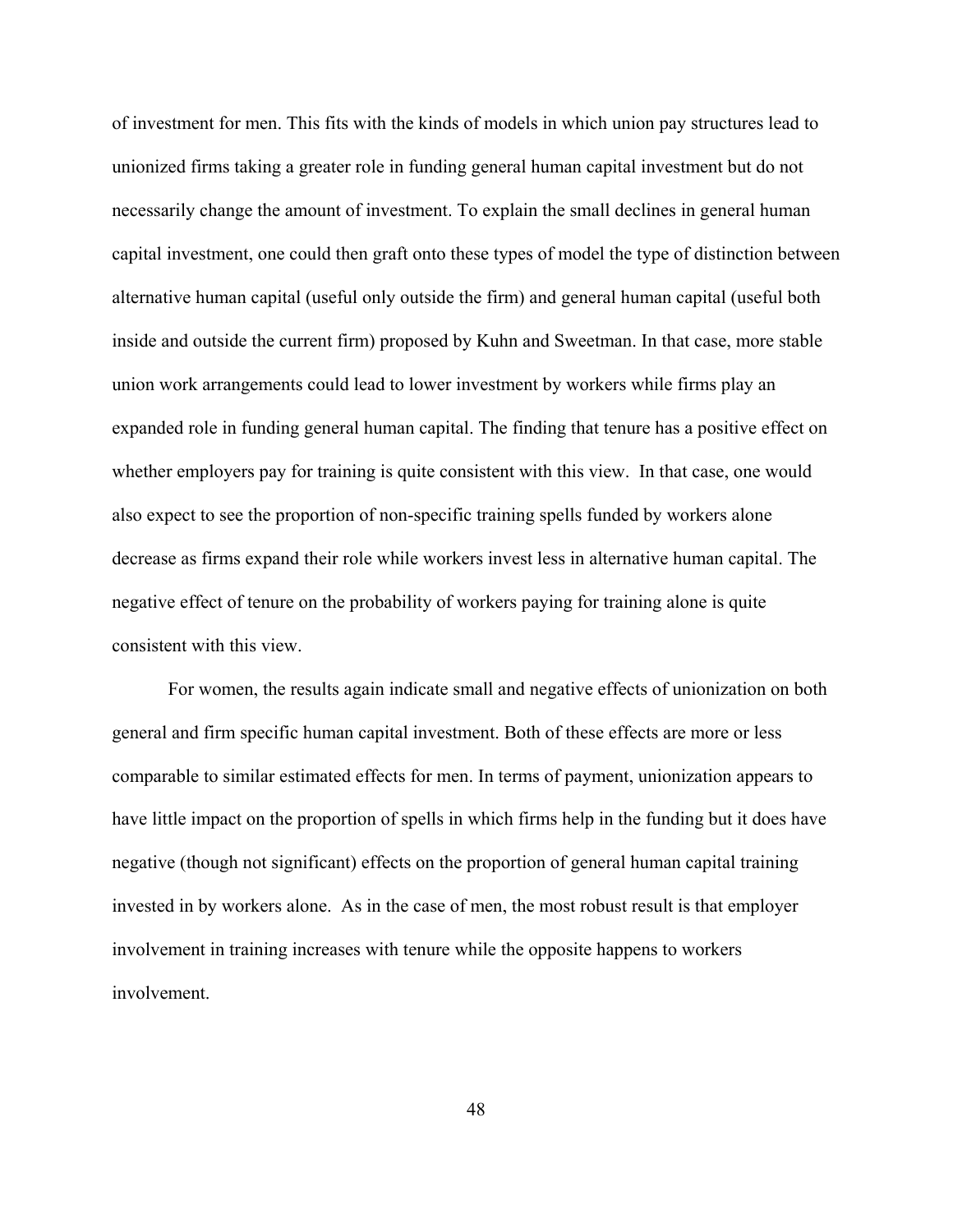#### **7. Trends in Union Effects: 1993 to 1997**

Up to now, we have only been focusing on the analysis of the impact of unions on training at one point in time using the 1997 AETS. In Table 14, we reproduce some of the basic tabulations of Table 1 for 1997 and compare those to the same measures from the 1993 AETS. We just focus on the breakdown between programme and course training to simplify the exposition. Two main pattern of results emerge from this comparison. First, they overall incidence of training has decline by 1-2 percentage points between 1993 and 1997. A close examination of the table also indicates that the overall decline is mostly due to the decline in course training. By contrast, the incidence of programme training is very stable over time. The second key pattern is that differences in training between union and nonunion workers are very stable over time. For all workers pooled together, union workers are 4 percentage points more likely to train both in 1993 and 1997. In both years, these aggregate figures mask the fact that union males are 1 percentage point less like to train than nonunion males, while union females are 8-9 percentage points more likely to train than nonunion females.

The union impacts in 1993 and 1997 remain very similar after we control for the set of covariates used in the previous tables. Table 15 shows the estimated probability derivatives based on a probit model for men and women in 1993 and 1997. The 1997 results are the same as in the corresponding models of Tables 4-5 (men) and 7-8 (women) except for the fact that we do not use the variable for managerial responsibilities in the models of Table 15 since this variable is not available in 1993. Generally speaking, the results are remarkably similar across gender and year. The estimated union impact is negative for all of the four groups (two genders and two years). Furthermore, the negative impact of unions on course training is systematically larger (in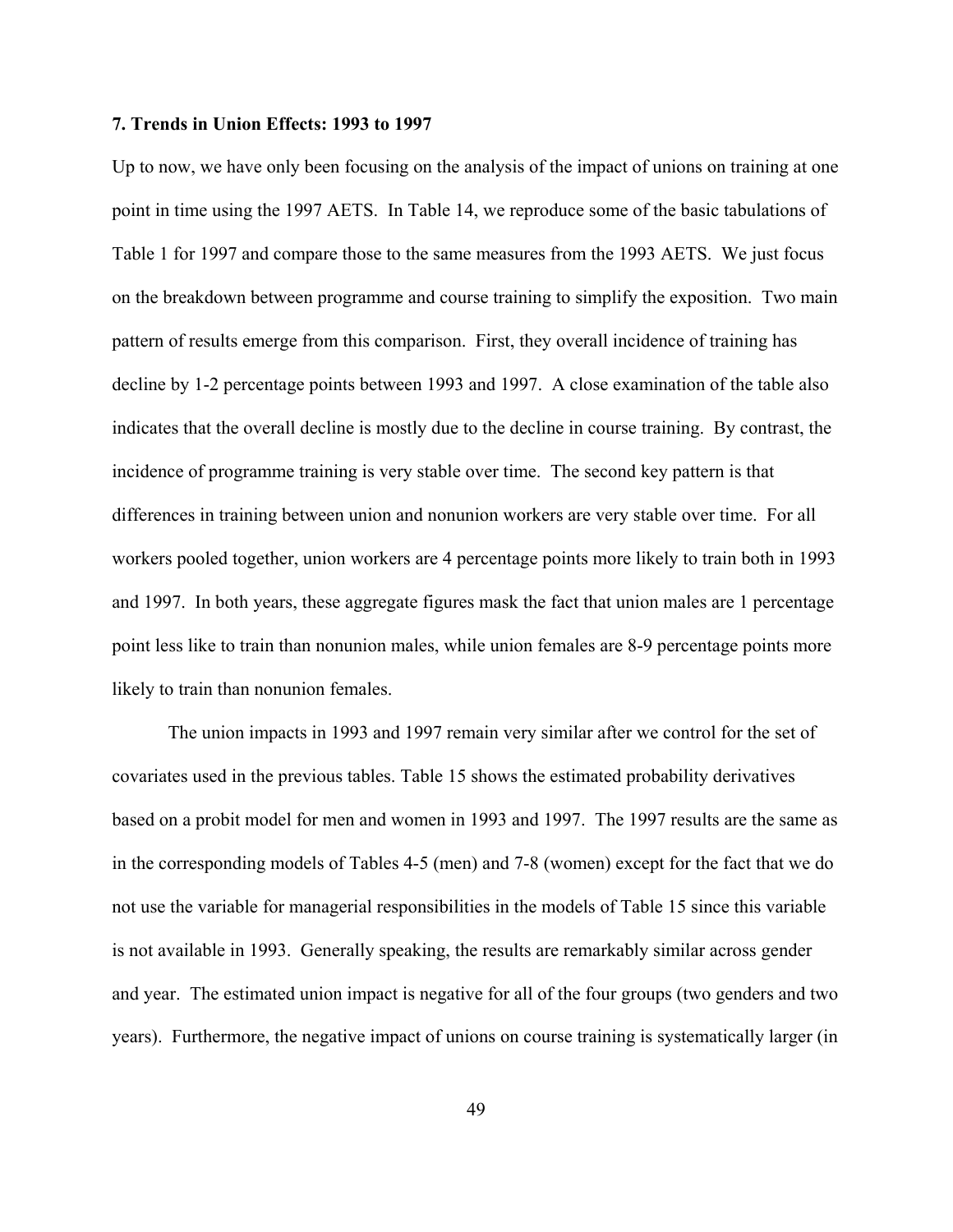absolute value) than the impact on programme training. In fact, the estimated effects are remarkably similar among the four groups except for the fact that union effects are slightly larger (in absolute value) for men in 1993 that for the other groups. We conclude from this comparison that union impacts on training are very stable over time and that the results presented in the previous section can be generalized to the earlier part of the 1990s.<sup>9</sup>

## **8. Selection**

A key concern in any study of union impacts is the issue of selectivity. Workers and jobs are not randomly assigned to union status. Unions find some workplaces easier to organize and individuals may differ in their willingness to apply for union jobs. In terms of training, if more stable jobs are easier to unionize (because the workers are around long enough to get them to vote) then we might believe that unions have effects on training through promoting job stability when really they just organize jobs that are already stable (with the training side effects that go along with that). To get at true union effects we would like to run experiments of various types. One possible experiment is one in which workers are randomly assigned to union status. We could then observe average training outcomes for union and nonunion workers and would be able to assign any observed differences to causal union impacts. This is the type of thought

 <sup>9</sup>  $\degree$ We reran all the models presented in Section 5 and 6 for 1993 and generally found very similar results. Basic tabulations from the 1991 AETS also suggest similar raw union training effects. Given this, we only report few summary results in Tables 14 and 15 to avoid reporting an excessive number of tables.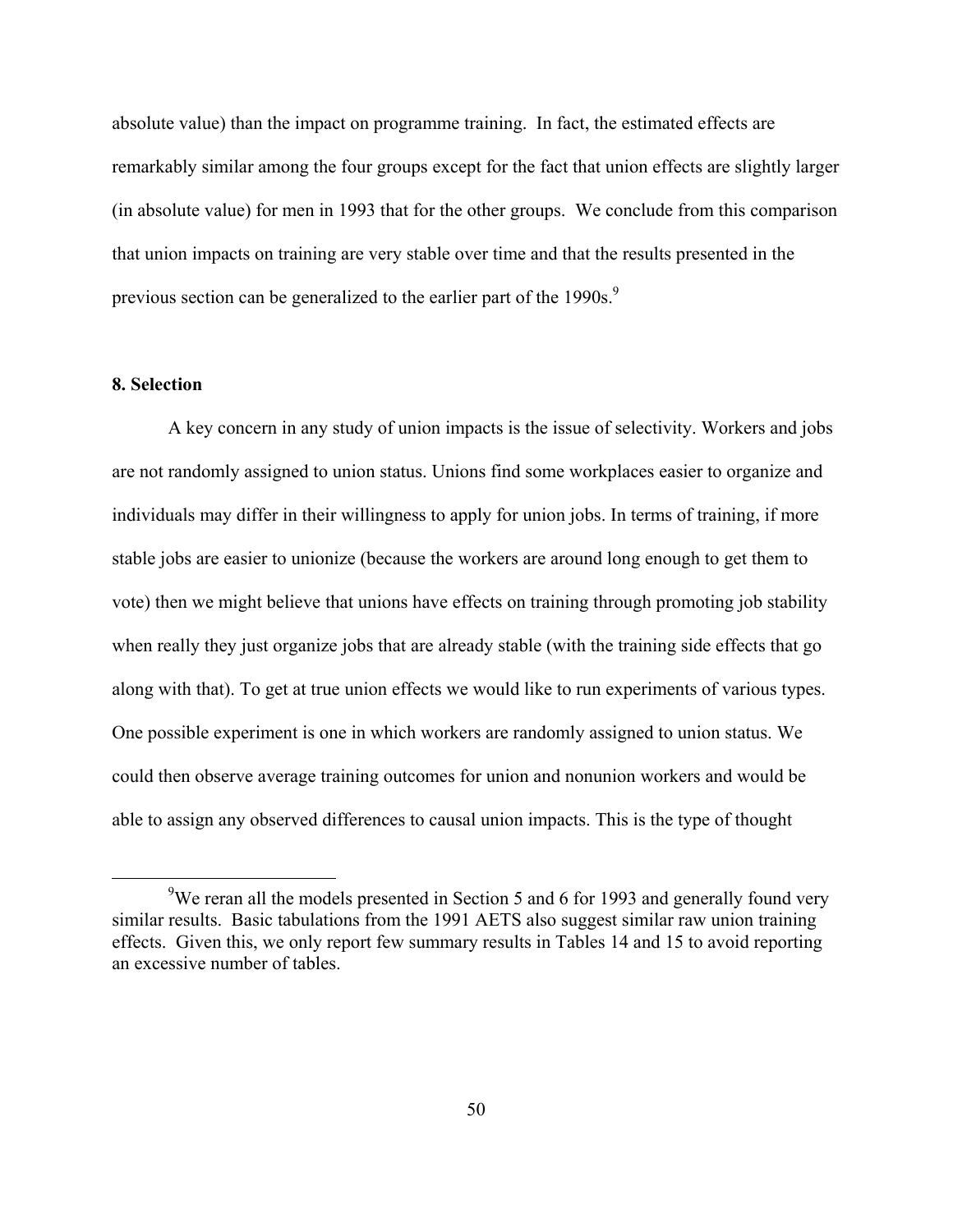experiment that underlies standard sample selection techniques such as the Heckman two stage estimation technique. The difficulty with this approach is that the answer may not be very policy relevant: workers are not actually randomly assigned to union status. If we are considering policies that induce a few extra workers to join or leave unions then we would like to know the effect of unions on training for these marginal workers. This is the kind of thought experiment behind careful use of instruments, such as in Local Average Treatment Effect Estimators. In both approaches, results depend crucially on selection of an exclusion restriction: a variable or set of variables that are assumed to affect the unionization outcome but not to have a direct impact on training outcomes. A good instrument of this type is hard to find in general. We have been so far unsuccessful in uncovering a convincing instrument for unionization in the AETS. At first pass, therefore, we have not tried to address this problem directly. Our belief is that a simple regression style estimator is preferable to an instrumental approach where the instrument is unconvincing. In the latter case, it can be quite difficult to derive meaningful interpretations of the results.

In the longer run, our intention is to address the selection problem making use of time variation in the unionization rate. The unionization rate among young people in Canada has declined considerably over the last 20 years (Beaudry, Green and Townsend(2001)). This should mean that we will observe lower unionization rates among young people in the 1997 AETS compared to the 1991-93 AETS. If unions only have selection style effects then the shift in workers out of the union section over the 1990s should have no impact on training outcomes. On the other hand, to the extent that unions have causal impacts, one should see movements in training outcomes that are line with theoretical predictions of union impacts on training.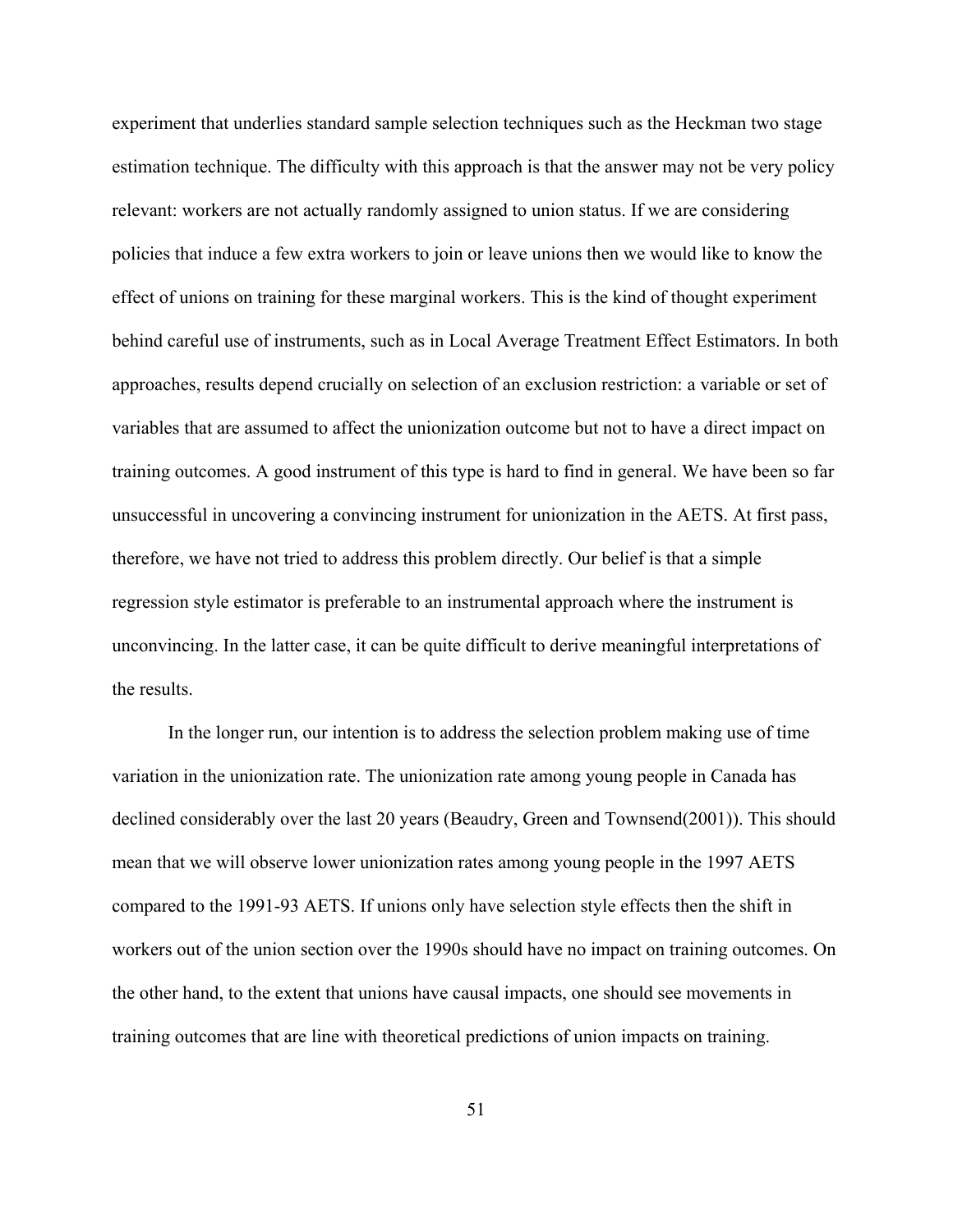Unfortunately, preliminary explorations indicate that changes in unionization between 1991-93 and 1997 are not quite large enough to be used as a good instrumentation strategy. Hopefully, the next AETS planned for 2003 will provide a long enough window to get enough variation for this approach to work.

### **9. Conclusions**

In this paper, we have implemented an empirical investigation of the impact of unionization on training in Canada using the AETS. Simple tabulations indicate that unions have positive though small direct impacts on overall training levels. However, these overall effects hide larger differences for specific sub-groups and for different types of human capital investment. In particular, there are substantial differences between males and females. Basic tabulations also indicate some substantial differences in sources of funding for training between the union and nonunion sectors.

Our main results stem from exercises in which we control for the effects of other covariates to get a cleaner picture of union impacts. Once one controls for other covariates, our results paint relatively similar pictures for men and women. If anything, these effects are typically small and negative, in the range from -4 percentage points to zero. By contrast, when we do not control for other covariates, union effects range from 10 percentage points (course training for women) to -3 percentage points (programme training for men). So it appears that most of the difference in the raw union effect across subgroups is a spurious consequence of failing to control for other covariates. What unionization does to some extent do is generate greater employer involvement in payment for both general and firm specific human capital for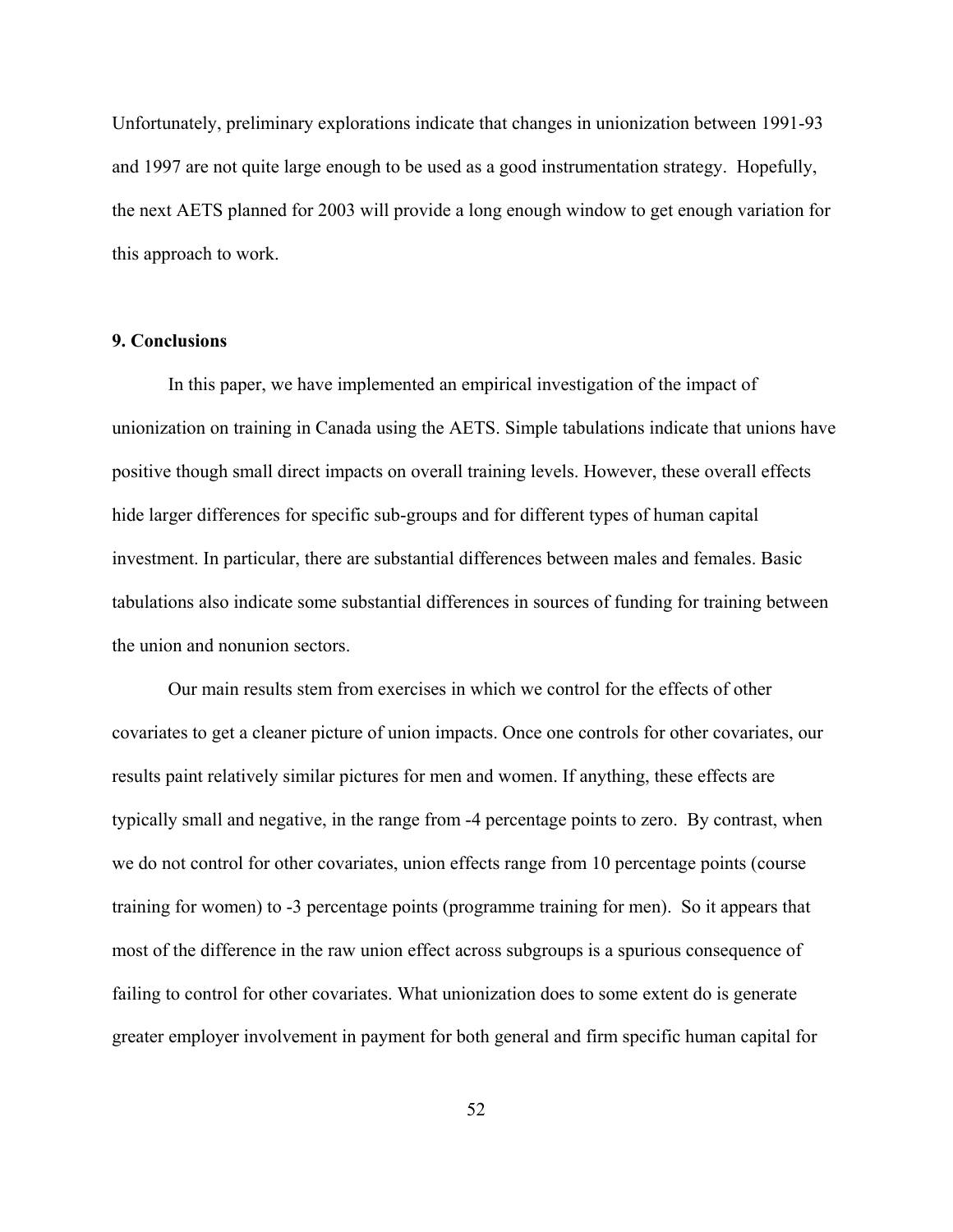men, though these effects are typically not significant. Thus, unionization appears to shift the means of payment more than the amount of investment for men. This fits with the kinds of models in which union pay structures lead to unionized firms taking a greater role in funding general human capital investment but do not necessarily change the amount of investment. To explain the small declines in general human capital investment for men, one could then graft onto these types of model the type of distinction between alternative human capital (useful only outside the firm) and general human capital (useful both inside and outside the current firm) proposed by Kuhn and Sweetman. In that case, more stable union work arrangements could lead to lower investment by workers while firms play an expanded role in funding general human capital. The pattern of tenure effects is also consistent with this view.

For women, the results indicate effects of unionization on general and firm specific human capital investment similar to those for men. But in terms of payments, unionization appears to have if anything a negative impact on the proportion of spells in which firms help in the funding. It does not have any substantial effects on the proportion of general human capital training invested in by workers alone. As in the case of men, the most robust finding is that employer involvement increases with tenure while the opposite is true for workers involvement. One possible explanation for the generally weak union effects is that most of the effect of unions operates indirectly by increasing tenure and job stability, which in turns get employers more involved in the provision of training for workers.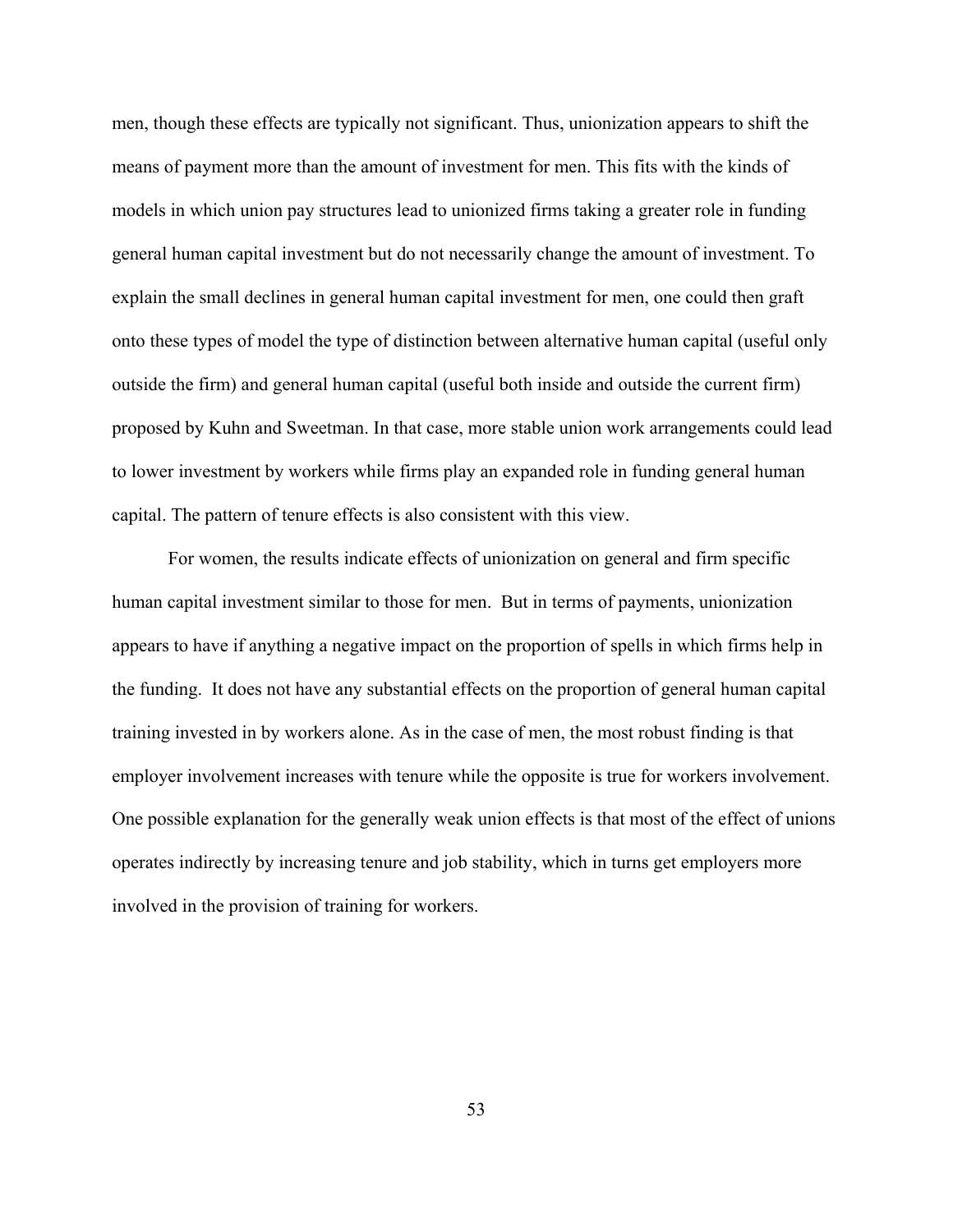# **Bibliography**

Acemoglu, D. and J-S. Pischke(1999). "The Structure of Wages and Investment in General Training," Journal of Political Economy, Vol. 107, No. 3, June, pp. 539-572.

Beaudry, P., D.A. Green and J. Townsend (2001). "An Investigation of Changes in Wage Outcomes Across Cohorts in Canada," University of British Columbia.

Barron, J.M., M.C. Berger and D.A. Black (1999). "Do Workers Pay for On-The-Job Training?" Journal of Human Resources, Spring, pp. 235-52.

Barron, J.M., S.M. Fuess, Jr., and M.A. Loewenstein(1987). "Further Analysis of the Effect of Unions on Training," Journal of Political Economy, Vol. 95, No. 3, pp. 632-640.

Becker, G. (1964). Human Capital. Cambridge: National Bureau of Economic Research.

Duncan, G. and F. Stafford (1980). "Do union members receive compensating wage differentials?" American Economic Review, Vol. 70, No. 3, pp. 355-371.

Freeman, R.B. and J.L. Medoff (1984). What Do Unions Do? New York: Basic Books.

Green, F. (1993). "The Impact of Trade Union Membership on Training in Britain," Applied Economics, Vol. 25, pp. 1033-43.

Hashimoto, M. (1981). "Firm Specific Human Capital as a Shared Investment," American Economic Review, Vol. 71, No. 3, June, pp. 1070-87.

Kennedy, S., R. Drago, J. Sloan and M. Wooden (1994). "The Effect of Trade Unions on the Provision of Training: Australian Evidence," British Journal of Industrial Relations, Vol. 32, No. 4, December, pp. 565-578.

Kuhn, P. and A. Sweetman (1999). "Vulnerable Seniors: Unions, Tenure, and Wages Following Permanent Job Loss," Journal of Labor Economics, Vol. 17, No. 4, October, pp. 671-693.

Loewenstein, M.A. and J.R. Spletzer (1998). "Dividing the Costs and Returns to General Training," Journal of Labor Economics, Vol. 16, No. 1, January, pp. 142-171.

Lynch, L.(1992). "Private Sector Training and the Earnings of Young Workers," American Economic Review, Vol. 82, No.1, pp. 299-312.

Mincer, J.(1983). "Union Effects: Wages, Turnover and Job Training," in Research in Labor Economics: New Approaches to Labor Unions, Supplement 2 , J.D. Reid, Jr., ed.. Greenwich:JAI Press, pp.217-252.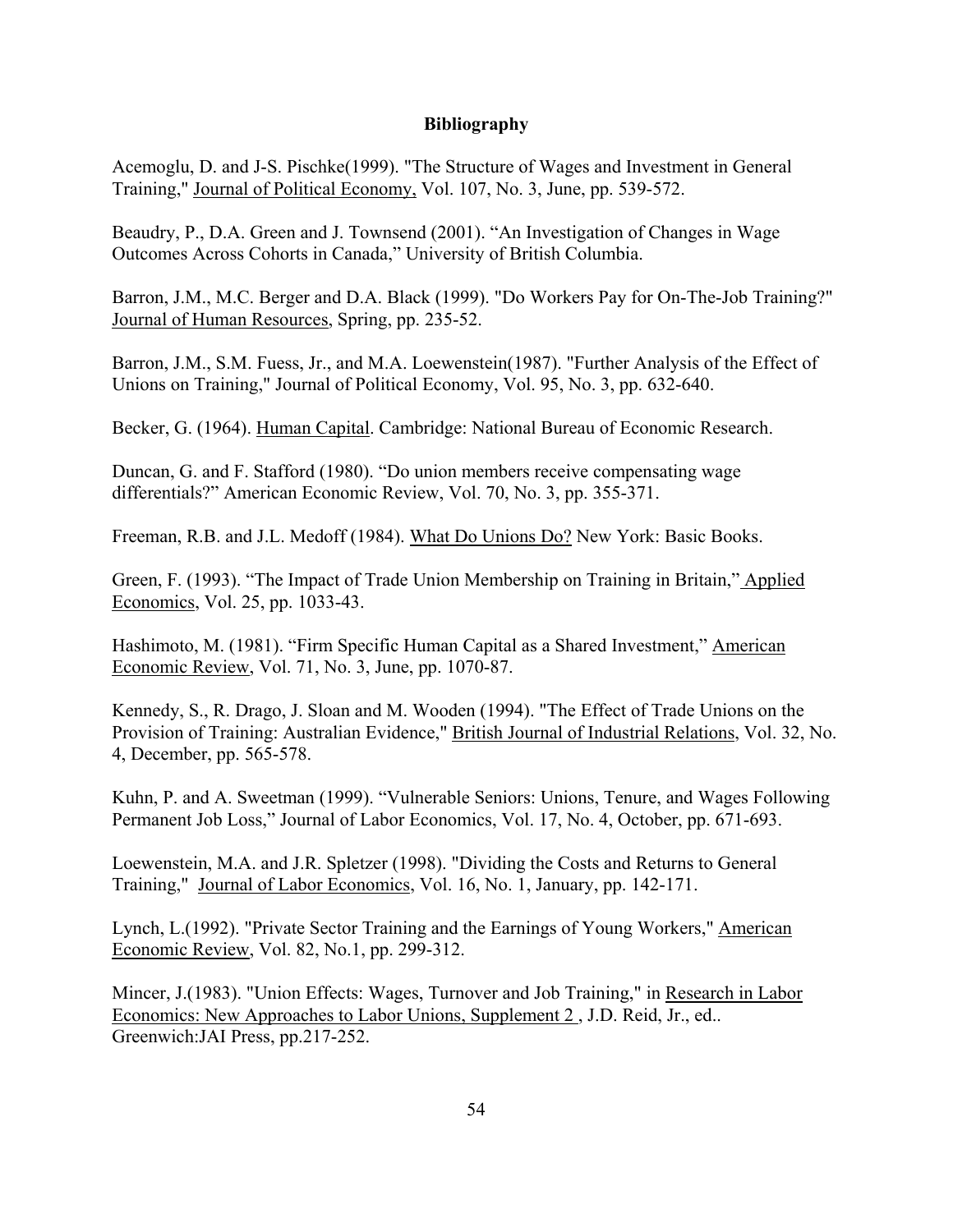Neal, D. (1995). "Industry-Specific Human Capital: Evidence from Displaced Workers," Journal of Labor Economics, Vol. 13, No. 4, pp. 653-77.

Parent, D. (2000). "Industry-Specific Capital and the Wage Profile: Evidence from the National Longitudinal Survey of Youth and the Panel Study of Income Dynamics," Journal of Labor-Economics, Vol. 18 No. 2, pp. 306-23.

Scoones, D. and D. Bernhardt (1998). "Promotion, Turnover, and Discretionary Human Capital Acquisition," Journal of Labor Economics, Vol. 16, No. 1, January, pp. 122-141.

Weiss, Y.(1985). "The Effect of Labor Union on Investment in Training: A Dynamic Model," Journal of Political Economy, Vol. 93, October, pp. 994-1007.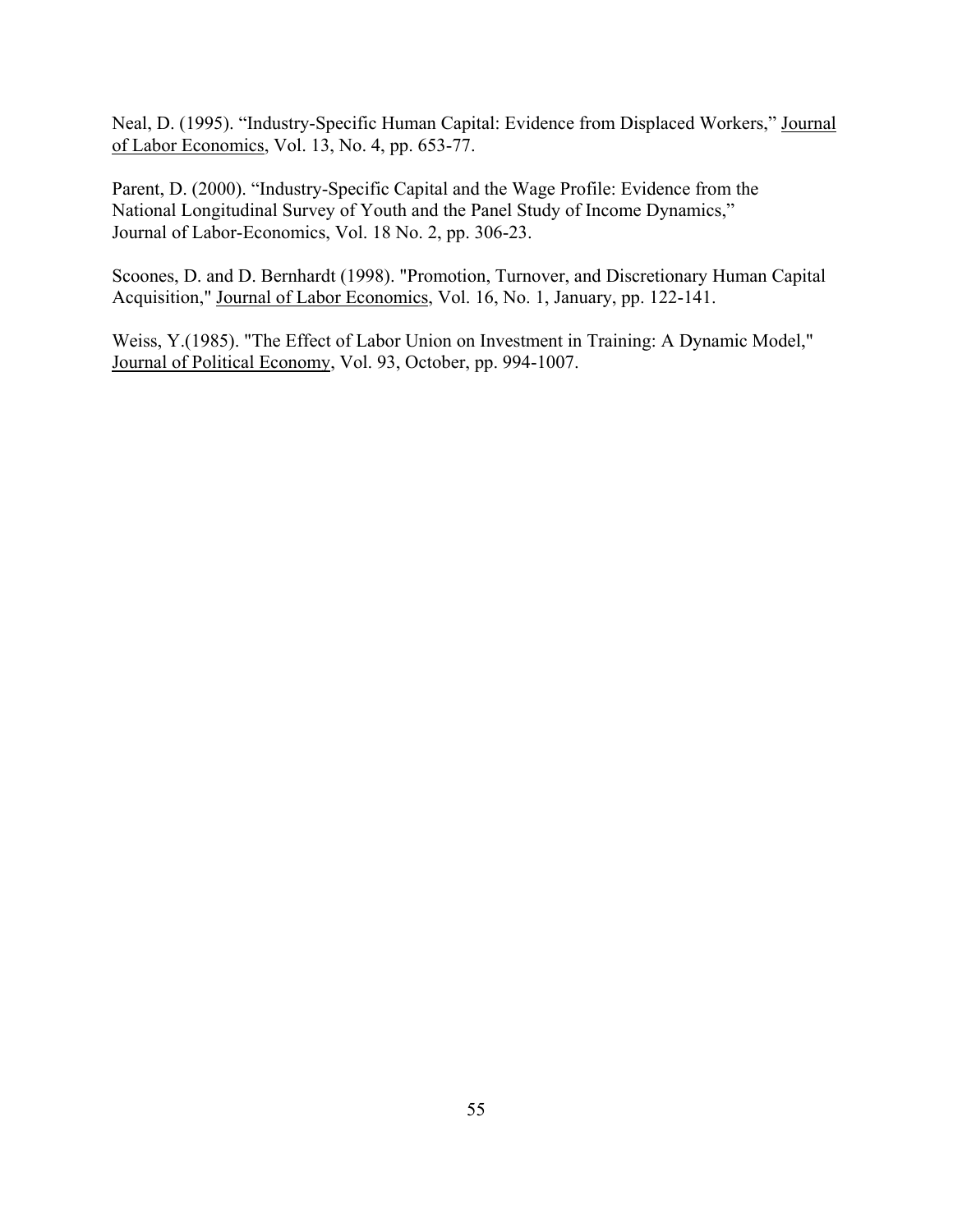| Outcome                       | All<br>Nonunion | All<br>Union | Males<br>Nonunion | Males<br>Union | Females<br>Nonunion | Females<br>Union |
|-------------------------------|-----------------|--------------|-------------------|----------------|---------------------|------------------|
| Training                      | 0.28            | 0.32         | 0.28              | 0.29           | 0.28                | 0.36             |
| Program<br>Training           | 0.097           | 0.076        | 0.097             | 0.066          | 0.098               | 0.089            |
| Course<br>Training            | 0.20            | 0.26         | 0.20              | 0.23           | 0.20                | 0.30             |
| <b>Both Prog</b><br>& Course  | 0.016           | 0.018        | 0.018             | 0.012          | 0.014               | 0.026            |
| General.<br>Training          | 0.22            | 0.21         | 0.22              | 0.19           | 0.23                | 0.25             |
| Firm Spec.<br><b>Training</b> | 0.062           | 0.11         | 0.062             | 0.11           | 0.061               | 0.12             |

**Table 1 Basic Tabulations of Training Rates**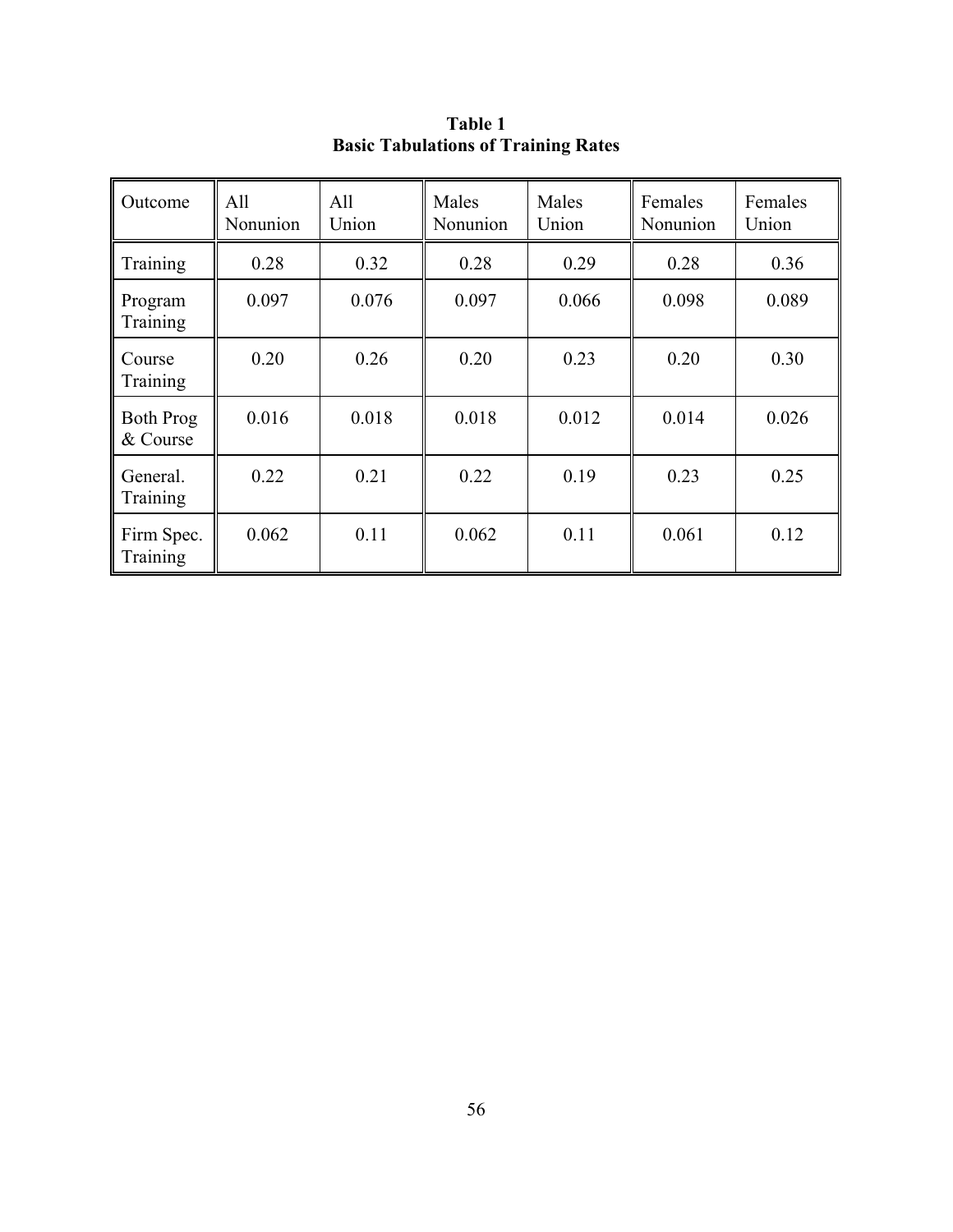| <b>Training</b><br><b>Type and</b><br>Payer | All<br><b>Nonunion</b> | All<br>Union    | <b>Males</b><br><b>Nonunion</b> | <b>Males</b><br>Union | <b>Females</b><br><b>Nonunion</b> | <b>Females</b><br><b>Union</b> |
|---------------------------------------------|------------------------|-----------------|---------------------------------|-----------------------|-----------------------------------|--------------------------------|
| Program                                     | <b>Training</b>        |                 |                                 |                       |                                   |                                |
| Employer                                    | 0.42                   | 0.48            | 0.50                            | 0.56                  | 0.34                              | 0.41                           |
| Self                                        | 0.67                   | 0.65            | 0.60                            | 0.56                  | 0.73                              | 0.73                           |
| Gov't                                       | 0.12                   | 0.13            | 0.114                           | 0.12                  | 0.11                              | 0.14                           |
| Union                                       | 0.006                  | 0.031           | 0.010                           | 0.032                 | 0.003                             | 0.030                          |
| Shared                                      | 0.18                   | 0.22            | 0.21                            | 0.20                  | 0.15                              | 0.25                           |
| Course                                      | <b>Training</b>        |                 |                                 |                       |                                   |                                |
| Employer                                    | 0.88                   | 0.90            | 0.87                            | 0.93                  | 0.88                              | 0.88                           |
| Self                                        | 0.16                   | 0.16            | 0.17                            | 0.093                 | 0.15                              | 0.22                           |
| Gov't                                       | 0.043                  | 0.076           | 0.039                           | 0.078                 | 0.047                             | 0.073                          |
| Union                                       | 0.026                  | 0.045           | 0.029                           | 0.049                 | 0.022                             | 0.042                          |
| Shared                                      | 0.075                  | 0.090           | 0.071                           | 0.049                 | 0.079                             | 0.13                           |
| General                                     | <b>Training</b>        |                 |                                 |                       |                                   |                                |
| Employer                                    | 0.67                   | 0.73            | 0.69                            | 0.76                  | 0.64                              | 0.70                           |
| Self                                        | 0.40                   | 0.36            | 0.38                            | 0.28                  | 0.42                              | 0.43                           |
| Gov't                                       | 0.081                  | 0.097           | 0.081                           | 0.11                  | 0.081                             | 0.085                          |
| Union                                       | 0.019                  | 0.053           | 0.019                           | 0.056                 | 0.020                             | 0.051                          |
| Shared                                      | 0.13                   | 0.15            | 0.14                            | 0.11                  | 0.12                              | 0.18                           |
| Firm                                        | <b>Specific</b>        | <b>Training</b> |                                 |                       |                                   |                                |
| Employer                                    | 0.99                   | 0.97            | 0.99                            | 0.99                  | 0.98                              | 0.95                           |
| Self                                        | 0.047                  | 0.076           | 0.043                           | 0.042                 | 0.052                             | 0.11                           |
| Gov't                                       | 0.021                  | 0.076           | 0.026                           | 0.052                 | 0.016                             | 0.10                           |
|                                             |                        |                 |                                 |                       |                                   |                                |

**Table 2: Training Types and Payment Sources**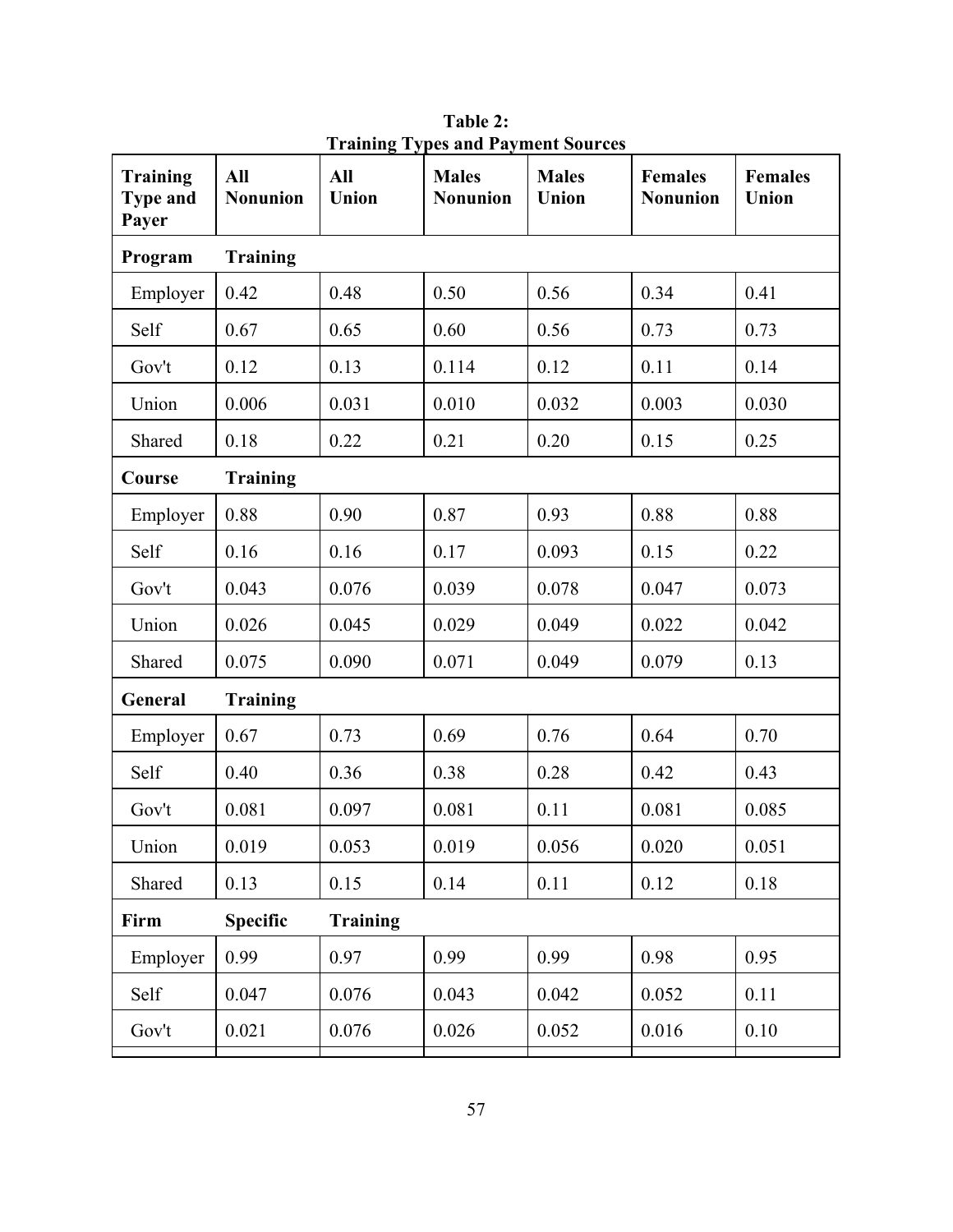| $U$ nion | 0.018 | 0.021 | 0.033 | 0.028 | 0.003 | 0.015 |
|----------|-------|-------|-------|-------|-------|-------|
| Shared   | 0.041 | 0.069 | 0.043 | 0.041 | 0.040 | 0.097 |

Note: The Shared category consists of training jointly funded by the employer and the worker.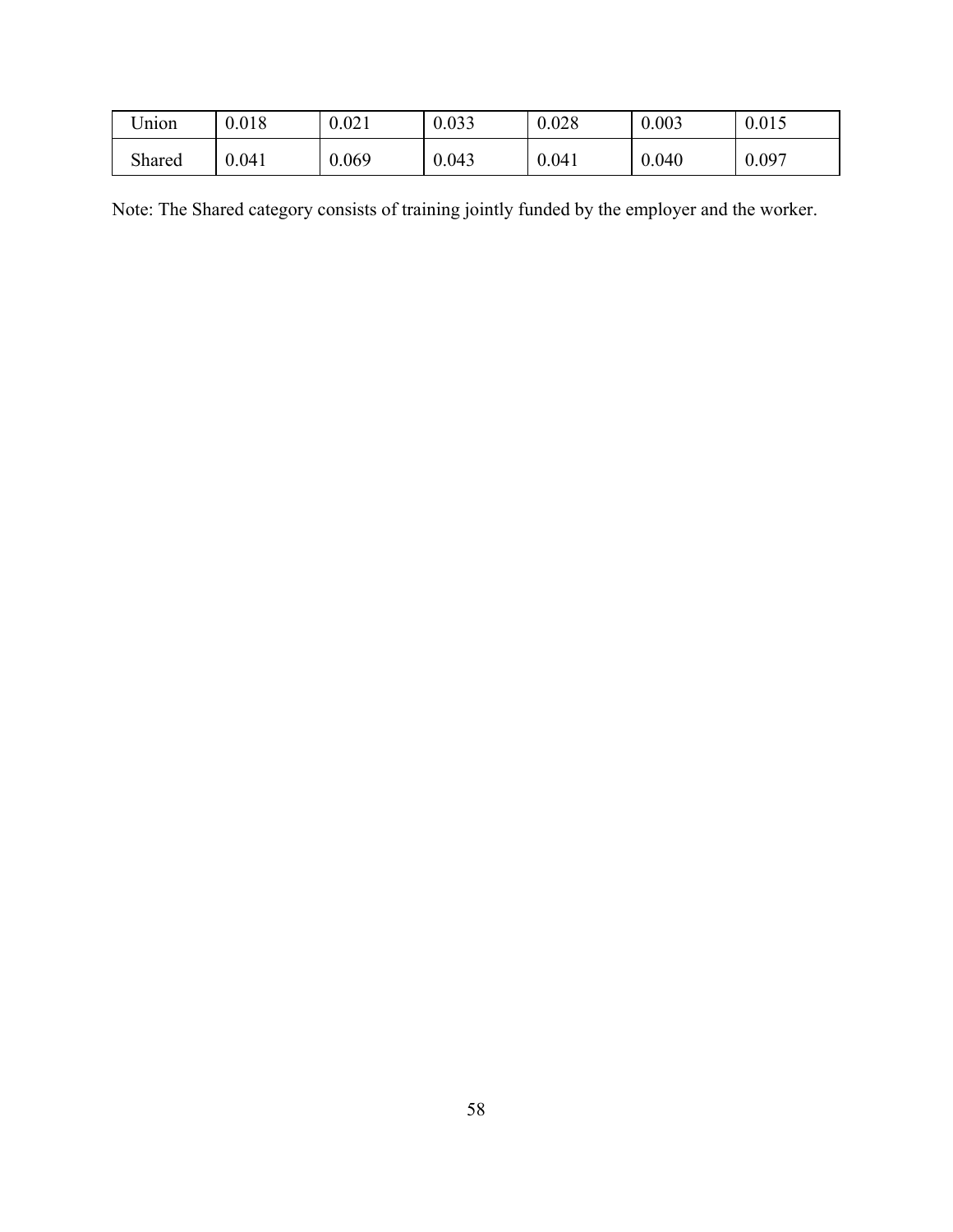| Variable                        | <b>Nonunion</b> | Union |
|---------------------------------|-----------------|-------|
| <b>Education</b>                |                 |       |
| Elem. Or Some High School       | 0.17            | 0.15  |
| High School Graduate            | 0.24            | 0.18  |
| Some Post Secondary             | 0.09            | 0.08  |
| <b>Completed Post Secondary</b> | 0.33            | 0.37  |
| University                      | 0.17            | 0.22  |
| <b>Public Sector</b>            | 0.07            | 0.41  |
| <b>Firm Size</b>                |                 |       |
| Less Than 20 Employees          | 0.34            | 0.058 |
| 20 to 99 Employees              | 0.21            | 0.12  |
| 100 to 199 Employees            | 0.068           | 0.077 |
| 200 to 499 Employees            | 0.077           | 0.11  |
| 500 or More Employees           | 0.31            | 0.64  |
| Female                          | 0.49            | 0.45  |
| Age                             |                 |       |
| 17 to 19                        | 0.025           | 0.008 |
| 20 to 24                        | 0.12            | 0.046 |
| 25 to 34                        | 0.31            | 0.24  |
| 35 to 44                        | 0.29            | 0.32  |
| 45 to 54                        | 0.19            | 0.30  |
| 55 to 64                        | 0.079           | 0.099 |
| <b>Years of Job Tenure</b>      | 5.6             | 10.1  |

**Table 3: Variable Means by Union Coverage Status**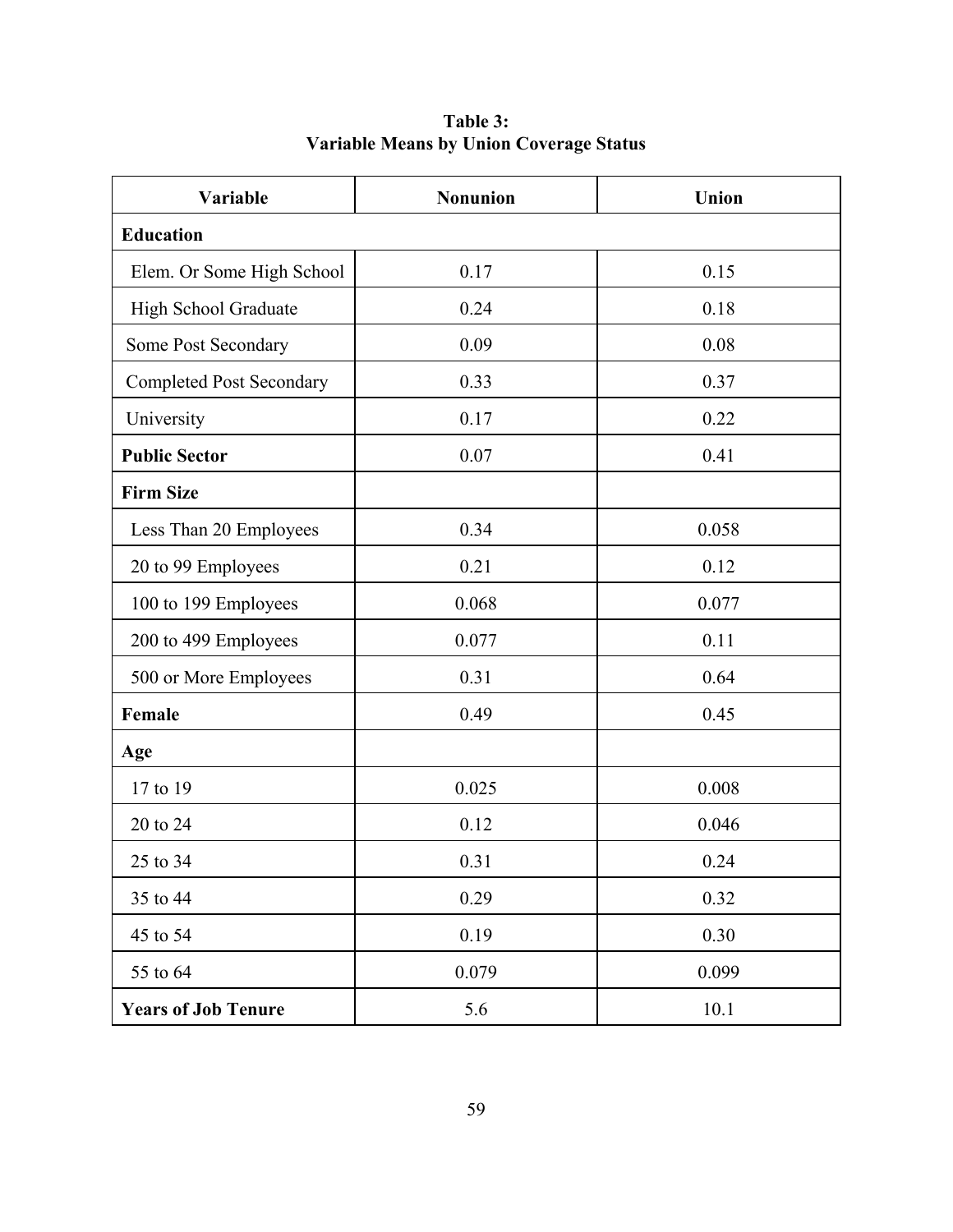| Variable                          | $\mathbf{1}$ | $\overline{2}$ | $_{\rm{Sumpic}}$ room results for training $_{\rm{S}}$ and $_{\rm{Sup}}$ mates<br>$\mathbf{3}$ | $\overline{\mathbf{4}}$ | 5                |
|-----------------------------------|--------------|----------------|------------------------------------------------------------------------------------------------|-------------------------|------------------|
| <b>UNION</b>                      | .007(.010)   | $.021(.011)*$  | $.036(.011)*$                                                                                  | $-.041(.012)*$          | $-.030(.013)*$   |
| <b>ELEMSHS</b>                    |              | $-.087(.016)*$ | $-.082(.016)*$                                                                                 | $-.059(.017)*$          | $-.044(.017)*$   |
| <b>SOMEPS</b>                     |              | $.17(.024)*$   | $.16(.024)*$                                                                                   | $.17(.024)*$            | $.18(.024)$ *    |
| <b>PSGRAD</b>                     |              | $.14(.015)*$   | $.13(.015)*$                                                                                   | $.13(.015)*$            | $.14(.016)*$     |
| <b>UNIV</b>                       |              | $.25(.018)*$   | $.22(.018)*$                                                                                   | $.19(.019)*$            | $.21(.020)*$     |
| AG1719                            |              | $.26(.042)*$   | $.28(.041)*$                                                                                   | $.30(.042)*$            | $.32(.042)*$     |
| AG2024                            |              | $.080(.020)*$  | $.088(.021)*$                                                                                  | $.11(.021)$ *           | $0.12$ $(.022)*$ |
| AG3544                            |              | $-.005(.013)$  | $-.013(.013)$                                                                                  | $-.032(.013)*$          | $-.037(.013)*$   |
| AG4554                            |              | $-.024(.014)$  | $-.039(.014)*$                                                                                 | $-.068(.015)*$          | $-.075(.015)*$   |
| AG5564                            |              | $-.110(.017)*$ | $-.12(.016)*$                                                                                  | $-.13(.016)*$           | $-.14(.016)*$    |
| <b>MANGR</b>                      |              |                | $.11(.012)*$                                                                                   | $.090(.012)*$           | $.079(.012)*$    |
| <b>PUBLIC</b>                     |              |                |                                                                                                | $.090(.016)*$           | $-.030(.020)*$   |
| <b>FLT20</b>                      |              |                |                                                                                                | $-.13(.013)*$           | $-.13(.013)*$    |
| F2099                             |              |                |                                                                                                | $-.086(.013)*$          | $-.069(.014)*$   |
| F100199                           |              |                |                                                                                                | $-.051(.018)*$          | $-.041(.019)*$   |
| F200499                           |              |                |                                                                                                | $-.041(.017)*$          | $-.031(.018)$    |
| TENURE/10                         |              |                |                                                                                                | .045(.030)              | .044(.030)       |
| TENSQ/100                         |              |                |                                                                                                | $-.013(.015)$           | $-0.010(0.015)$  |
| <b>INDUSTRY</b><br><b>DUMMIES</b> | NO           | NO             | NO                                                                                             | NO                      | <b>YES</b>       |
| <b>PROVINCE</b><br><b>DUMMIES</b> | NO           | NO             | NO                                                                                             | N <sub>O</sub>          | <b>YES</b>       |
| Observ. Prob                      | .28          | .28            | .28                                                                                            | .28                     | .28              |
| Fitted Prob.                      | .28          | .27            | .27                                                                                            | .26                     | .26              |

**Table 4: Simple Probit Results for Training Status, Males**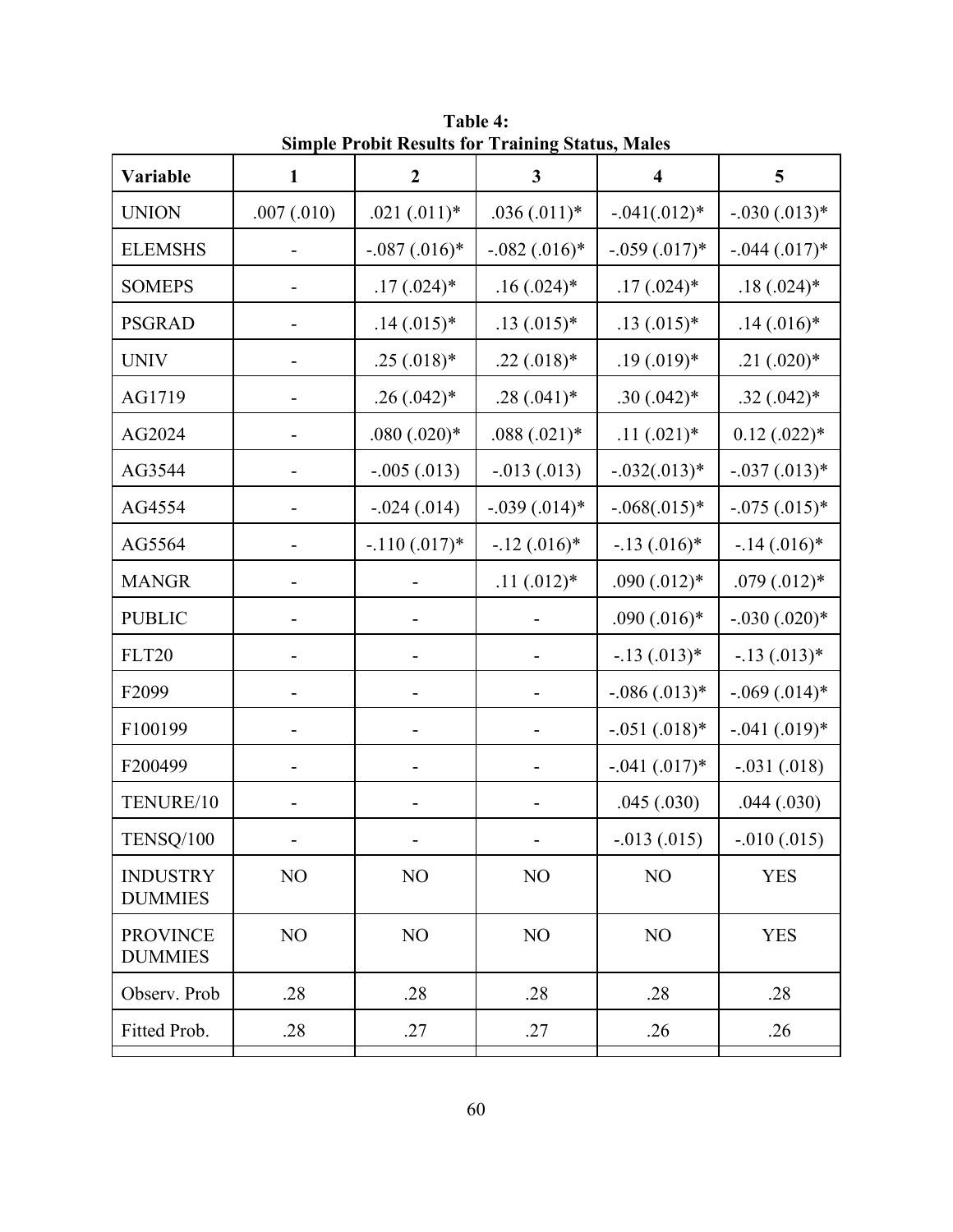| PSEUDO $R^2$ | 0001 | .056 | .066 | .087 | .109         |
|--------------|------|------|------|------|--------------|
| $#$ OF OBS   | 8074 | 8074 | 8074 | 8074 | Q751<br>0191 |

Note: Standard errors in parentheses. The table entries correspond to probability derivatives. For each dummy covariate, the table shows the change in the probability of being trained due to switching the covariate value from 0 to 1. The derivatives are calculated for the base person: a nonunion, private sector, 25 to 34 year old worker with a high school diploma, who has no managerial responsibilities and who works in a firm with more than 500 employees in the manufacturing sector in Ontario. The Fitted Probability is also for this base person.

\*, + mean effect is significantly different from zero at the 5% and 10% significance level, respectively.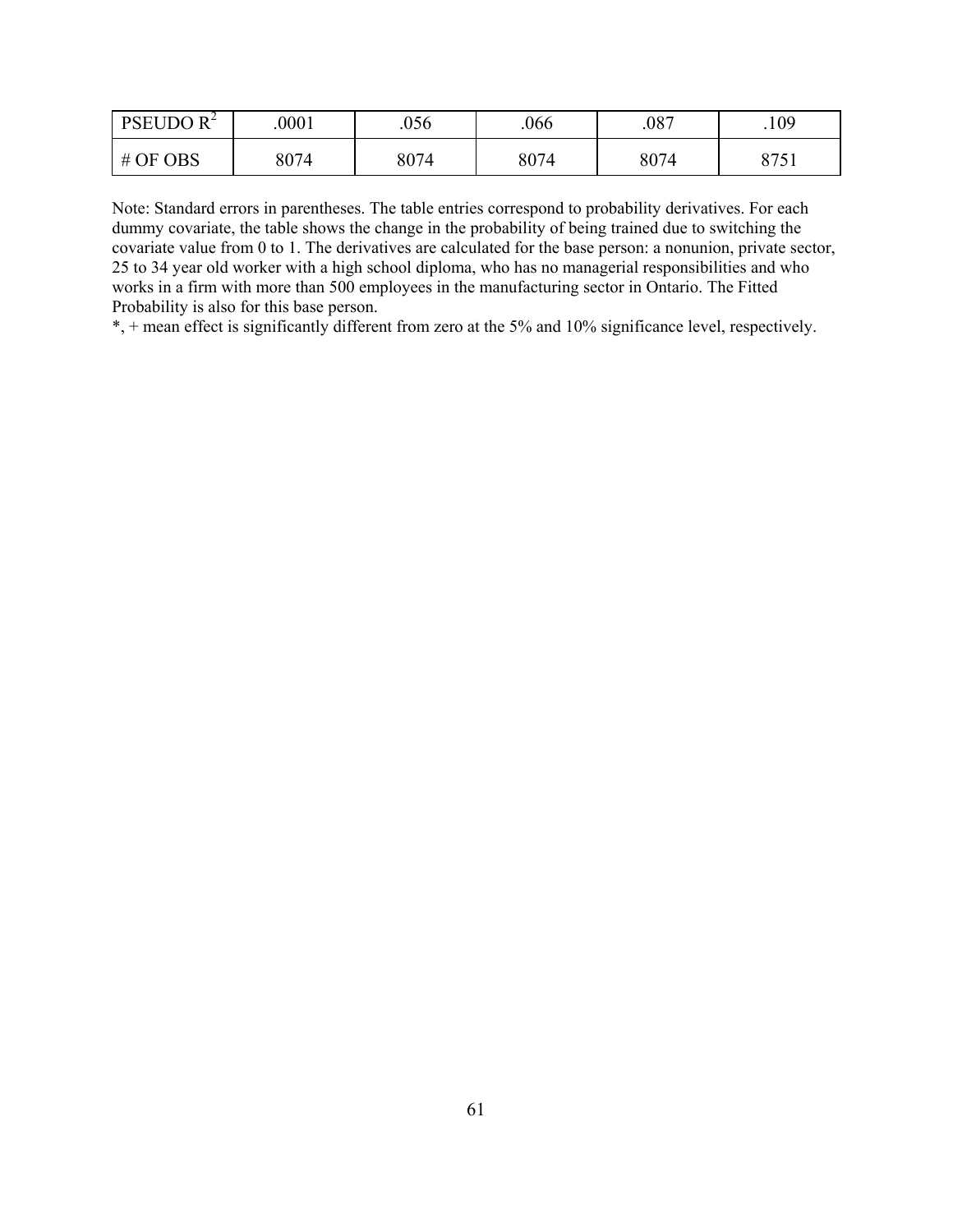| Variable                          | Programme       | i robit Kesuns for Dhittent Types of Trailing, Males<br>Course | General         | Firm Spec.          |
|-----------------------------------|-----------------|----------------------------------------------------------------|-----------------|---------------------|
|                                   | <b>Training</b> | <b>Training</b>                                                | <b>Training</b> | <b>Training</b>     |
| <b>UNION</b>                      | $-.003(.0064)$  | $-.027(.011)*$                                                 | $-.022(.011)*$  | $-.0054(.0067)$     |
| <b>ELEMSHS</b>                    | $-.007(.009)$   | $-.040(.015)*$                                                 | $-.024(.016)*$  | $-0.017$ $(0.007)*$ |
| <b>SOMEPS</b>                     | $.094(.018)*$   | $.100(.022)*$                                                  | $.172(.024)$ *  | .005(.011)          |
| <b>PSGRAD</b>                     | $.065(.010)*$   | $.085(.014)*$                                                  | $.129(.015)*$   | $.015(.007)*$       |
| <b>UNIV</b>                       | $.075(.014)*$   | $.145(.018)*$                                                  | $.189(.019)*$   | $.018(.009)*$       |
| AG1719                            | $.25(.039)*$    | .015(.040)                                                     | $.287(.043)*$   | $.026(.027)$ *      |
| AG2024                            | $.073(.013)*$   | .025(.019)                                                     | $.122(.020)*$   | $-.013(.010)$       |
| AG3544                            | $-.032(.006)*$  | .0033(.012)                                                    | $-.035(.011)*$  | $-.0003(.006)$      |
| AG4554                            | $-.063(.005)*$  | $-.0027(.014)$                                                 | $-.072(.012)*$  | $-.002(.007)$       |
| AG5564                            | $-.063(.004)*$  | $-.059(.016)*$                                                 | $-126(012)*$    | $-.005(.009)$       |
| <b>MANGR</b>                      | $-.0004(.0058)$ | $.085(.011)*$                                                  | $.048(.010)*$   | $.025(.006)*$       |
| <b>PUBLIC</b>                     | .0066(.0108)    | $-.021(.017)$                                                  | $-0.016(0.018)$ | $-.010(.008)$       |
| <b>FLT20</b>                      | .010(.008)      | $-.135(.010)*$                                                 | $-.043(.013)*$  | $-.062(.005)*$      |
| F2099                             | .012(.008)      | $-.073(.011)*$                                                 | .003(.013)      | $-.045(.005)*$      |
| F100199                           | .007(.011)      | $-.034(.015)*$                                                 | .015(.018)      | $-.029(.006)*$      |
| F200499                           | $.025(.012)*$   | $-.048(.014)*$                                                 | .017(.017)      | $-.028(.005)*$      |
| TENURE/10                         | $-.058(.016)*$  | $.107(.026)*$                                                  | .004(.026)      | $.024(.014) +$      |
| TEN^2/100                         | $.029(.008)*$   | $-0.042(0.013)*$                                               | .003(.013)      | $-.009(.007)$       |
| <b>INDUSTRY</b><br><b>DUMMIES</b> | <b>YES</b>      | <b>YES</b>                                                     | <b>YES</b>      | <b>YES</b>          |
| <b>PROVINCE</b><br><b>DUMMIES</b> | <b>YES</b>      | <b>YES</b>                                                     | <b>YES</b>      | <b>YES</b>          |
| Observed Prob.                    | .085            | .21                                                            | .21             | .078                |
| Fitted Prob.                      | .067            | .18                                                            | .18             | .051                |

 **Table 5: Probit Results for Different Types of Training, Males**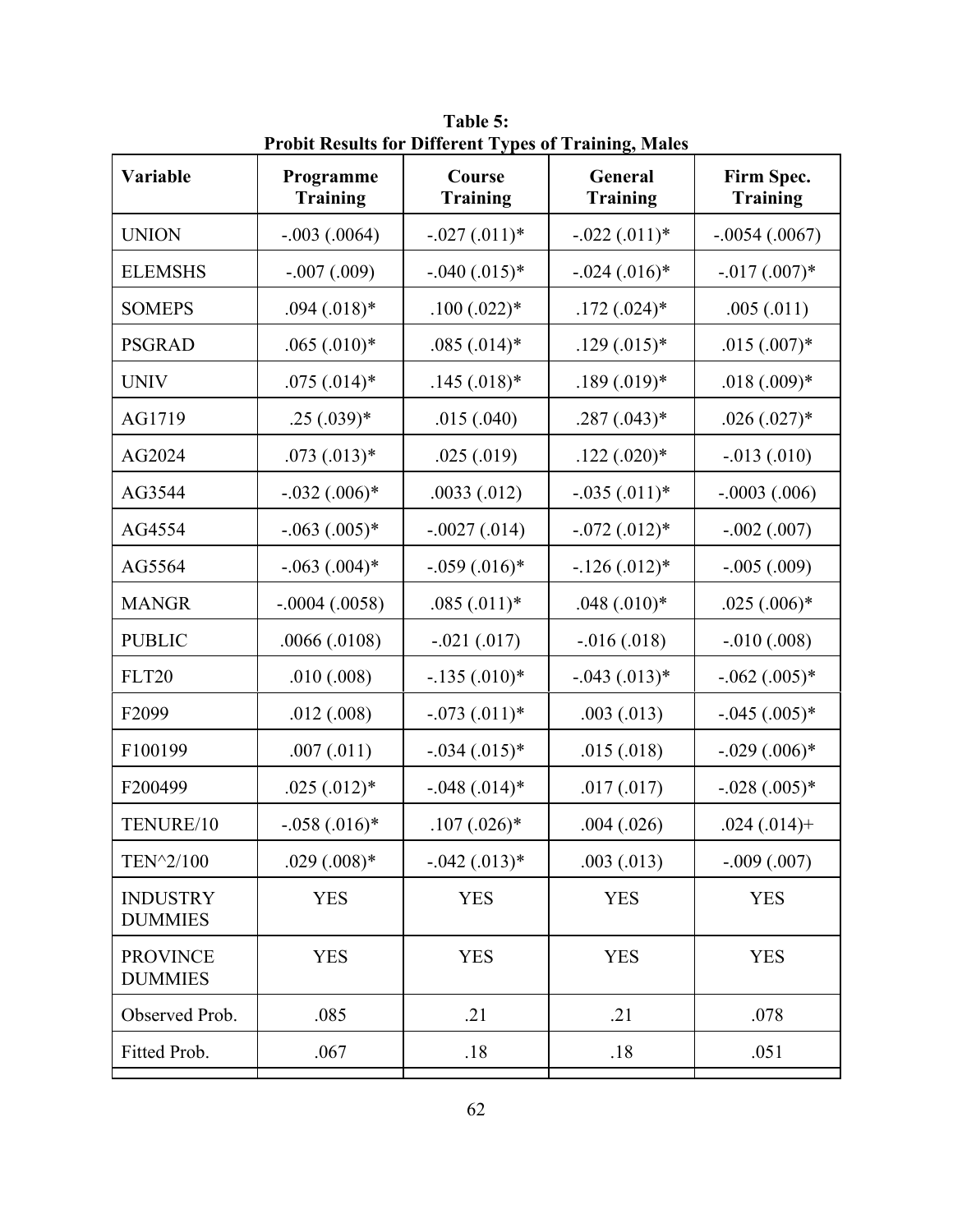| PSEUDO $R^2$  | .058 | .    | $-1$ | .    |
|---------------|------|------|------|------|
| <b>DF OBS</b> | 8074 | 8074 | 8074 | 8074 |

Note: Standard errors in parentheses. The table entries correspond to probability derivatives. For each dummy variable covariate, the table shows the change in the probability of being trained due to switching the covariate value from 0 to 1. The derivatives and the Fitted Probabilities are calculated for the base person described at the bottom of Table 4.

 $*$ , + mean effect is significantly different from zero at the 5% and 10% significance level, respectively.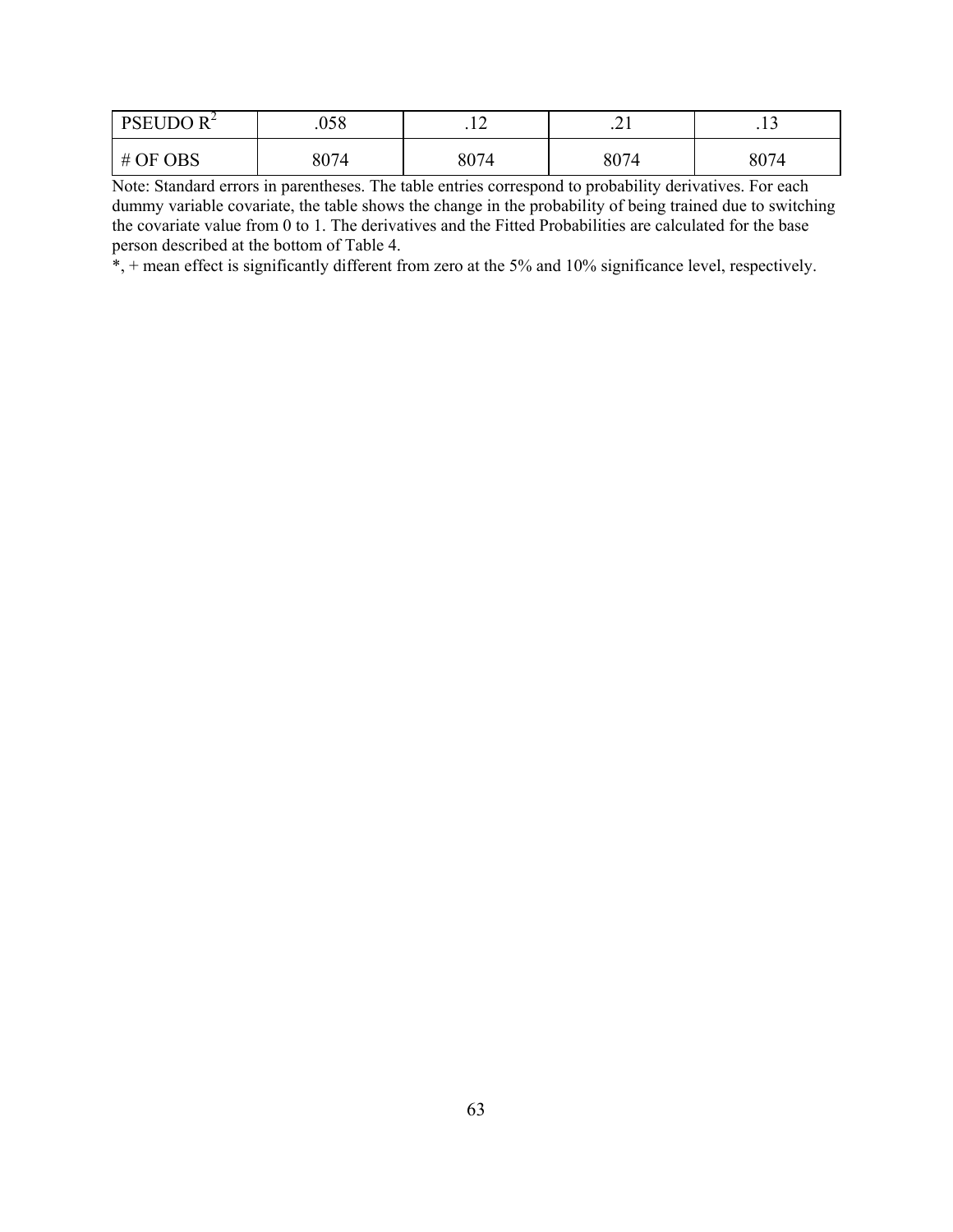| Union Effects on Training Outcomes by Observable Characteristics, Males |                              |                           |                            |                               |  |  |  |
|-------------------------------------------------------------------------|------------------------------|---------------------------|----------------------------|-------------------------------|--|--|--|
| Variable                                                                | Programme<br><b>Training</b> | Course<br><b>Training</b> | General<br><b>Training</b> | Firm Spec.<br><b>Training</b> |  |  |  |
| <b>BASE</b>                                                             | $-.025(.022)$                | $-.008(.040)$             | $-.058(.039)$              | .015(.022)                    |  |  |  |
| <b>ELEMSHS</b>                                                          | .032(.027)                   | $-.029(.031)$             | .032(.038)                 | $-0.013(0.014)$               |  |  |  |
| <b>SOMEPS</b>                                                           | $-.050(.005)*$               | $-.028(.040)$             | $-0.044(0.032)$            | $-0.018(.014)$                |  |  |  |
| <b>PSGRAD</b>                                                           | $-.001(.016)$                | $-.001(.026)$             | .016(.028)                 | $-.009(.012)$                 |  |  |  |
| <b>UNIV</b>                                                             | $-0.010(0.016)$              | $-.038(.027)$             | $-.006(.022)$              | $-.022(.011) +$               |  |  |  |
| AG1719                                                                  | .024(.043)                   | $\mathbf{a}$              | .040(.082)                 | $\mathbf{a}$                  |  |  |  |
| AG2024                                                                  | .026(.025)                   | .002(.043)                | $.080(.047) +$             | $-.020(.018)$                 |  |  |  |
| AG3544                                                                  | .021(.017)                   | .006(.025)                | .002(.026)                 | .022(.016)                    |  |  |  |
| AG4554                                                                  | $.046(.028)*$                | .023(.030)                | .039(.033)                 | .017(.018)                    |  |  |  |
| AG5564                                                                  | $.140(.084)$ *               | .0004(.040)               | .028(.047)                 | $-.002(.019)$                 |  |  |  |
| <b>MANGR</b>                                                            | $-.002(.012)$                | $-.033(.018) +$           | $-.009(.020)$              | $-.012(.008)*$                |  |  |  |
| <b>PUBLIC</b>                                                           | $-.053(.010)*$               | $-0.015(0.038)$           | $-0.076(0.032)*$           | .004(.021)                    |  |  |  |
| <b>FLT20</b>                                                            | .008(.022)                   | $.128(.051)*$             | $.127(.048)*$              | $.021(.033)*$                 |  |  |  |
| F2099                                                                   | .011(.019)                   | .0002(.030)               | .032(.032)                 | $.004(.018)*$                 |  |  |  |
| F100199                                                                 | .014(.025)                   | .041(.040)                | .067(.043)                 | $.0116(.023)*$                |  |  |  |
| F200499                                                                 | $-.009(.016)$                | $.079(.039)*$             | .047(.037)                 | $.031(.024)*$                 |  |  |  |
| TENURE/10                                                               | $-0.067(0.033)$              | $-0.018(.055)$            | $-.071(.057)$              | $-0.012(0.028)$               |  |  |  |
| TENSQ/100                                                               | .033(.016)                   | $-0.018(.026)$            | .028(.027)                 | $-.009(.013)$                 |  |  |  |
| AGR                                                                     | $-.027(.058)$                | $-.167(.036)*$            | $-167(039)$                | $\mathsf{L}^\mathrm{a}$       |  |  |  |
| <b>PRIM</b>                                                             | .004(.037)                   | .006(.055)                | .051(.064)                 | $-.028(.014)$                 |  |  |  |
| <b>NONDUR</b>                                                           | $.077(.041)*$                | $-.035(.034)$             | .011(.040)                 | $-.004(.018)$                 |  |  |  |
| <b>CONSTR</b>                                                           | $-.010(.025)$                | $.101(.062) +$            | .034(.052)                 | .059(.059)                    |  |  |  |
| <b>TRANS</b>                                                            | $.051(.036) +$               | .055(.042)                | .002(.039)                 | $.050(.029)*$                 |  |  |  |
|                                                                         |                              |                           |                            |                               |  |  |  |

 **Table 6: Union Effects on Training Outcomes by Observable Characteristics, Males**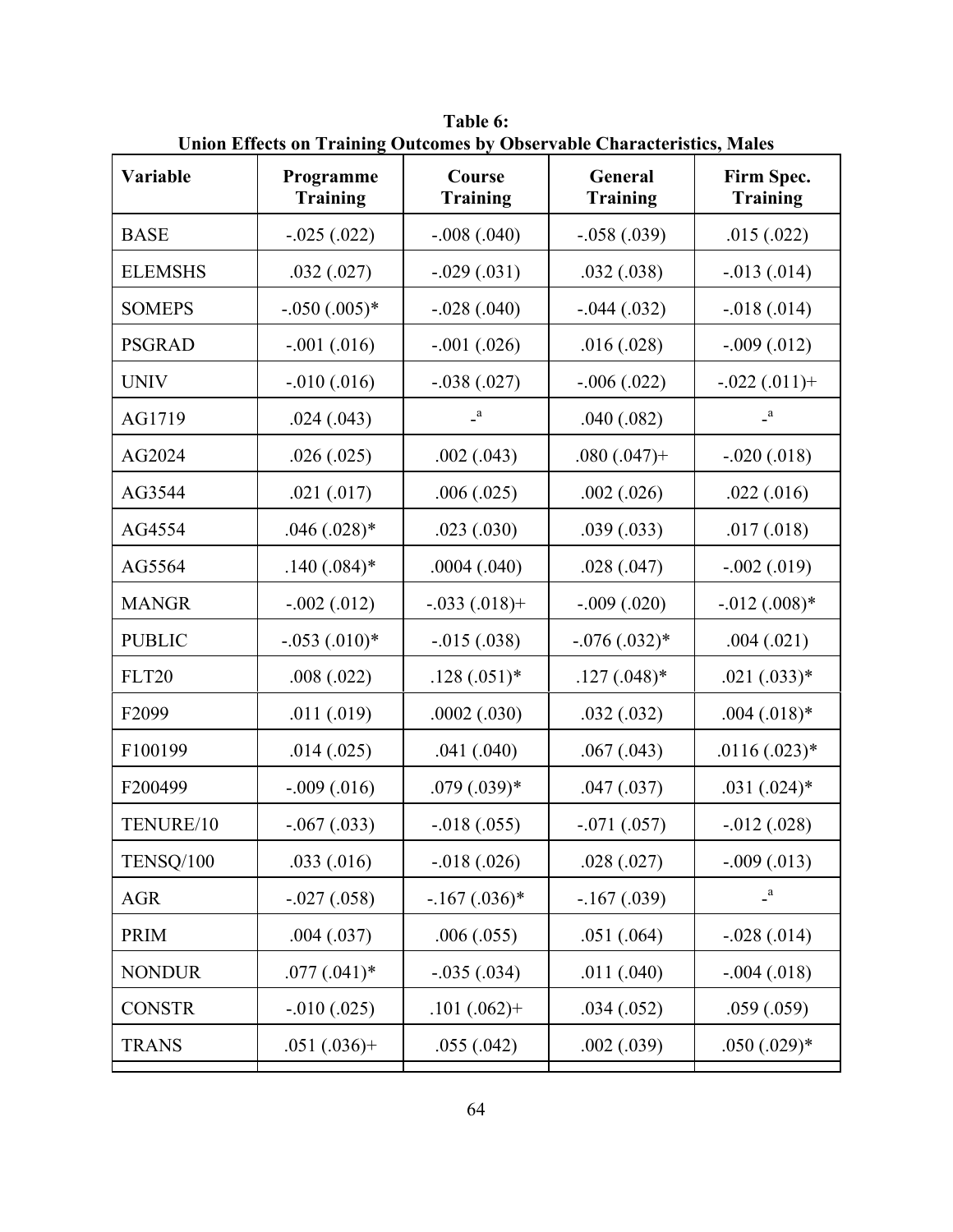| <b>SALES</b>                      | $.109(.052)*$ | $-.048(.036)$  | $-0.019(0.040)$ | .028(.032) |
|-----------------------------------|---------------|----------------|-----------------|------------|
| <b>BUSSERV</b>                    | $.104(.050)*$ | .039(.049)     | $.084(.053) +$  | .035(.034) |
| <b>PSERV</b>                      | $.100(.043)*$ | .002(.037)     | .049(.042)      | .026(.025) |
| <b>PADMIN</b>                     | $.210(.089)*$ | $.111(.071) +$ | $.130(.074)*$   | .042(.042) |
| <b>PROVINCE</b><br><b>DUMMIES</b> | <b>YES</b>    | <b>YES</b>     | <b>YES</b>      | <b>YES</b> |
| Observed Prob.                    | .085          | .21            | .21             | .078       |
| Fitted Prob.                      | .054          | .180           | .184            | .079       |
| PSEUDO $R^2$                      | .153          | .128           | .092            | .144       |
| $#$ OF OBS                        | 8057          | 8054           | 8057            | 8040       |

Note: Standard errors in parentheses. The table entries correspond to probability derivatives. For each dummy variable covariate, the table shows the change in the probability of being trained due to switching the covariate value from 0 to 1. The derivatives and the Fitted Probabilities are calculated for the base person described at the bottom of Table 4.

 $*$ , + mean effect is significantly different from zero at the 5% and 10% significance level, respectively.

a: coefficient could not be estimated because of the small number of union workers with the corresponding characteristic.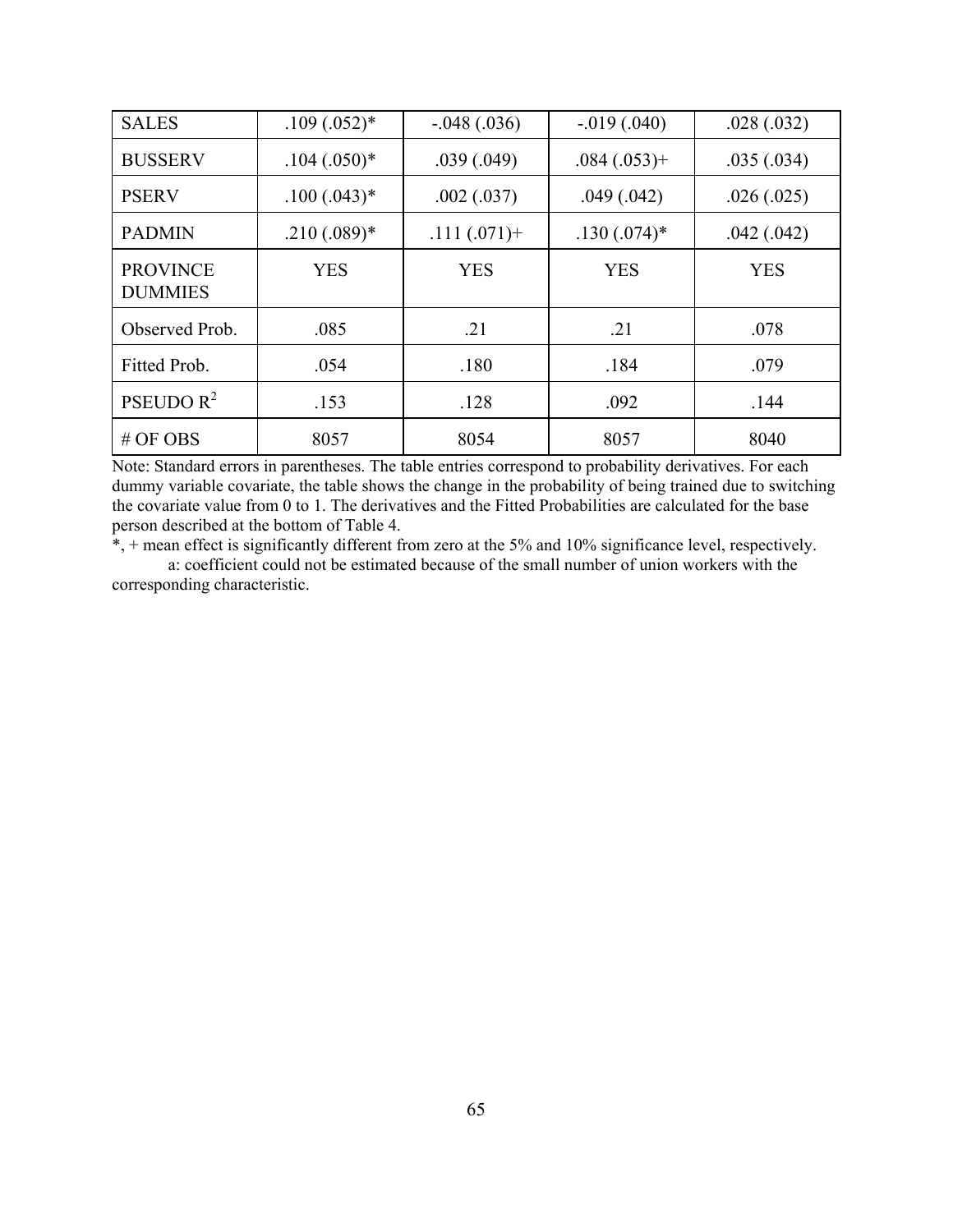| Variable                          | $\mathbf{1}$  | $\overline{2}$ | $\mathbf{3}$   | $\overline{\mathbf{4}}$ | 5               |
|-----------------------------------|---------------|----------------|----------------|-------------------------|-----------------|
| <b>UNION</b>                      | $.080(.011)*$ | $.060(.011)*$  | $.069(.011)*$  | $-.020(.013)$           | $-.036(.013)*$  |
| <b>ELEMSHS</b>                    |               | $-.120(.017)*$ | $-.109(.017)*$ | $-.088(.018)*$          | $-.073(.019)*$  |
| <b>SOMEPS</b>                     |               | $.123(.022)*$  | $.122(.022)*$  | $.111(.022)*$           | $.093(.022)*$   |
| <b>PSGRAD</b>                     |               | $.155(.014)*$  | $.153(.014)*$  | $.154(.015)*$           | $.140(.015)*$   |
| <b>UNIV</b>                       |               | $.260(.018)*$  | $.247(.018)*$  | $.219(.018)*$           | $.193(.019)*$   |
| AG1719                            |               | $.174(.045)*$  | $.185(.046)$ * | $.202(.046)*$           | $.235(.047)$ *  |
| AG2024                            |               | $.076(.021)*$  | $.086(.021)*$  | $.103(.022)*$           | $.128(.023)*$   |
| AG3544                            |               | $-.004(.013)$  | $-.005(.013)$  | $-.019(.013)*$          | $-.027(.013)*$  |
| AG4554                            |               | .001(.014)     | $-.003(.014)$  | $-.018(.015)*$          | $-.027(.015) +$ |
| AG5564                            |               | $-.109(.018)*$ | $-.115(.018)*$ | $-.112(.019)*$          | $-.124(.018)*$  |
| <b>MANGR</b>                      |               |                | $.131(.012)*$  | $.119(.013)*$           | $.109(.013)*$   |
| <b>PUBLIC</b>                     |               |                |                | $.093(.015)*$           | $.051(.018)*$   |
| <b>FLT20</b>                      |               |                |                | $-.162(.012)*$          | $-.152(.013)*$  |
| F2099                             |               |                |                | $-.059(.014)*$          | $-.058(.014)*$  |
| F100199                           |               |                |                | $-.030(.020)$           | $-.029(.020)$   |
| F200499                           |               |                |                | $-.009(.018)$           | $-.002(.018)$   |
| TENURE/10                         |               |                |                | .020(.029)              | .002(.029)      |
| TENSQ/100                         |               |                |                | $-.007(.014)$           | .001(.014)      |
| <b>INDUSTRY</b><br><b>DUMMIES</b> | NO            | NO             | NO             | NO                      | <b>YES</b>      |
| <b>PROVINCE</b><br><b>DUMMIES</b> | NO            | NO             | NO             | NO                      | <b>YES</b>      |
| Observ. Prob                      | .31           | .30            | .29            | .29                     | .28             |
| Fitted Prob.                      | .31           | .30            | .29            | .29                     | .28             |

 **Table 7: Simple Probit Results for Training Status, Females**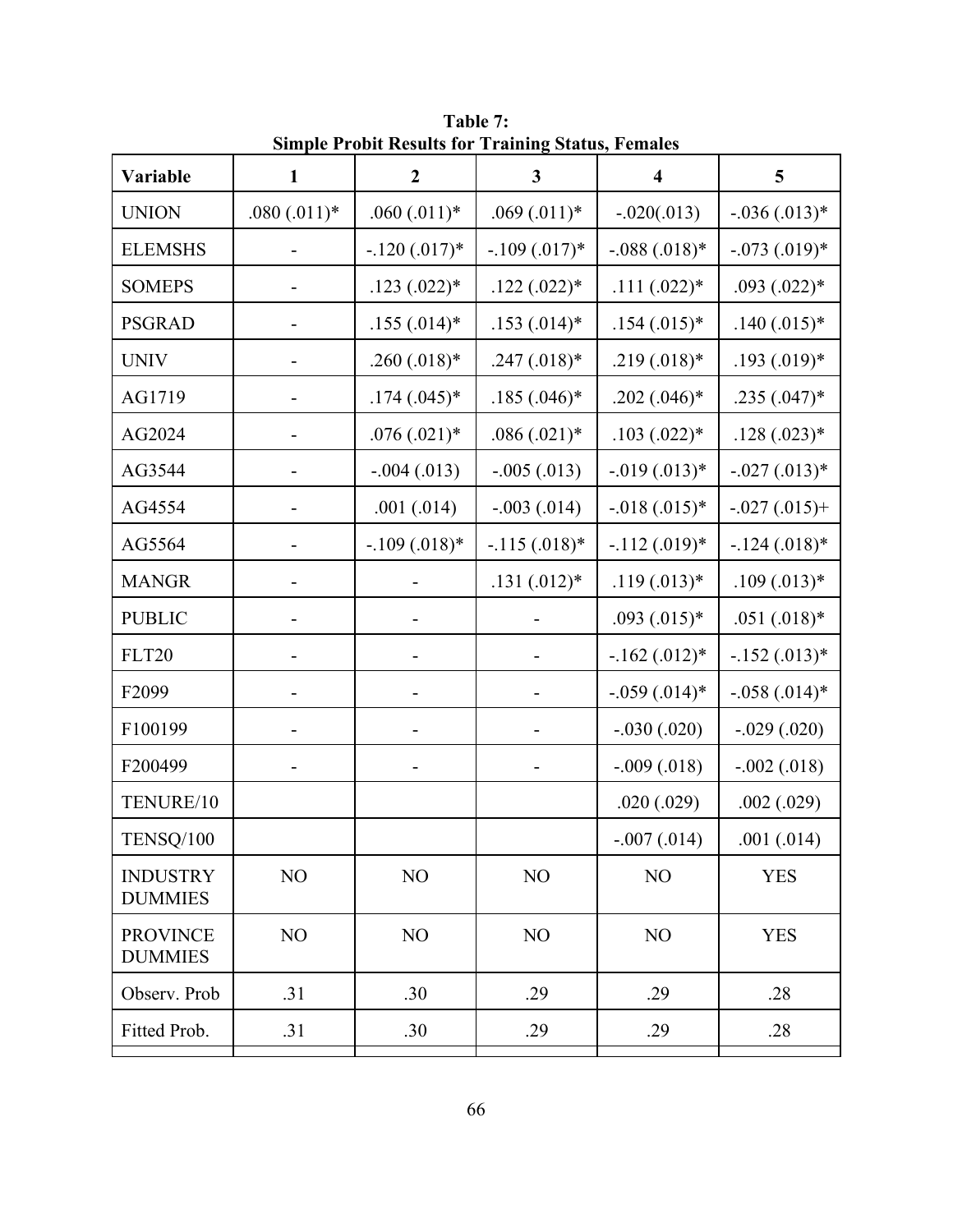| PSEUDO $R^2$ | 0054 | .059 | 0.71<br>.v / 1 | .094 | .110 |
|--------------|------|------|----------------|------|------|
| $#$ OF OBS   | 8608 | 8608 | 8608           | 8608 | 8608 |

Note: Standard errors in parentheses. The table entries correspond to probability derivatives. For each dummy covariate, the table shows the change in the probability of being trained due to switching the covariate value from 0 to 1. The derivatives are calculated for the base person: a nonunion, private sector, 25 to 34 year old worker with a high school diploma, who has no managerial responsibilities and who works in a firm with more than 500 employees. The Fitted Probability is also for this base person. \*, + mean effect is significantly different from zero at the 5% and 10% significance level, respectively.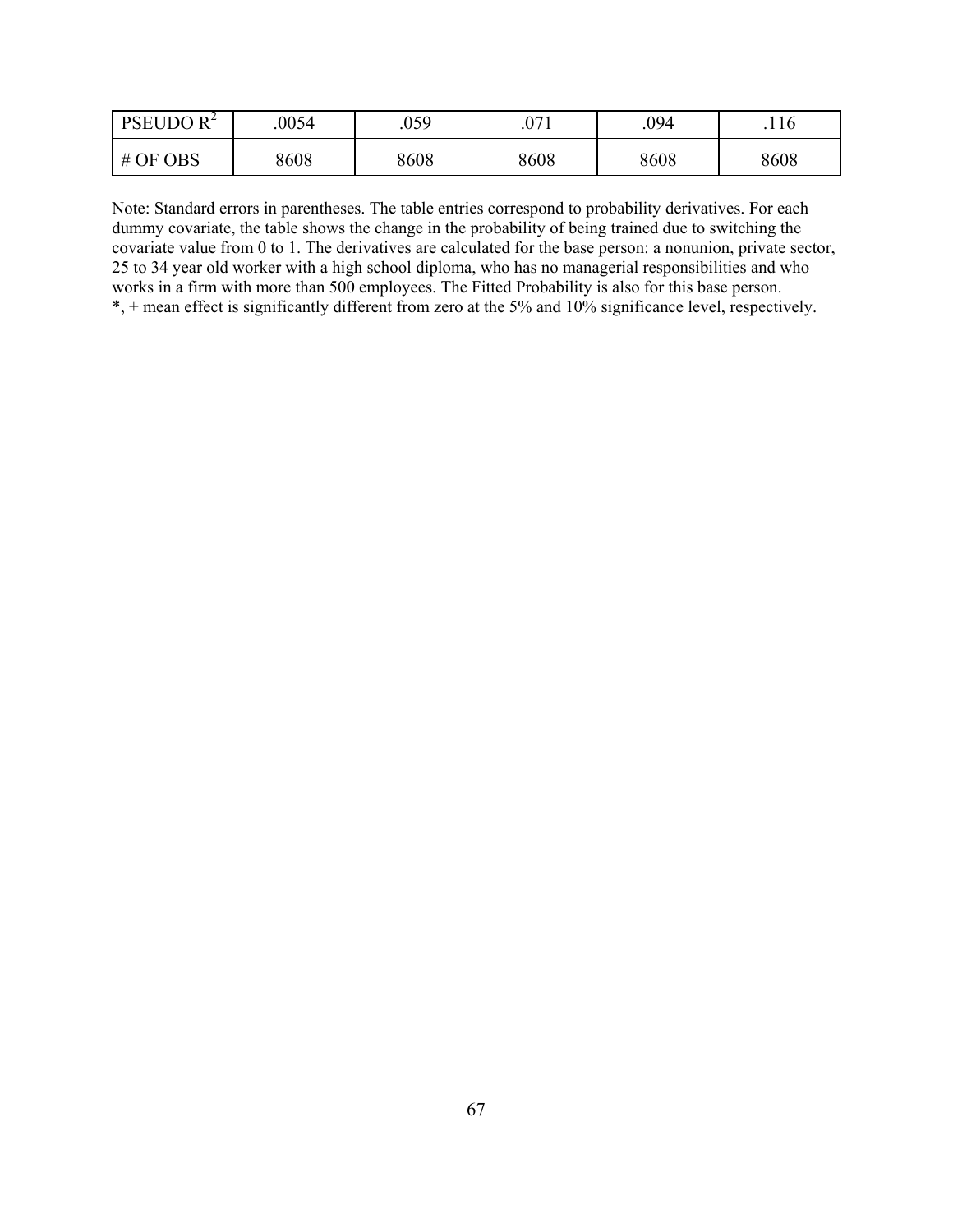| I TODIU NESUIUS IOI DIIIEI EIIU TYPES OL TTAIIIIIIIIS, PEIIIAIES |                           |                            |                               |
|------------------------------------------------------------------|---------------------------|----------------------------|-------------------------------|
| Programme<br><b>Training</b>                                     | Course<br><b>Training</b> | General<br><b>Training</b> | Firm Spec.<br><b>Training</b> |
| $-.006(.007)$                                                    | $-.025(.011)$             | $-0.044$ $(0.012)*$        | .006(.006)                    |
| $-.003(.012)$                                                    | $-.068(.016)*$            | $-.053(.017)*$             | $-.020(.008)*$                |
| $.075(.017)*$                                                    | $.039(.019)*$             | $.081(.021)$ *             | .013(.010)                    |
| $.076(.010)*$                                                    | $.076(.013)*$             | $.128(.014)*$              | .009(.006)                    |
| $.093(.015)*$                                                    | $.123(.017)*$             | $.175(.018)*$              | .012(.008)                    |
| $.185(.040)*$                                                    | .033(.045)                | $.223(.046)*$              | $-.024(.019)*$                |
| $.117(.016)*$                                                    | $-.052(.017)*$            | $.101(.020)*$              | .008(.011)                    |
| $-.024(.006)*$                                                   | .007(.012)                | $-.034(.011)*$             | .009(.006)                    |
| $-.035(.007)*$                                                   | .012(.014)                | $-.044(.013)*$             | $.013(.007) +$                |
| $-.062(.006)*$                                                   | $-.052(.017)*$            | $-.113(.015)*$             | $-.0002(.010)$                |
| .002(.007)                                                       | $.110(.011)*$             | $.074(.011)*$              | $.023(.006)*$                 |
| $.0005(.0090)*$                                                  | $.042(.015)*$             | $.017(.015)*$              | $.021(.008)*$                 |
| $-.026(.007)*$                                                   | $-.129(.010)*$            | $-.071(.012)*$             | $-.064(.005)*$                |
| $-0.010(0.007)$                                                  | $-.052(.012)*$            | $-.008(.013)$              | $-.028(.005)*$                |
| $-.015(.010)$                                                    | $-.007(.017)$             | $-.009(.018)$              | $-.004(.005)$                 |
| $-.011(.009)$                                                    | .013(.016)                | .006(.017)                 | $-.001(.007)$                 |
| $-.078(.016)*$                                                   | $.087(.025)*$             | $-.081(.026)*$             | $.048(.012)*$                 |
| $.024(.008)*$                                                    | $-.032(.012)*$            | $.042(.013)*$              | $-.024(.006)*$                |
| <b>YES</b>                                                       | <b>YES</b>                | <b>YES</b>                 | <b>YES</b>                    |
| <b>YES</b>                                                       | <b>YES</b>                | <b>YES</b>                 | <b>YES</b>                    |
| .095                                                             | .233                      | .23                        | .081                          |
| .067                                                             | .193                      | .21                        | .048                          |
|                                                                  |                           |                            |                               |

 **Table 8: Probit Results for Different Types of Training, Females**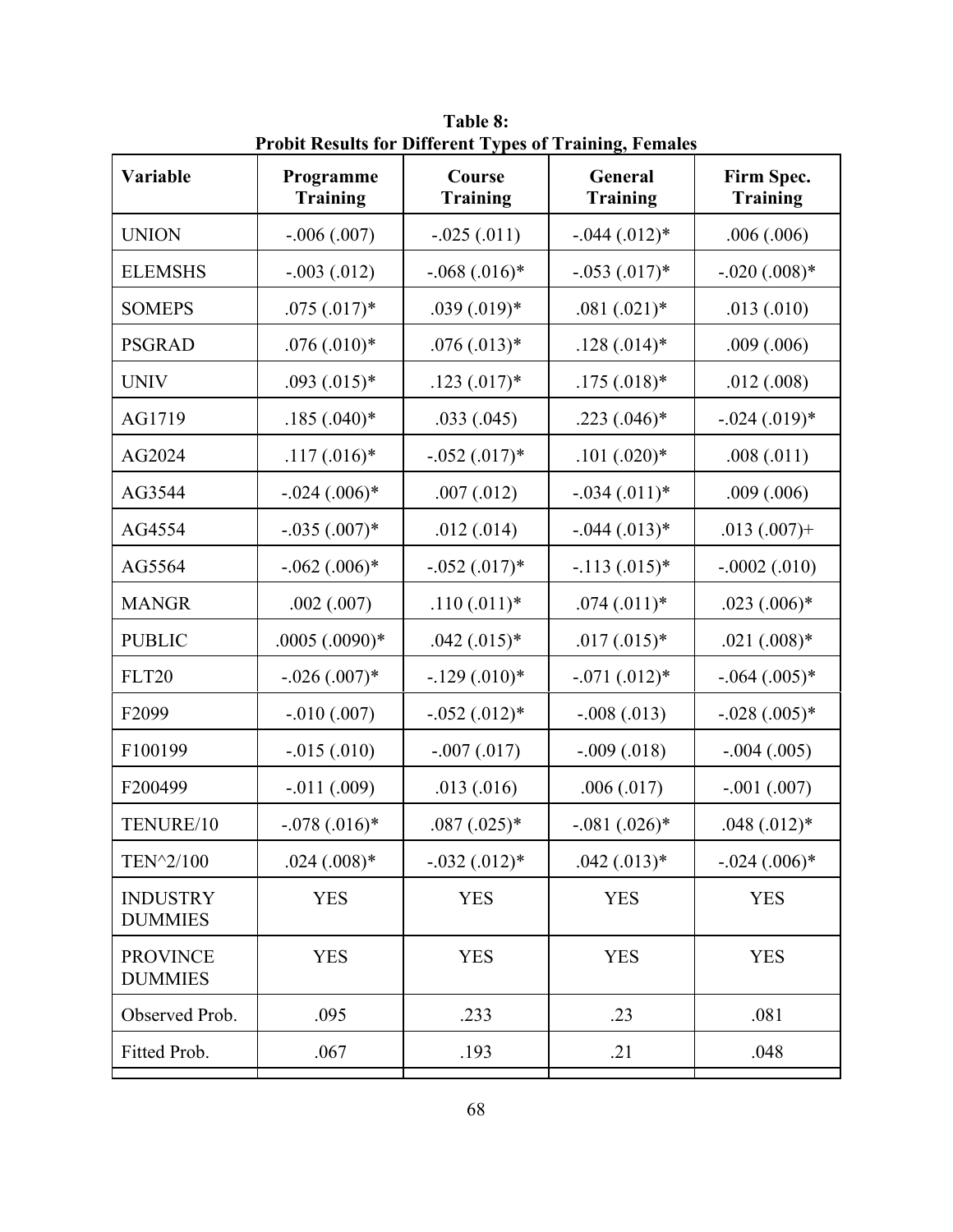| PSEUDO $\mathbb{R}^2$ | .126 | $\sim$<br>. | .088 | $\sim$ |
|-----------------------|------|-------------|------|--------|
| $#$ OF OBS            | 8608 | 8608        | 8608 | 8608   |

Note: Standard errors in parentheses. The table entries correspond to probability derivatives. For each dummy variable covariate, the table shows the change in the probability of being trained due to switching the covariate value from 0 to 1. The derivatives and the Fitted Probabilities are calculated for the base person described at the bottom of Table 4.

 $*$ , + mean effect is significantly different from zero at the 5% and 10% significance level, respectively.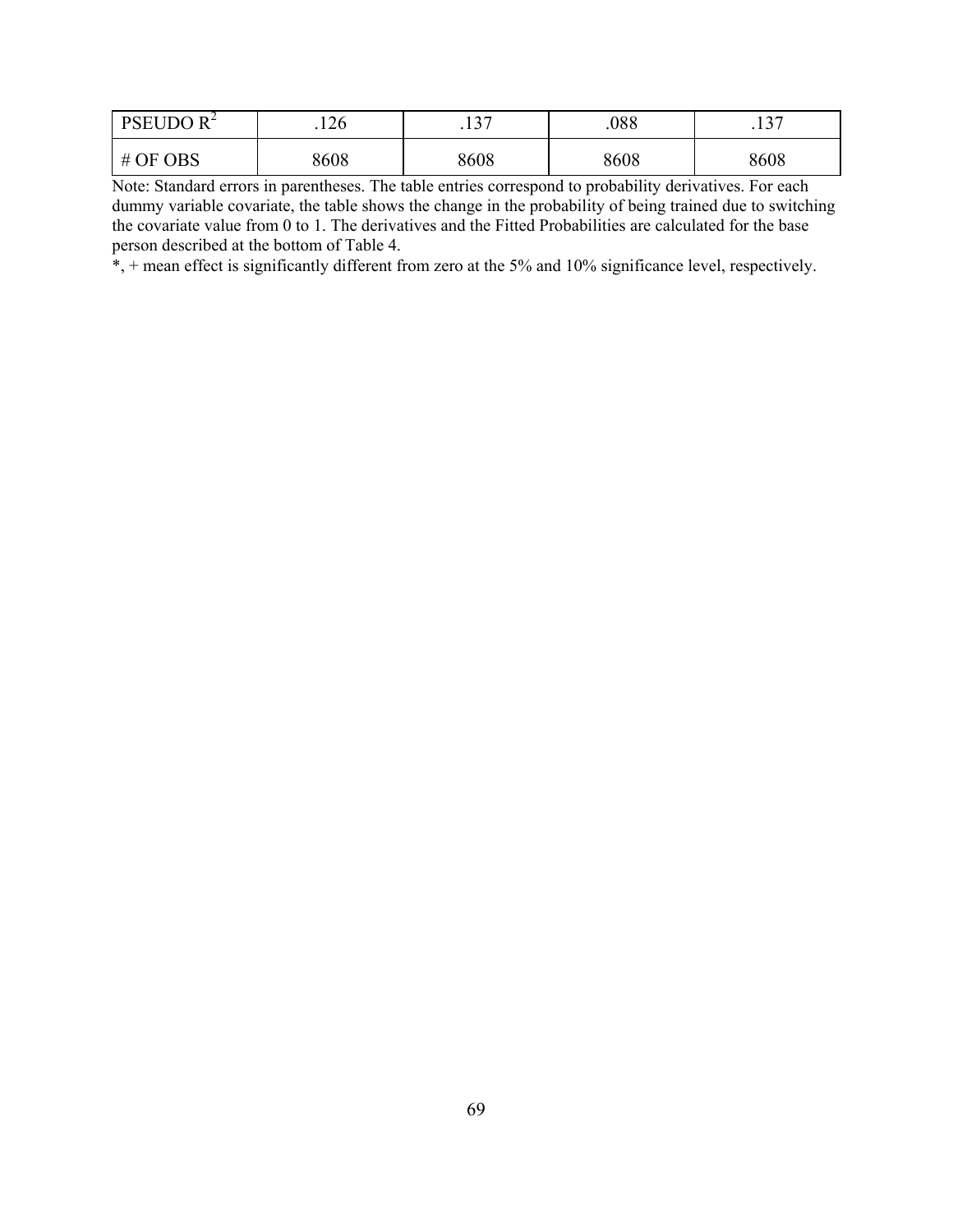| Union Effects on Training Outcomes by Observable Characteristics, Females |                              |                           |                            |                               |
|---------------------------------------------------------------------------|------------------------------|---------------------------|----------------------------|-------------------------------|
| Variable                                                                  | Programme<br><b>Training</b> | Course<br><b>Training</b> | General<br><b>Training</b> | Firm Spec.<br><b>Training</b> |
| <b>BASE</b>                                                               | $.072(.042)*$                | .011(.055)                | $.172(.062)*$              | $-.050(.023)*$                |
| <b>ELEMSHS</b>                                                            | $-.031(.020)$                | .028(.041)                | .030(.047)                 | $-0.012$ (.014) <sup>*</sup>  |
| <b>SOMEPS</b>                                                             | $-0.018(.020)$               | .025(.037)                | $-.006(.041)$              | .030(.023)                    |
| <b>PSGRAD</b>                                                             | $-.020(.015)$                | .015(.026)                | $-.007(.028)$              | $-.003(.010)$                 |
| <b>UNIV</b>                                                               | $-0.013(0.018)$              | $-0.009$ $(0.029)$        | .002(.033)                 | $-0.015(.009)$                |
| AG1719                                                                    | $-0.043(0.026)$              | .050(.146)                | $-.110(.075)$              | $.960(.026)*$                 |
| AG2024                                                                    | $-.004(.020)$                | $-0.017(0.046)$           | $-.004(.042)$              | $-.010(.017)$                 |
| AG3544                                                                    | $-.020(.012)$                | .006(.025)                | $-0.010(0.025)$            | .004(.011)                    |
| AG4554                                                                    | $-.032(.012)$                | $.060(.032)*$             | $-.030(.027)$              | $.053(.021)*$                 |
| AG5564                                                                    | .014(.039)                   | .042(.047)                | $.093(.055)*$              | $-0.019(0.011)$               |
| <b>MANGR</b>                                                              | $.037(.018)*$                | $-.052(.018)*$            | .015(.023)                 | $-.022(.005)*$                |
| <b>PUBLIC</b>                                                             | $-0.024(0.015)$              | .032(.034)                | .012(.034)                 | $-.007(.012)$                 |
| <b>FLT20</b>                                                              | .046(.034)                   | $.105(.049)*$             | $.174(.051)*$              | .002(.025)                    |
| F2099                                                                     | .019(.021)                   | $.084(.035)*$             | $.058(.034) +$             | $.059(.023)*$                 |
| F100199                                                                   | $-.001(.023)$                | $-.033(.032)$             | $-.027(.035)$              | .009(.017)                    |
| F200499                                                                   | .011(.022)                   | $-.066(.024)*$            | $-.066(.027)*$             | .002(.013)                    |
| TENURE/10                                                                 | $-0.015(0.032)$              | $-.028(.052)$             | $-.085(.055)$              | .014(.021)                    |
| TENSQ/100                                                                 | .018(.017)                   | .019(.025)                | .020(.027)                 | $-0.013(0.021)$               |
| AGR                                                                       | .033(.129)                   | $-.079(.171)$             | $-0.014(0.180)$            | $\mathsf{L}^\mathrm{a}$       |
| <b>PRIM</b>                                                               | $\mathbf{a}$                 | .065(.221)                | $\mathbf{a}$               | $.808(.214)*$                 |
| <b>NONDUR</b>                                                             | $-.062(.007)*$               | $-.118(.038)*$            | $-.185(.017)*$             | .023(.053)                    |
| <b>CONSTR</b>                                                             | $-.008(.086)$                | $\mathbf{a}$              | $-169(059)$                | $\mathsf{L}^\mathrm{a}$       |
| <b>TRANS</b>                                                              | $-.037(.019)$                | $-.053(.049)$             | $-.134(.032)*$             | $.114(.082)*$                 |
|                                                                           |                              |                           |                            |                               |

 **Table 9: Union Effects on Training Outcomes by Observable Characteristics, Females**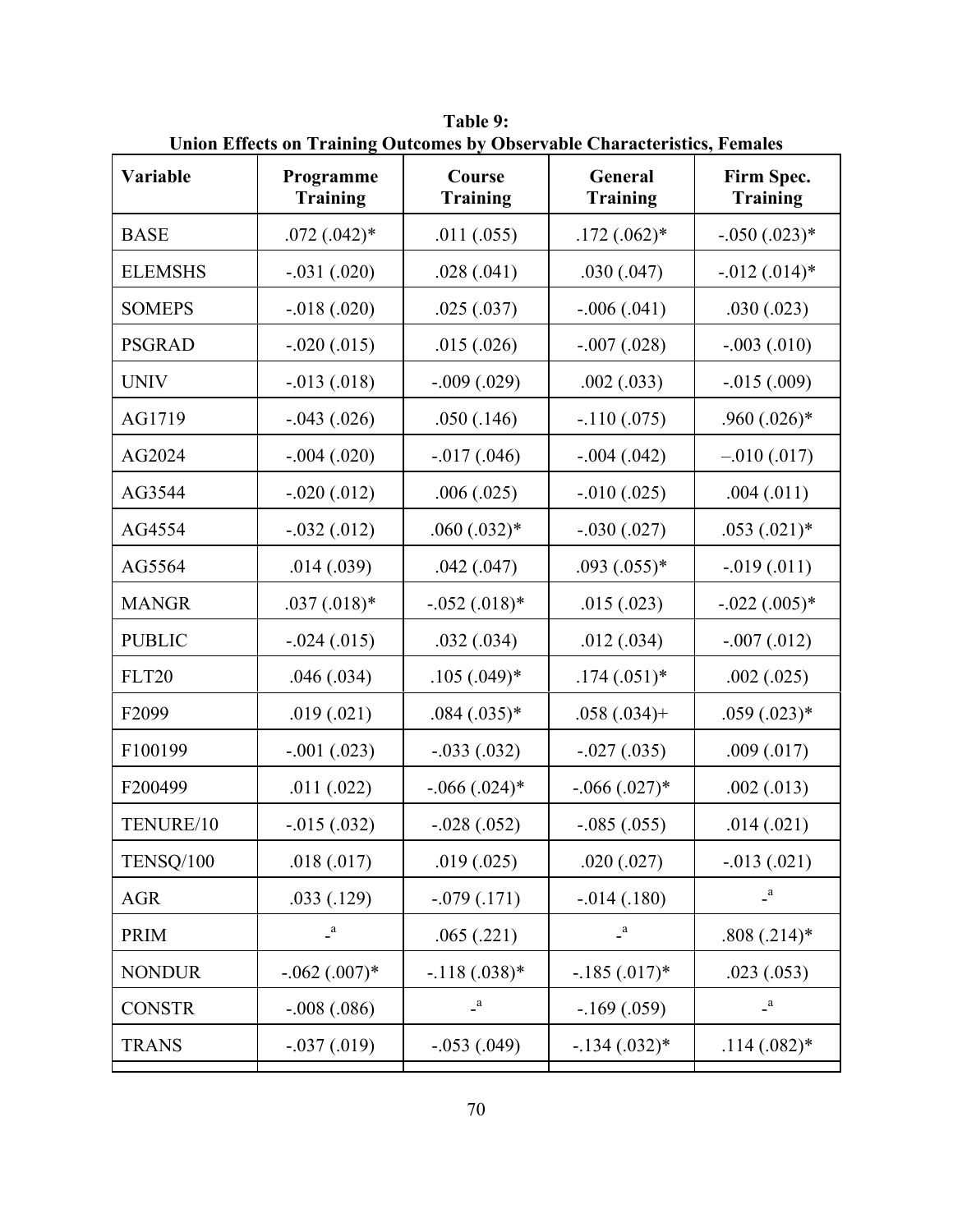| <b>SALES</b>                      | $-.057(.009)*$    | $-.035(.054)$ | $-158(.025)$ * | .089(.075)    |
|-----------------------------------|-------------------|---------------|----------------|---------------|
| <b>BUSSERV</b>                    | $-0.044(0.015)$ + | $-.054(.048)$ | $-127(.33)*$   | .046(.054)    |
| <b>PSERV</b>                      | $-.045(.020) +$   | $-.007(.050)$ | $-126(.038)*$  | $.084(.055)*$ |
| <b>PADMIN</b>                     | $-.027(.027)$     | $-.004(.066)$ | $-.160(.029)*$ | $.210(.115)*$ |
| <b>PROVINCE</b><br><b>DUMMIES</b> | <b>YES</b>        | <b>YES</b>    | <b>YES</b>     | <b>YES</b>    |
| Observed Prob.                    | .095              | .233          | .230           | .081          |
| Fitted Prob.                      | .066              | .193          | .207           | .040          |
| PSEUDO $R^2$                      | .133              | .140          | .092           | .156          |
| $#$ OF OBS                        | 8584              | 8603          | 8584           | 8596          |

Note: Standard errors in parentheses. The table entries correspond to probability derivatives. For each dummy variable covariate, the table shows the change in the probability of being trained due to switching the covariate value from 0 to 1. The derivatives and the Fitted Probabilities are calculated for the base person described at the bottom of Table 4.

 $*$ , + mean effect is significantly different from zero at the 5% and 10% significance level, respectively.

a: coefficient could not be estimated because of the small number of union workers with the corresponding characteristic.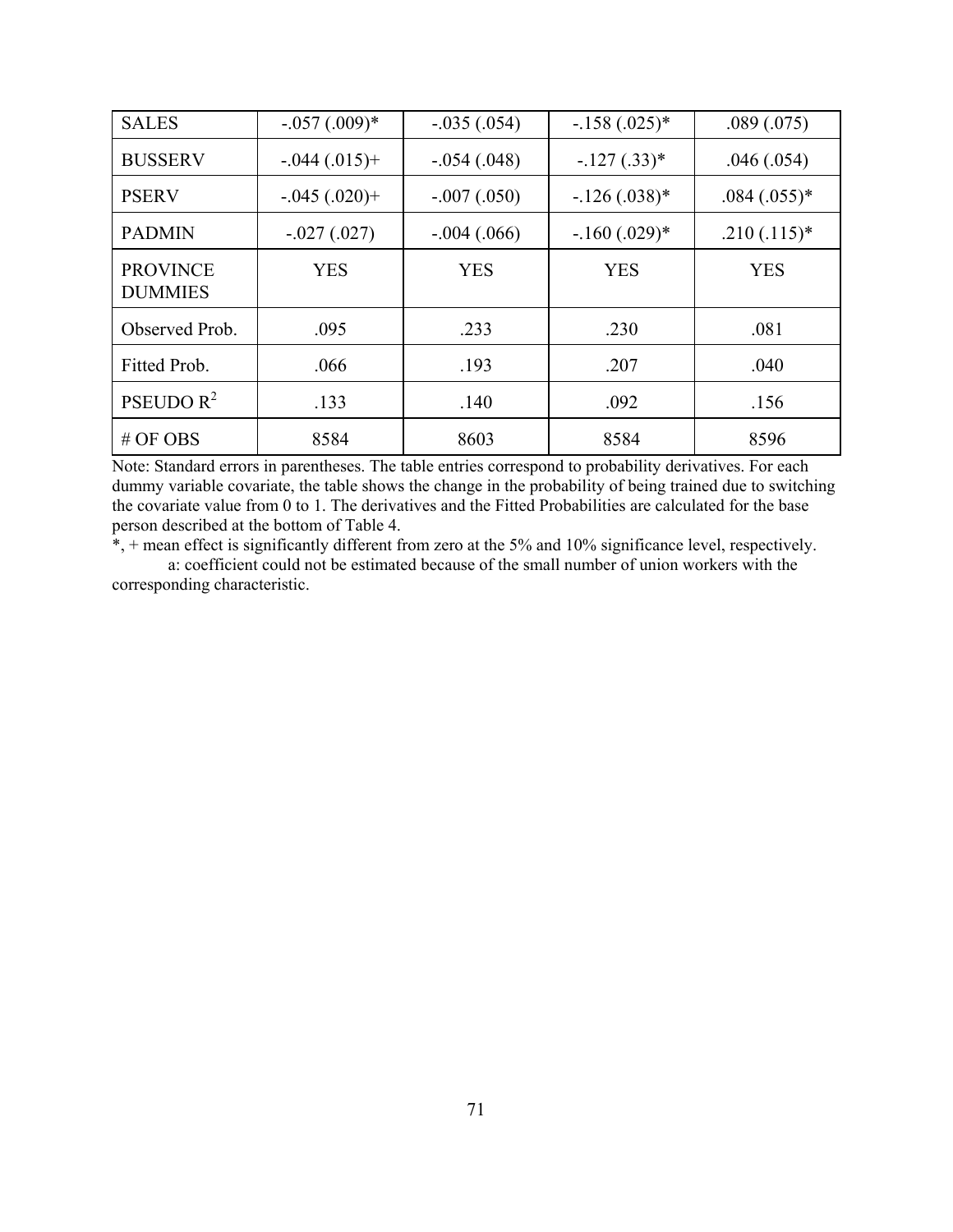| Programme<br><b>Training</b> | <b>Course Training</b> | r robit iscsuits for Whether Employer Faiu for Training, Males<br><b>General Training</b> |
|------------------------------|------------------------|-------------------------------------------------------------------------------------------|
| .042(.062)                   | .023(.015)             | .022(.028)                                                                                |
| $-.310(.088)*$               | $.040(.014)*$          | $-.048(.053)$                                                                             |
| $-.235(.086)*$               | $-.011(.026)$          | $-119(.054)$ *                                                                            |
| $-.244(.080)*$               | .001(.018)             | $-.082(.039)*$                                                                            |
| $-.303(.086)*$               | $-.001(.020)$          | $-.096(.045)*$                                                                            |
| .045(.098)                   | .021(.033)             | $-.050(.066)*$                                                                            |
| $-.090(.067)$                | .005(.021)             | $-.060(.039)*$                                                                            |
| .077(.068)                   | $-.010(.015)$          | $.039(.029)*$                                                                             |
| .033(.107)                   | $-0.012(0.019)$        | $.012(.039)*$                                                                             |
| $.383(.105)*$                | $-.007(.030)$          | $.097(.052)*$                                                                             |
| $.287(.050)*$                | $.073(.025)*$          | $.211(.022)*$                                                                             |
| $-.046(.113)$                | $-.036(.028)$          | $-0.046(0.052)$                                                                           |
| .004(.070)                   | $-.065(.029)*$         | $-.050(.037)$                                                                             |
| .018(.069)                   | $-0.019(0.020)$        | .005(.032)                                                                                |
| $-.033(.111)$                | $-.028(.027)$          | .006(.046)                                                                                |
| $.194(.081)$ *               | .019(.020)             | $.106(.033)*$                                                                             |
| $.882(.160)*$                | $.173(.035)*$          | $.582(.071)*$                                                                             |
| $-.319(.087)*$               | $-.058(.018)*$         | $-.203(.037)*$                                                                            |
| <b>YES</b>                   | <b>YES</b>             | <b>YES</b>                                                                                |
| <b>YES</b>                   | <b>YES</b>             | <b>YES</b>                                                                                |
| .52                          | .90                    | .72                                                                                       |
| .54                          | .94                    | .79                                                                                       |
|                              |                        |                                                                                           |

 **Table 10: Probit Results for Whether Employer Paid for Training, Males**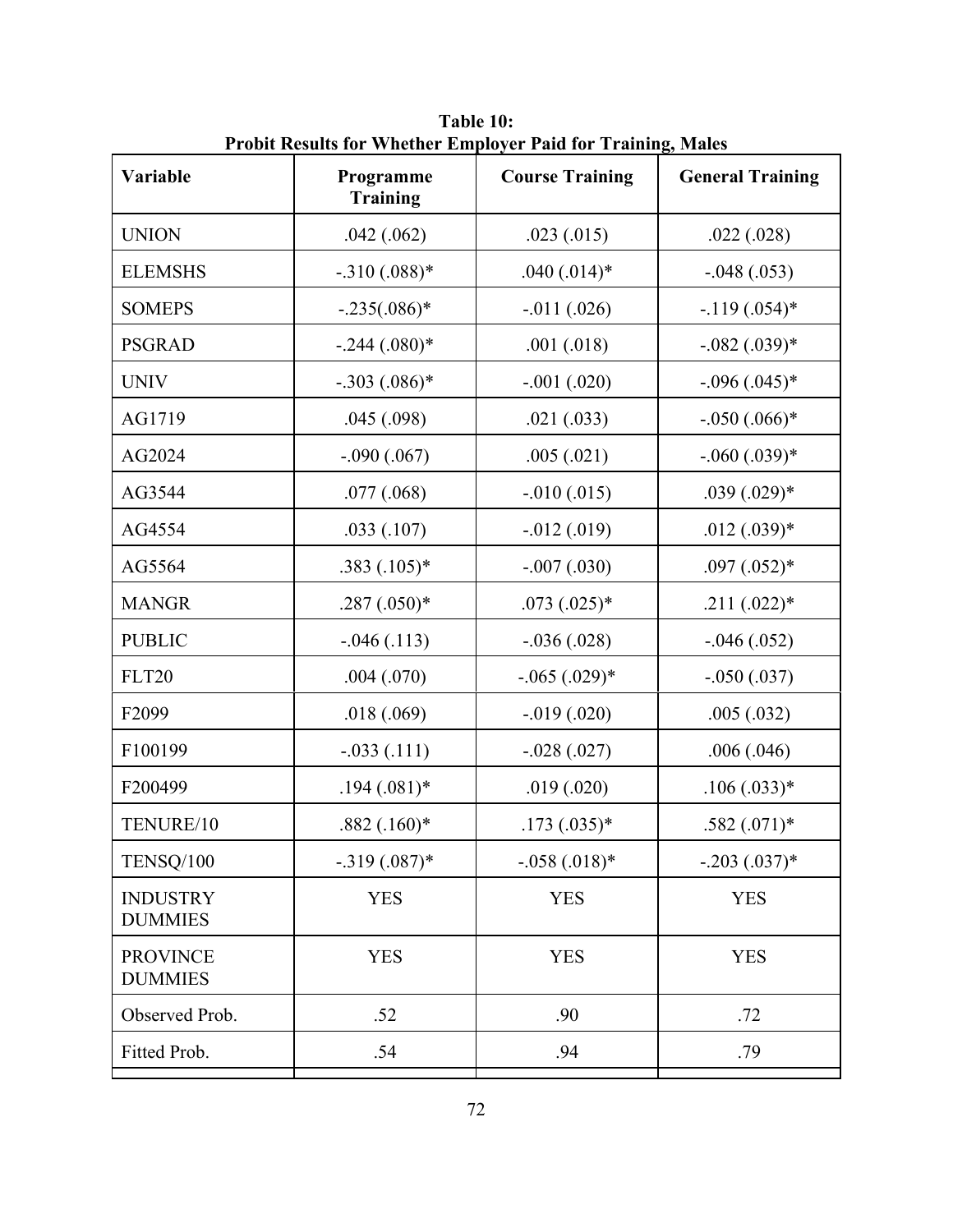| PSEUDO $R^2$                                   | 207           | $\sim$ 1 $\sim$ | $\bigcap$ |
|------------------------------------------------|---------------|-----------------|-----------|
|                                                | ، טכ          | $\overline{a}$  | ں است     |
| <b>OBS</b><br>$\overline{\mathrm{OF}}$<br>$\#$ | $\sim$<br>ບບບ | 1765            | 644       |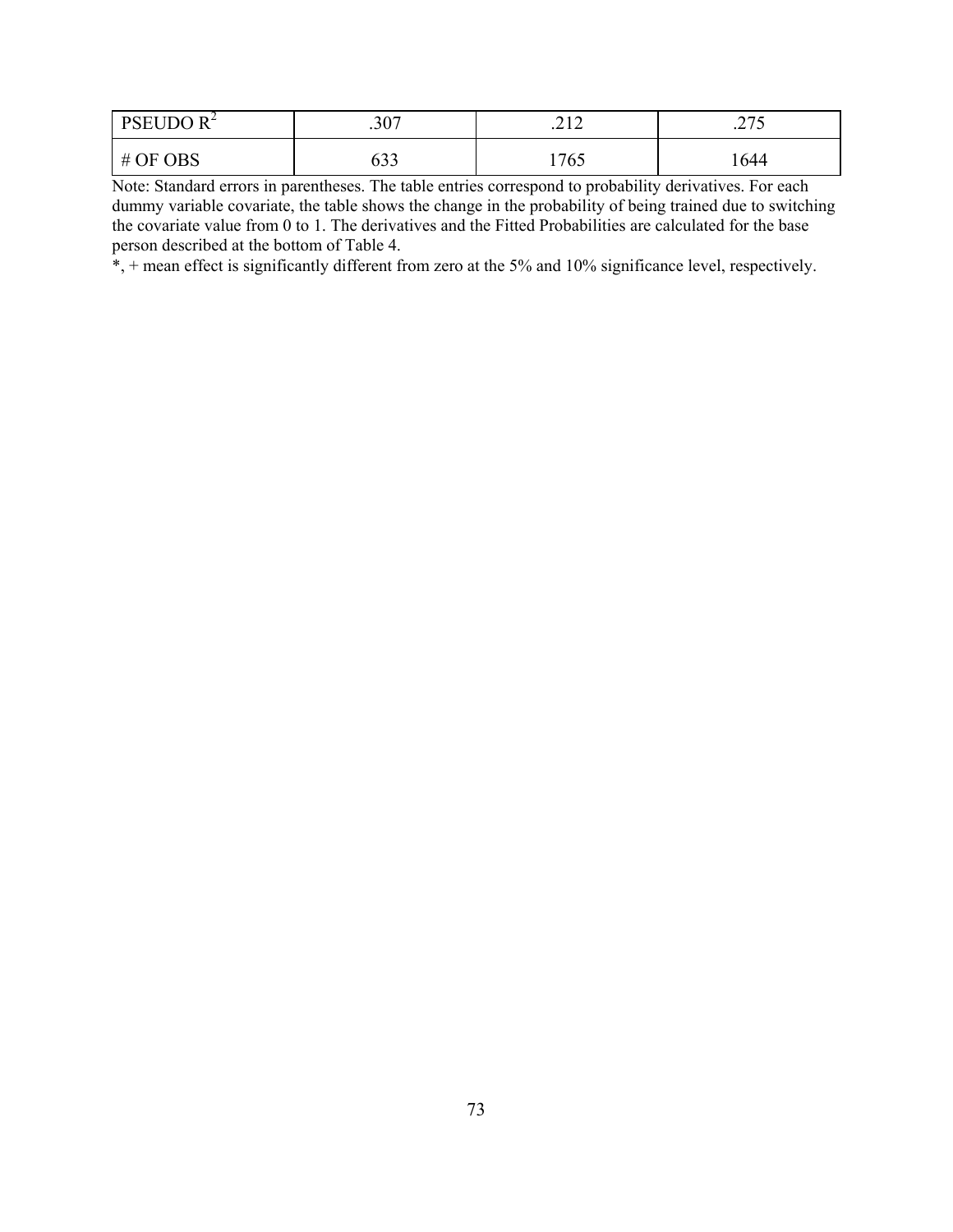| Variable                          | <b>Course Training</b><br>Programme<br><b>Training</b> |                 | <b>General Training</b> |
|-----------------------------------|--------------------------------------------------------|-----------------|-------------------------|
| <b>UNION</b>                      | $-0.056(0.054)$                                        | $-.025(.011)*$  | $-.034(.022)$           |
| <b>ELEMSHS</b>                    | .142(.101)                                             | $-.026(.011)$   | $-.003(.041)$           |
| <b>SOMEPS</b>                     | $.227(.089)*$                                          | .011(.021)      | $.100(.048)*$           |
| <b>PSGRAD</b>                     | $.233(.077)*$                                          | .001(.014)      | $.065(.033)*$           |
| <b>UNIV</b>                       | $.349(.088)*$                                          | $.07(.016)*$    | $.101(.040)*$           |
| AG1719                            | $-.008(.088)$                                          | $-0.012(0.025)$ | .019(.051)              |
| AG2024                            | .077(.062)                                             | $-.007(.014)$   | .043(.032)              |
| AG3544                            | $-.088(.059)$                                          | .002(.011)      | $-.039(.023) +$         |
| AG4554                            | $-.103(.092)$                                          | $-.022(.012)+$  | $-.097(.026)*$          |
| AG5564                            | $-.315(.051)*$                                         | $-.035(.009)*$  | $-.134(.023)*$          |
| <b>MANGR</b>                      | $-.206(.045)*$                                         | $-.040(.009)*$  | $-.104(.019)*$          |
| <b>PUBLIC</b>                     | .030(.106)                                             | $.070(.029)*$   | .064(.046)              |
| FLT20                             | $-.041(.062)$                                          | .021(.019)      | .003(.028)              |
| F2099                             | $-.052(.061)$                                          | .008(.014)      | $-.022(.025)$           |
| F100199                           | $-.037(.093)$                                          | $-.0003(.017)$  | $-.038(.034)$           |
| F200499                           | $-.148(.068) +$                                        | $-0.015(0.013)$ | $-.079(.026)*$          |
| TENURE/10                         | $-.673(.148)*$                                         | $-.154(.029)*$  | $-.474(.060)*$          |
| TENSQ/100                         | $.270(.081)$ *                                         | $.058(.014)*$   | $.185(.032)*$           |
| <b>INDUSTRY</b><br><b>DUMMIES</b> | <b>YES</b>                                             | <b>YES</b>      | <b>YES</b>              |
| <b>PROVINCE</b><br><b>DUMMIES</b> | <b>YES</b>                                             | <b>YES</b>      | <b>YES</b>              |
| Observed Prob.                    | .387                                                   | .075            | .221                    |
| Fitted Prob.                      | .335                                                   | .039            | .150                    |

 **Table 11: Probit Results for Whether Worker Alone Paid for Training, Males**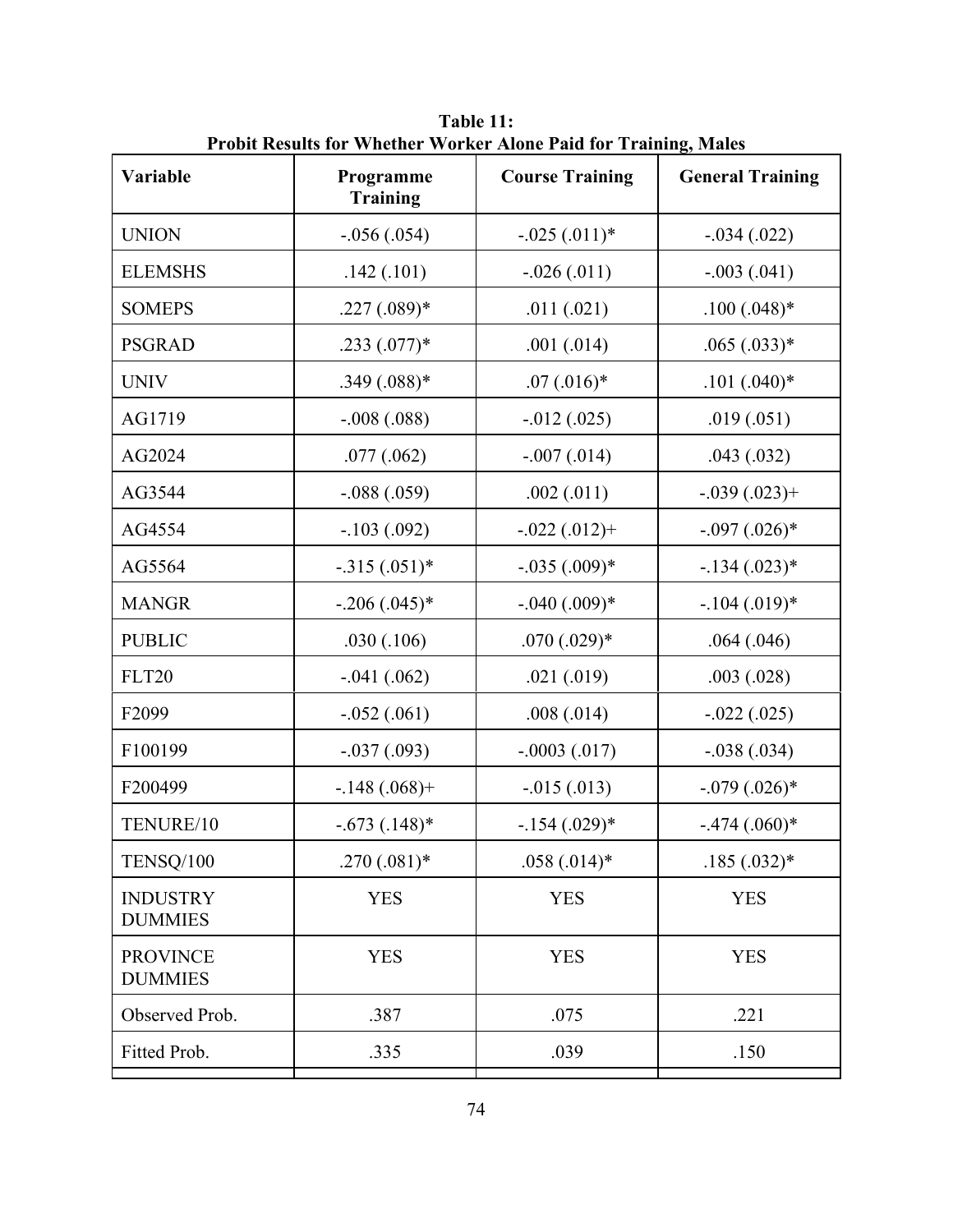| PSEUDO $R^2$           | $\sim$ $\sim$ $\sim$ | <b>010</b>     | $\sim$ $\sim$ $\sim$ |
|------------------------|----------------------|----------------|----------------------|
|                        | ا پ⊾.                | $\overline{a}$ | ⊿ب∠ …                |
| <b>OBS</b><br>-)F<br>丑 | $\sim$<br>ບບບ        | 1765           | 644                  |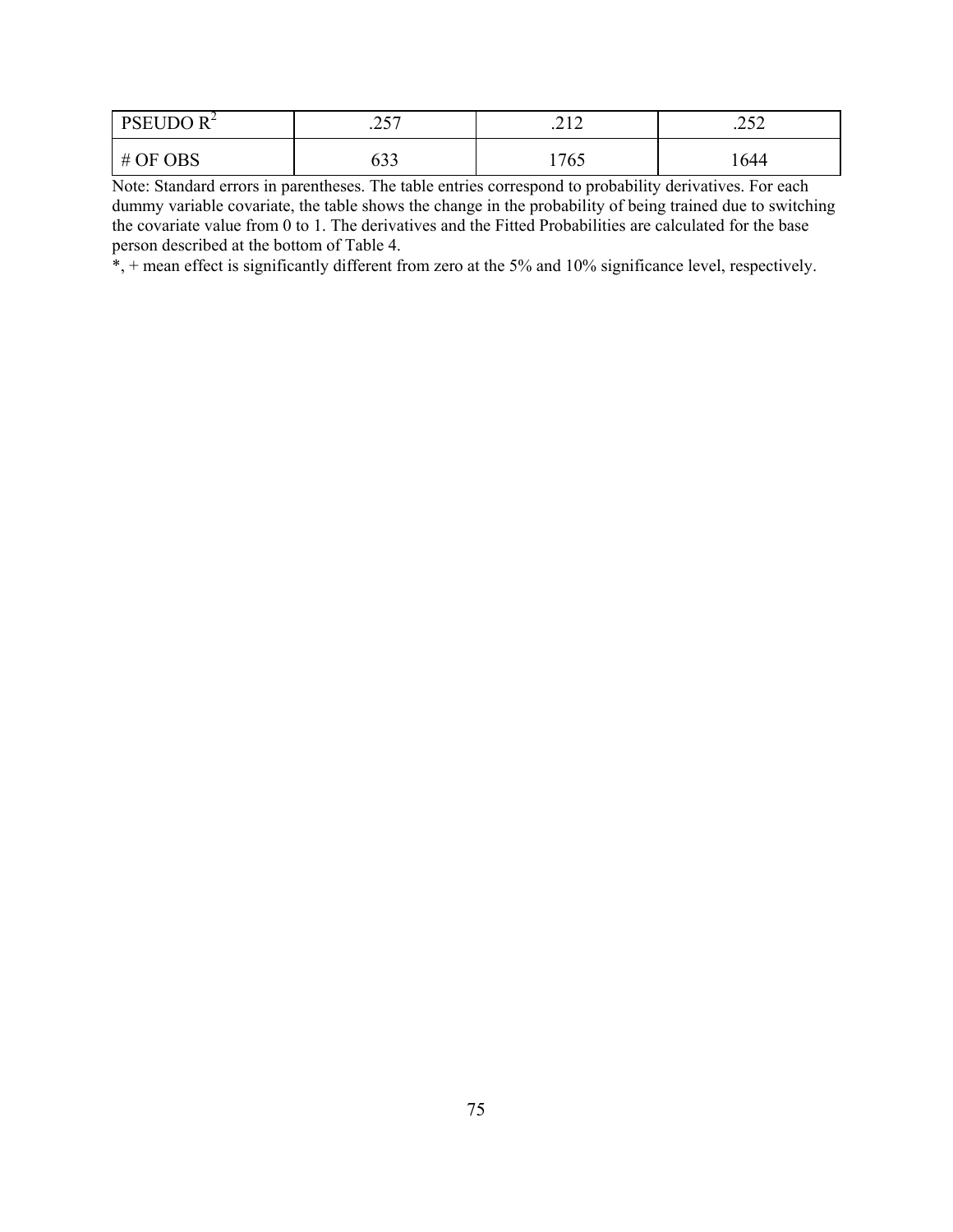| $-.022(.030)$<br>$-176(0.074)$ *<br>$-164$ $(.057)*$<br>$-.102(.040)*$<br>$-.104(.045)*$ |
|------------------------------------------------------------------------------------------|
|                                                                                          |
|                                                                                          |
|                                                                                          |
|                                                                                          |
|                                                                                          |
| $-.337(.093)*$                                                                           |
| $-.093(.042)*$                                                                           |
| .044(.029)                                                                               |
| .002(.038)                                                                               |
| $.127(.054)*$                                                                            |
| $.097(.025)*$                                                                            |
| $-.055(.037)$                                                                            |
| $-.051(.037)$                                                                            |
| $-0.011(0.034)$                                                                          |
| $-.061(.052)$                                                                            |
| $.086(.038)*$                                                                            |
| $.661(.067)$ *                                                                           |
| $-.233(.035)*$                                                                           |
| <b>YES</b>                                                                               |
| <b>YES</b>                                                                               |
| .66                                                                                      |
| .70                                                                                      |
|                                                                                          |

 **Table 12: Probit Results for Whether Employer Paid for Training, Females**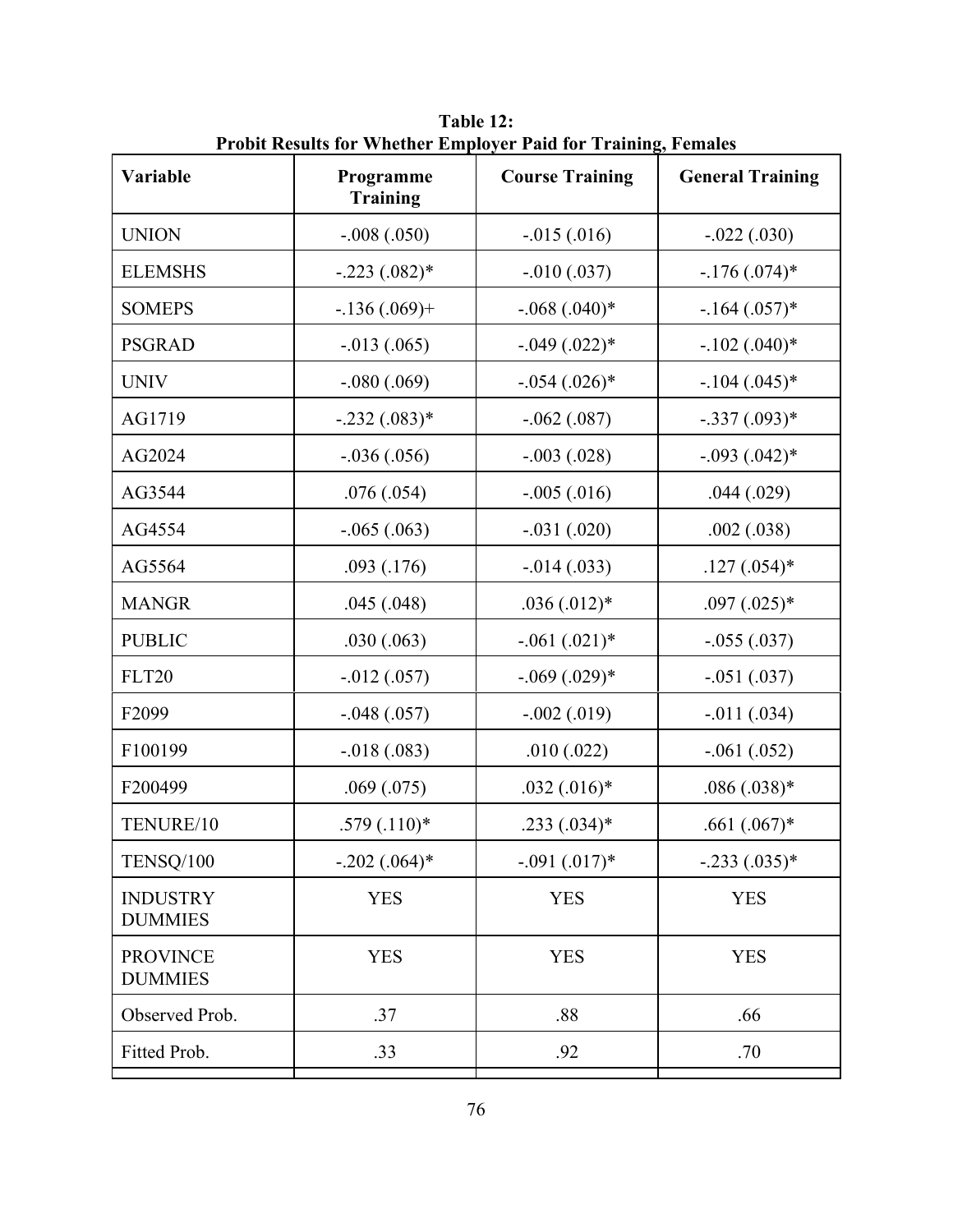| PSEUDO $R^2$ | $O \subset$<br>.105 | .192 | .410 |
|--------------|---------------------|------|------|
| OF OBS<br>"  | 760                 | 2002 | 1965 |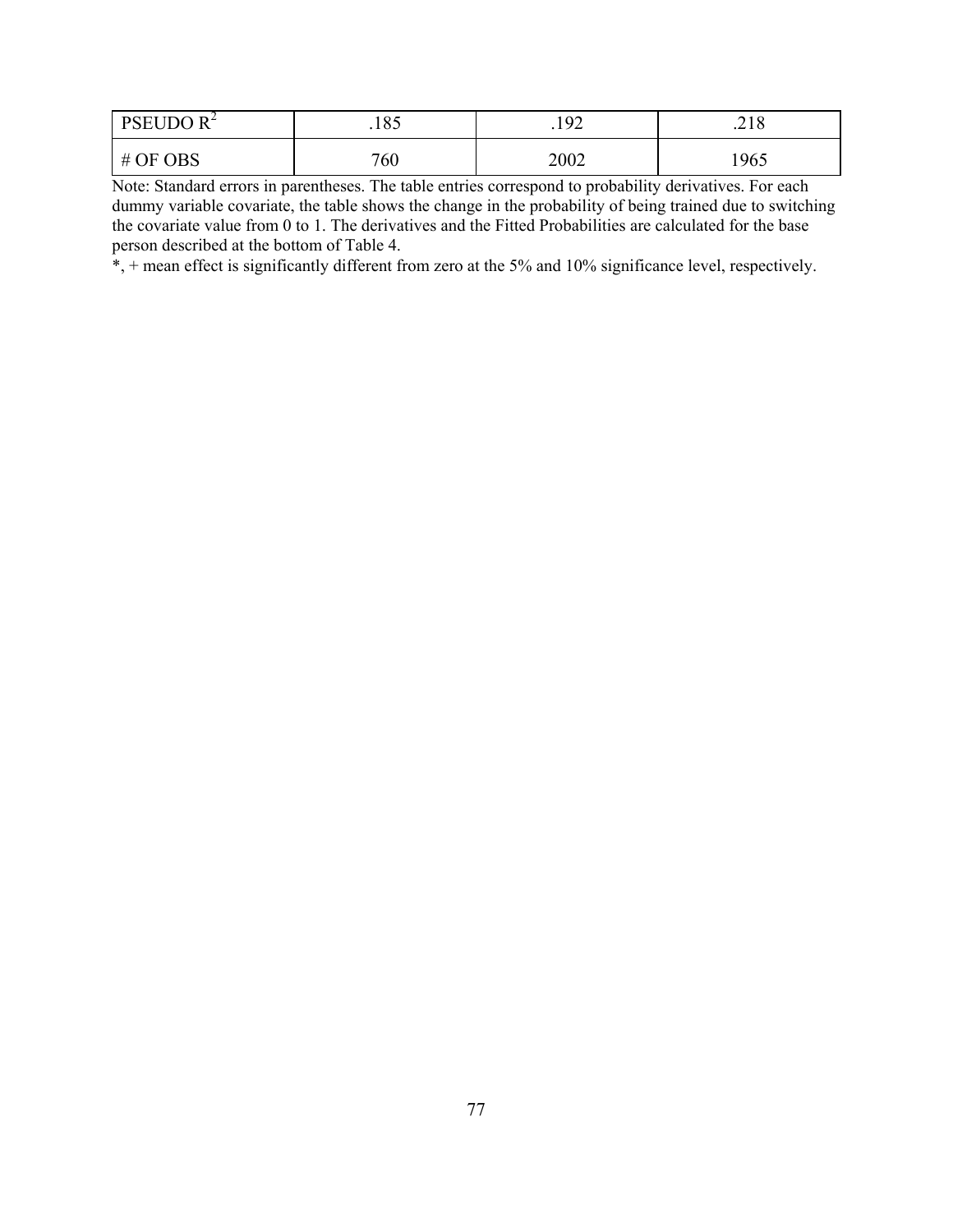| Variable                          | I TODICINISHIIS IOI "MINUNCI" MOTINI AIOIN I AND I TAHIHIG, PUHANS<br>Programme<br><b>Training</b> | <b>Course Training</b> | <b>General Training</b> |
|-----------------------------------|----------------------------------------------------------------------------------------------------|------------------------|-------------------------|
| <b>UNION</b>                      | $-.071(.055)$                                                                                      | $.027(.014)*$          | $-.003(.027)$           |
| <b>ELEMSHS</b>                    | $-0.025(0.126)$                                                                                    | $-0.010(0.024)$        | .095(.068)              |
| <b>SOMEPS</b>                     | $.288(.066)*$                                                                                      | .037(.031)             | $.233(.058)*$           |
| <b>PSGRAD</b>                     | $.152(.070)*$                                                                                      | $.033(.018) +$         | $.149(.037)*$           |
| <b>UNIV</b>                       | $.267(.070)*$                                                                                      | $.034(.021) +$         | $.175(.045)*$           |
| AG1719                            | .175(.103)                                                                                         | .026(.059)             | $.228(.086)*$           |
| AG2024                            | .054(.058)                                                                                         | .006(.023)             | $.138(.040)*$           |
| AG3544                            | $-.096(.056) +$                                                                                    | $-.009(.012)$          | $-.063(.025)*$          |
| AG4554                            | .052(.073)                                                                                         | $-0.016(0.013)$        | $-0.046(0.032)$         |
| AG5564                            | $-.079(.169)$                                                                                      | .001(.023)             | $-.091(.047) +$         |
| <b>MANGR</b>                      | $-.045(.051)$                                                                                      | $-.025(.010)*$         | $-.081(.022)*$          |
| <b>PUBLIC</b>                     | $-.021(.068)$                                                                                      | .008(.014)             | .031(.034)              |
| FLT20                             | .055(.059)                                                                                         | $.035(.022) +$         | .033(.033)              |
| F2099                             | $.133(.058)*$                                                                                      | $-.002(.015)$          | .026(.031)              |
| F100199                           | .091(.087)                                                                                         | $-0.010(0.017)$        | .062(.048)              |
| F200499                           | $-.003(.078)$                                                                                      | $-0.014(0.014)$        | $-.050(.034)$           |
| TENURE/10                         | $-.379(.125)*$                                                                                     | $-.111(.027)*$         | $-.418(.060)*$          |
| TENSQ/100                         | $.130(.071) +$                                                                                     | $.046(.013)*$          | $.148(.031)*$           |
| <b>INDUSTRY</b><br><b>DUMMIES</b> | <b>YES</b>                                                                                         | <b>YES</b>             | <b>YES</b>              |
| <b>PROVINCE</b><br><b>DUMMIES</b> | <b>YES</b>                                                                                         | <b>YES</b>             | <b>YES</b>              |
| Observed Prob.                    | .549                                                                                               | .081                   | .279                    |
| Fitted Prob.                      | .548                                                                                               | .050                   | .232                    |
|                                   |                                                                                                    |                        |                         |

 **Table 13: Probit Results for Whether Worker Alone Paid for Training, Females**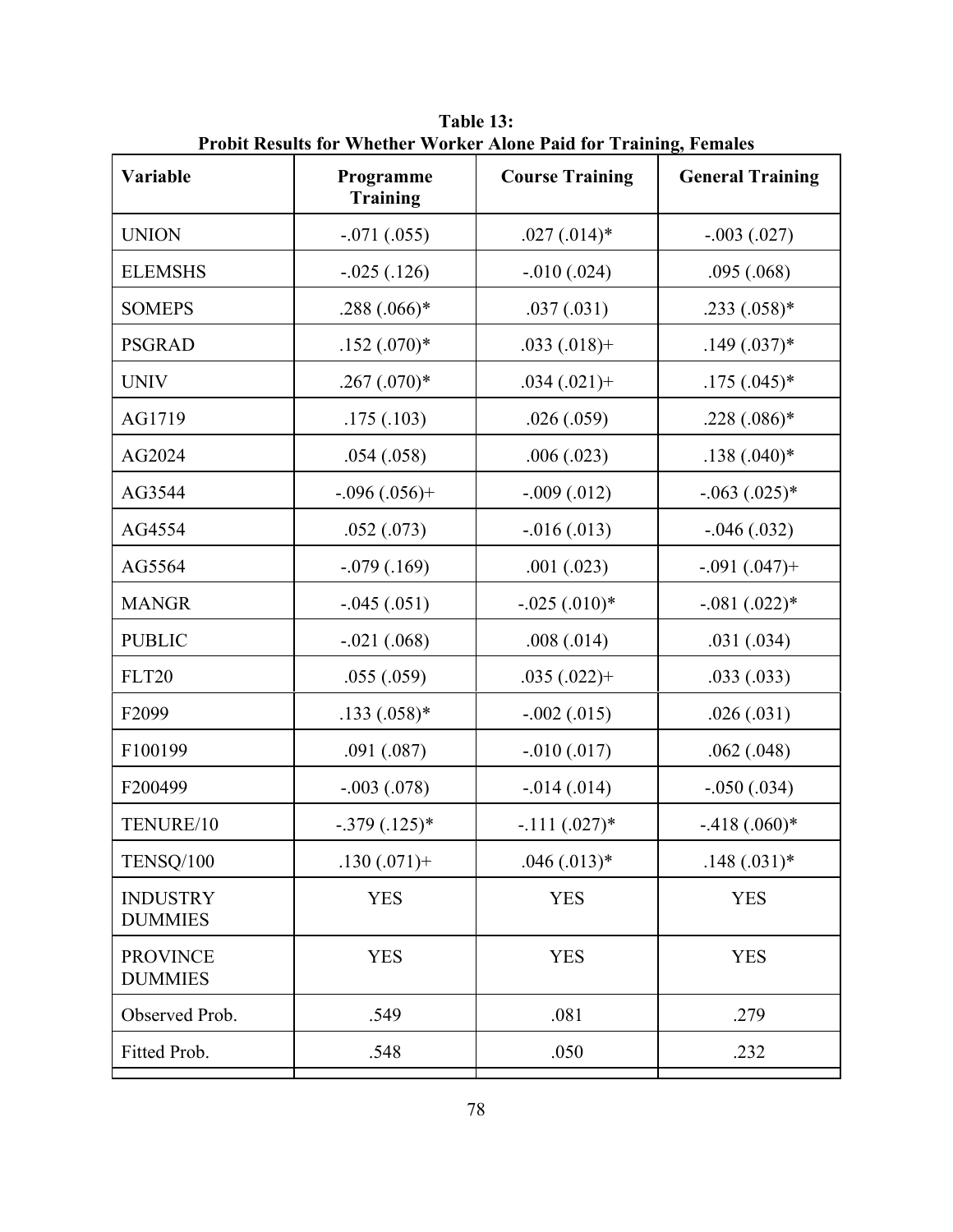| PSEUDO $R^2$            | 75<br>. . <i>. .</i> | .136 | $\circ$<br>.101 |
|-------------------------|----------------------|------|-----------------|
| <b>OBS</b><br>OF<br># ! | 760                  | 2002 | 1965            |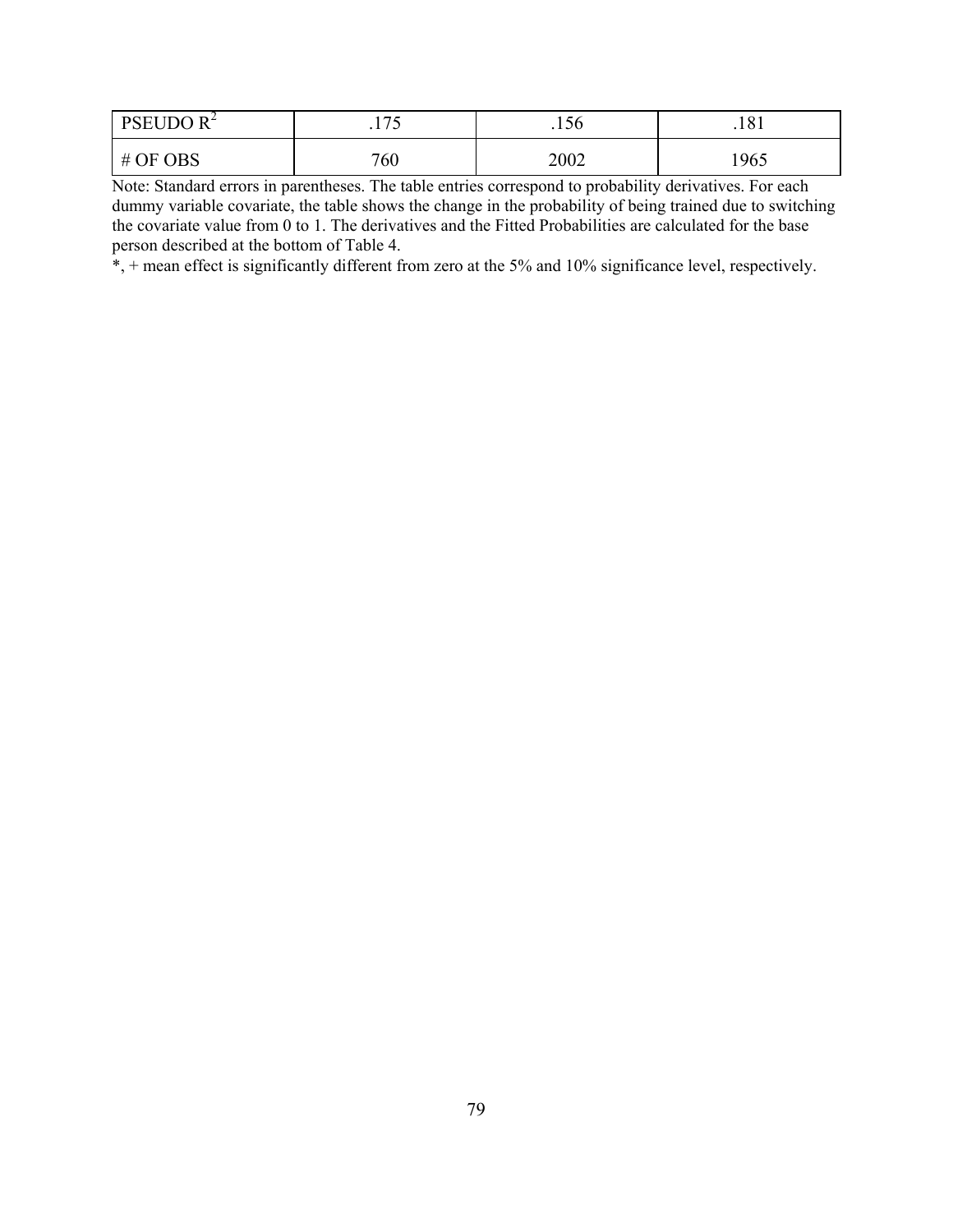| Outcome             | All<br>Nonunion | All<br>Union | Males<br>Nonunion | Males<br>Union | Females<br>Nonunion | Females<br>Union |
|---------------------|-----------------|--------------|-------------------|----------------|---------------------|------------------|
| 1993:               |                 |              |                   |                |                     |                  |
| Training            | 0.30            | 0.34         | 0.30              | 0.31           | 0.29                | 0.38             |
| Program<br>Training | 0.099           | 0.078        | 0.098             | 0.067          | 0.100               | 0.091            |
| Course<br>Training  | 0.22            | 0.28         | 0.22              | 0.26           | 0.21                | 0.31             |
| 1997:               |                 |              |                   |                |                     |                  |
| Training            | 0.28            | 0.32         | 0.28              | 0.29           | 0.28                | 0.36             |
| Program<br>Training | 0.097           | 0.076        | 0.097             | 0.066          | 0.098               | 0.089            |
| Course<br>Training  | 0.20            | 0.26         | 0.20              | 0.23           | 0.20                | 0.30             |

**Table 14 1993-97 Trends in Training Rates**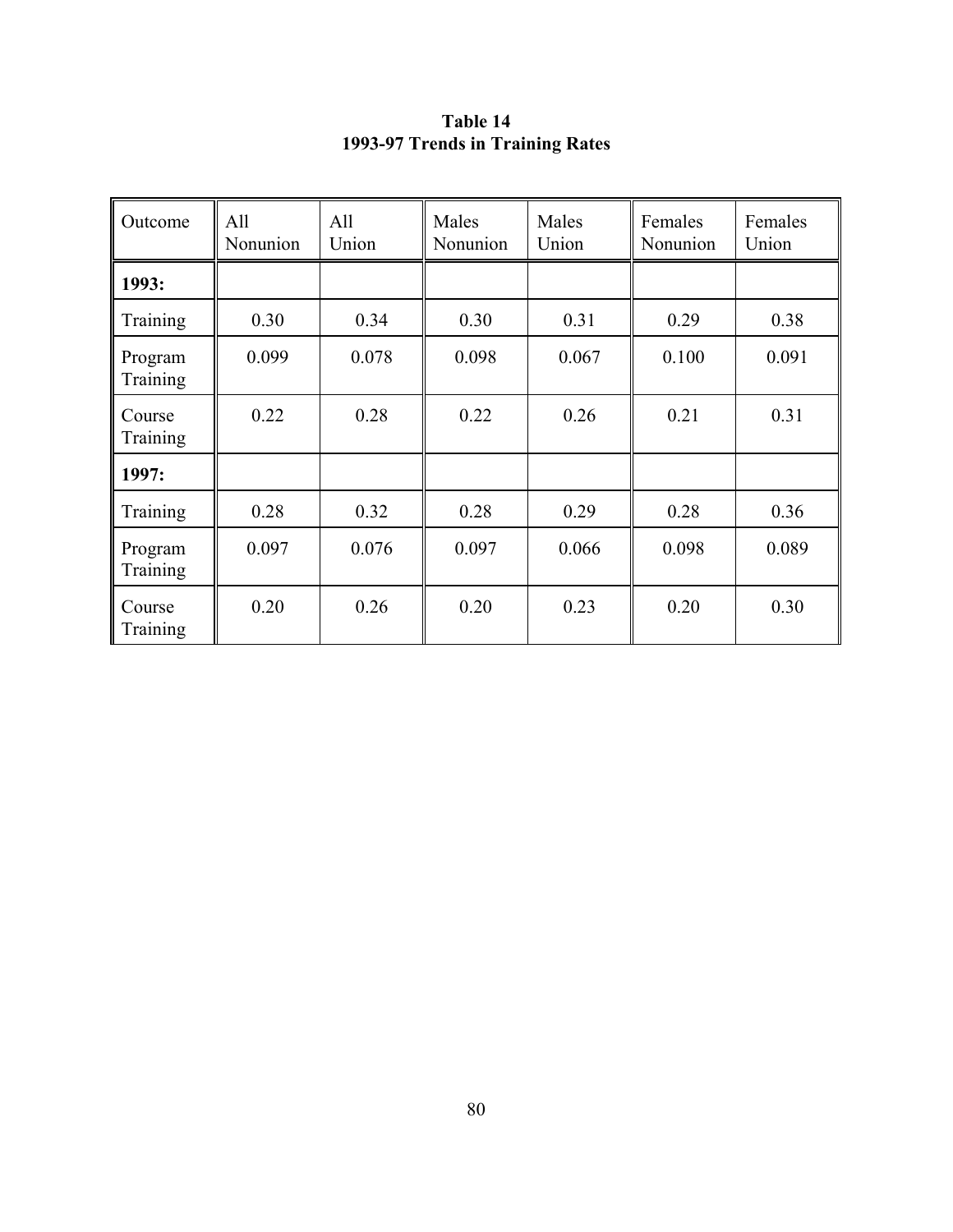| Variable           | <b>Training</b>   | Programme<br><b>Training</b> | <b>Course Training</b> |
|--------------------|-------------------|------------------------------|------------------------|
| MEN, 1993          | $-.078(.011)*$    | $-0.016(0.005)*$             | $-.064(.010)*$         |
| MEN, 1997          | $-.043(.012)*$    | $-.002(.006)$                | $-0.044(0.011)*$       |
| <b>WOMEN, 1993</b> | $-0.042(0.012)^*$ | $-.004(.006)$                | $-0.044(0.011)*$       |
| <b>WOMEN, 1997</b> | $-.043(.013)*$    | $-.005(.007)$                | $-.035(.011)*$         |

 **Table 15: Probit Estimates of the Effect of Unions on Training, 1993 and 1997**

Note: Standard errors in parentheses. The table entries correspond to probability derivatives. For each dummy variable covariate, the table shows the change in the probability of being trained due to switching the covariate value from 0 to 1. Other regressors included in these models are the same as in Tables 5 and 8 except for the variable MANGR which is not included as it was not available in the 1993 AETS.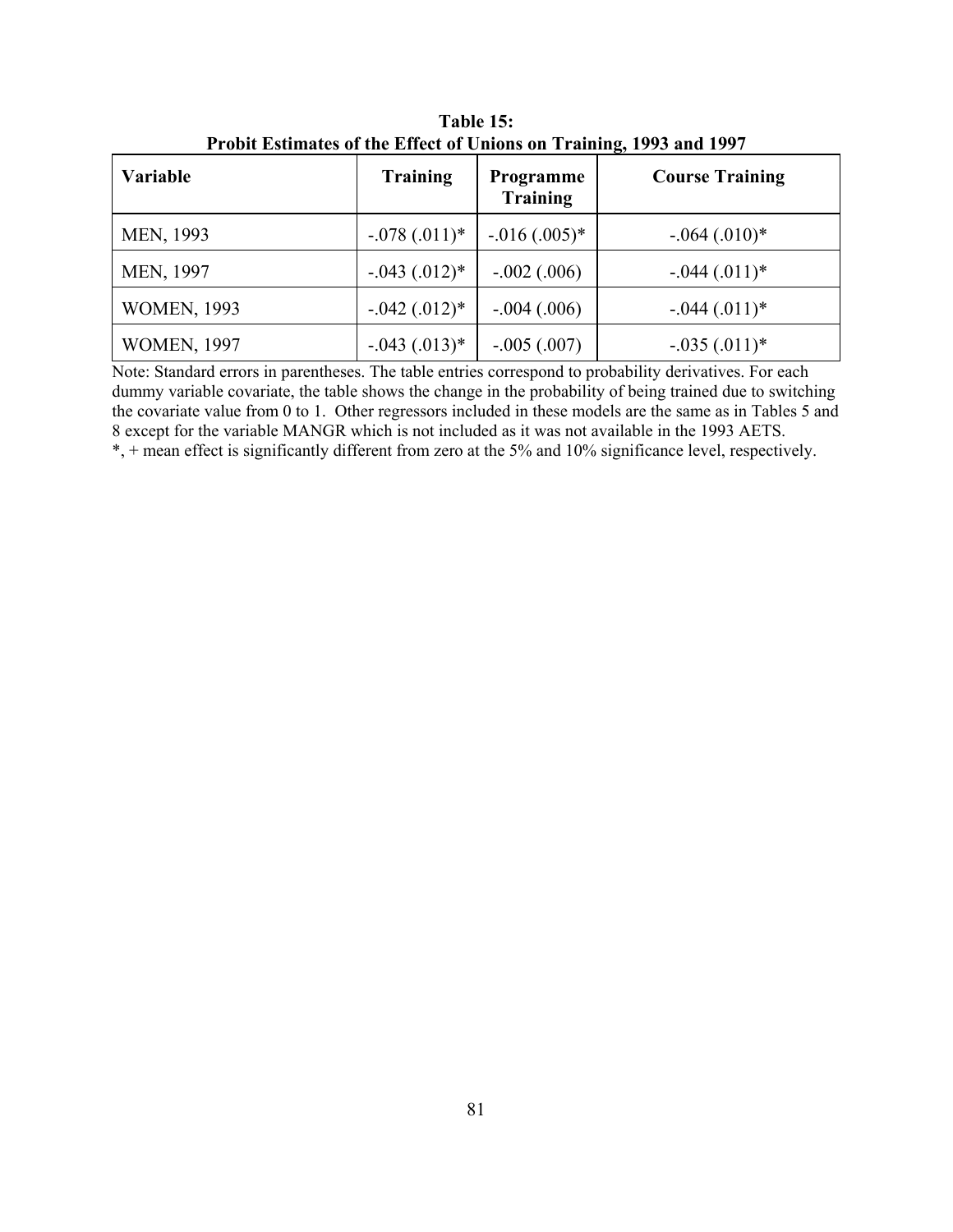## **Table A1 Variable Definitions**

| Variable                            | Definition                                                                                                                                       |
|-------------------------------------|--------------------------------------------------------------------------------------------------------------------------------------------------|
| <b>TRAIN</b>                        | $=$ 1 for individuals with either programme or course based training that is<br>related to current or future employment                          |
| <b>PROGRAMME</b><br><b>TRAINING</b> | $=$ 1 for individuals with programme based training that is related to current<br>or future employment (first definition of general training)    |
| <b>COURSE</b><br><b>TRAINING</b>    | $=$ 1 for individuals with course based training that is related to current or<br>future employment (first definition of firm specific training) |
| <b>GENERAL</b><br><b>TRAINING</b>   | $=$ 1 for individuals with course based training that is not provided directly<br>by the employer or programme based training                    |
| FIRM SPEC.<br><b>TRAINING</b>       | $=$ 1 for individuals with course based training that is provided directly by<br>the employer                                                    |
| <b>UNION</b>                        | $=$ 1 for individuals who are members of a union and/or are covered by a<br>collective agreement on their main job in 1997                       |
| <b>ELEMHS</b>                       | $=$ 1 for individuals whose highest education is elementary or some (but not<br>completed) high school                                           |
| <b>HSGRAD</b>                       | $=$ 1 for individuals whose highest education is high school graduation<br>(based category in estimation)                                        |
| <b>SOMEPS</b>                       | $= 1$ for individuals whose highest education is some (but not completed)<br>post-secondary                                                      |
| <b>PSGRAD</b>                       | $=$ 1 for individuals whose highest education is a certificate or diploma<br>from a post-secondary institution other than a university           |
| <b>UNIV</b>                         | $=$ 1 for individuals whose highest education is a certificate, diploma or<br>degree from a university (includes BA, MA, PhD, etc.)              |
| AG1719                              | $= 1$ for individuals aged 17 to 19                                                                                                              |
| AG2024                              | $= 1$ for individuals aged 20 to 24                                                                                                              |
| AG2534                              | $= 1$ for individuals aged 25 to 34 (base category)                                                                                              |
| AG3544                              | $= 1$ for individuals aged 35 to 44                                                                                                              |
| AG4554                              | $= 1$ for individuals aged 45 to 54                                                                                                              |
| AG5564                              | $= 1$ for individuals aged 55 to 64                                                                                                              |
| <b>MANGR</b>                        | $=$ 1 for individuals with some managerial or supervisory responsibility                                                                         |
| <b>PUBLIC</b>                       | $=$ 1 for individuals whose main job in 1997 was in the public sector                                                                            |